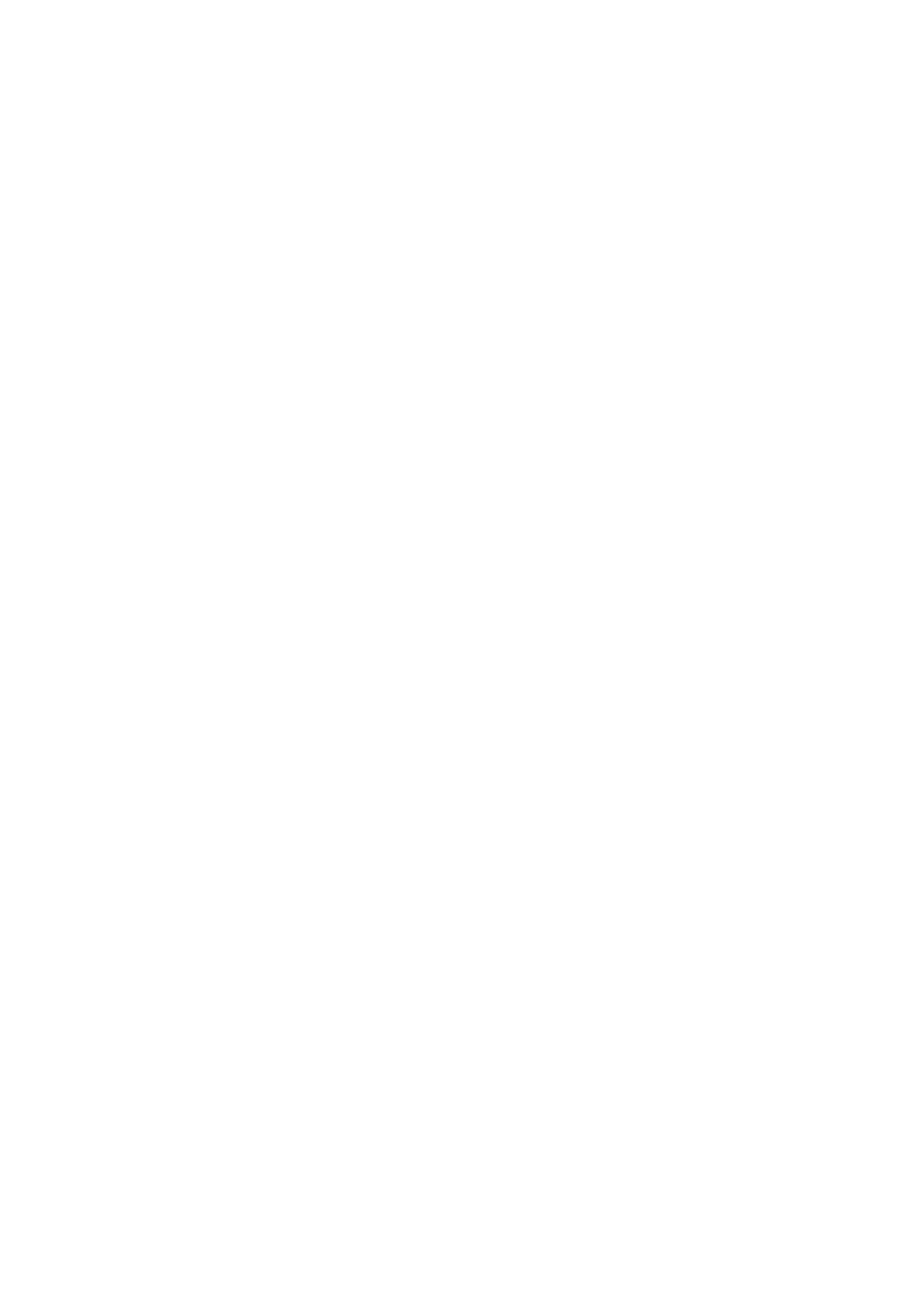<span id="page-2-0"></span>Australian Capital Territory

# **Public Sector Management Amendment Standards 2011 (No 3)**

# **EXPLANATORY STATEMENT**

## **Contents**

|                   |                                               | Page |
|-------------------|-----------------------------------------------|------|
|                   |                                               |      |
| <b>BACKGROUND</b> |                                               |      |
| <b>OVERVIEW</b>   |                                               | 2    |
| <b>DETAIL</b>     |                                               | 4    |
| 1                 | Name of instrument                            | 4    |
| 2                 | Commencement                                  | 4    |
| 3                 | Legislation amended                           | 4    |
| 4                 | Chapter 2 heading                             | 4    |
| 5                 | Part 2.1                                      | 4    |
| 6                 | Part 2.2                                      | 8    |
| 7                 | Parts 2.3 to 2.5                              | 9    |
| 8                 | Chapter 3 heading                             | 9    |
| 9                 | Part 3.1 to 3.9                               | 9    |
| 10                | Section 85                                    | 24   |
| 11                | Sections 243, definition Independent Reviewer | 24   |
|                   |                                               |      |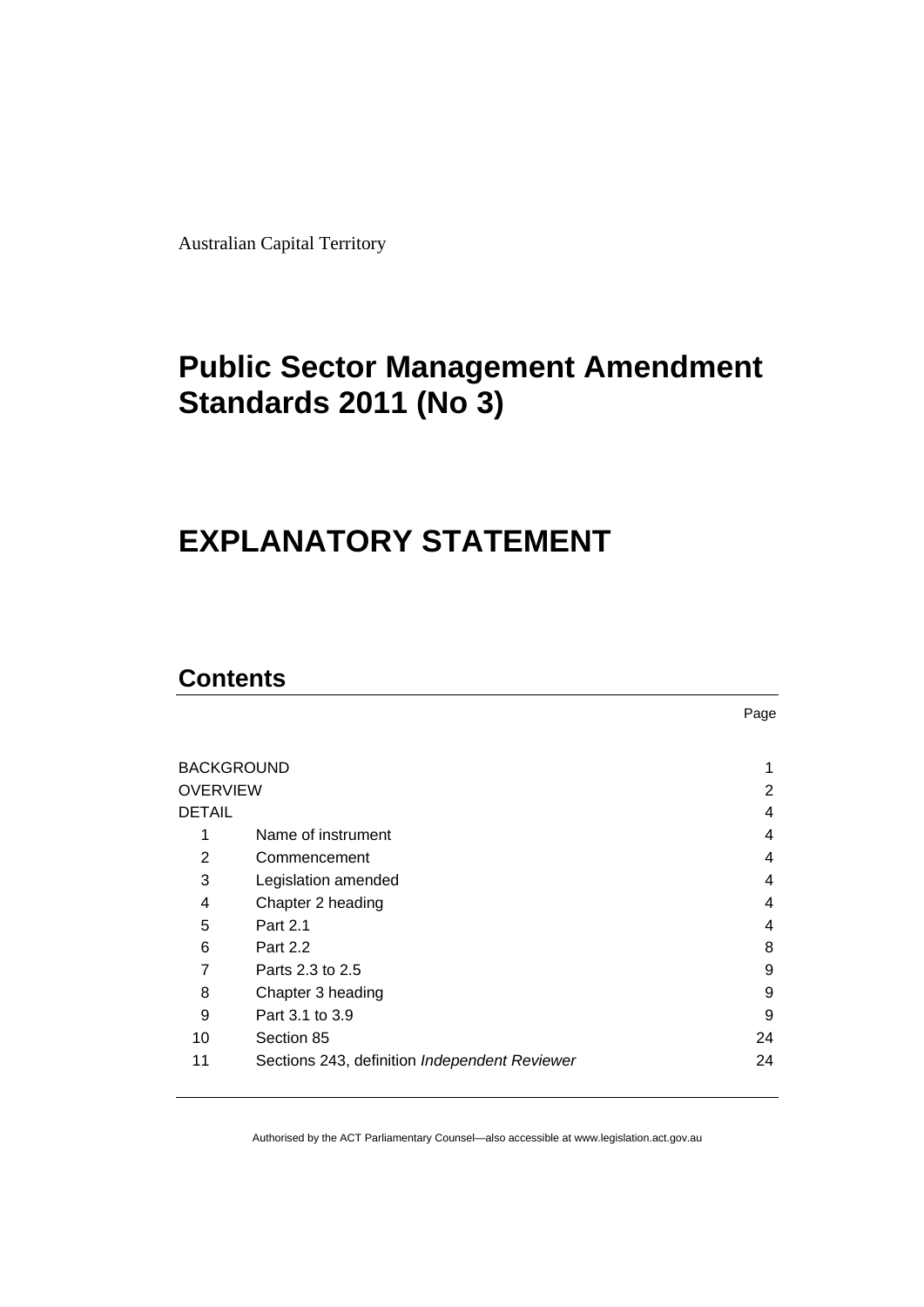#### **Contents**

| 12 | Section 247A                                                                             | 24 |
|----|------------------------------------------------------------------------------------------|----|
| 13 | Section 248, definition Executive                                                        | 25 |
| 14 | Chapters 4 to 6                                                                          | 25 |
| 15 | Section 519                                                                              | 39 |
| 16 | Section 520, definition of official travellers                                           | 39 |
| 17 | Section 520, new definition of traveller                                                 | 39 |
| 18 | Section 527, note                                                                        | 40 |
| 19 | Section 537(1)                                                                           | 40 |
| 20 | New sections 539A and 539B                                                               | 40 |
| 21 | Section 540(3) and (4)                                                                   | 40 |
| 22 | Part 7.3                                                                                 | 40 |
| 23 | Section 557                                                                              | 40 |
| 24 | Section 575                                                                              | 41 |
| 25 | Section 579 definition organisation registered under the Workplace<br>Relations Act 1996 | 41 |
| 26 | Section 582(3)                                                                           | 41 |
| 27 | Section 584(6)                                                                           | 41 |
| 28 | Part 8.5                                                                                 | 41 |
| 29 | New part 8.7                                                                             | 42 |
| 30 | New part 8.8                                                                             | 44 |
| 31 | New chapter 9                                                                            | 46 |
| 32 | Dictionary definitions                                                                   | 84 |

contents 2 Public Sector Management Amendment Standards 2011 (No 3)

EXPLANATORY STATEMENT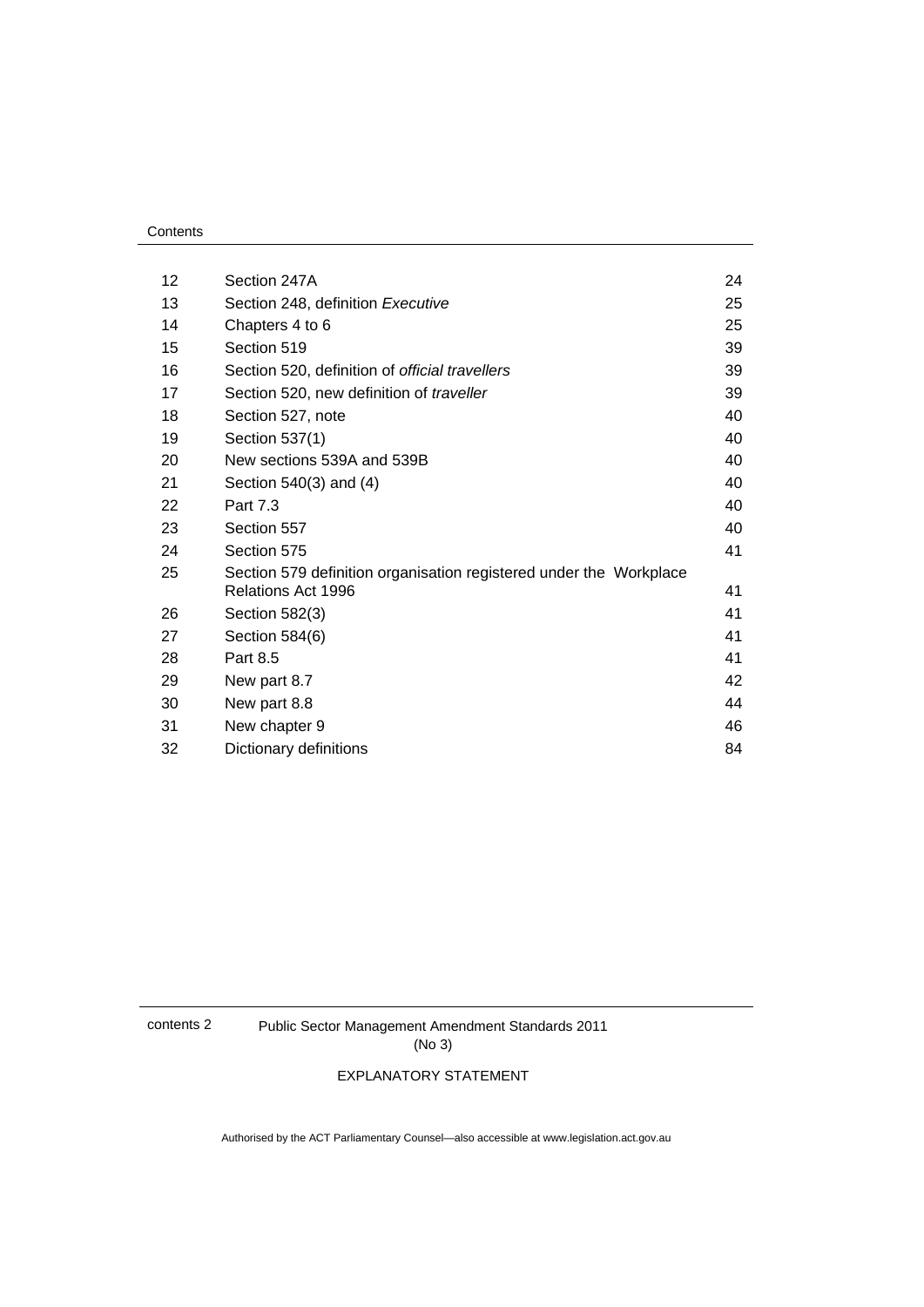#### **BACKGROUND**

<span id="page-4-0"></span>The proposed amendments are made in the context of the ACT Public Service (ACTPS) legislative employment framework (the Framework). Framework consists of the *Public Sector Management Act 1994* (the Act), the Public Sector Management Standards (Standards) and industrial instruments applicable to ACTPS employees, which may include Awards, Collective Agreements made under the *Workplace Relations Act 1996* (Cwth), and Enterprise Agreements made under the *Fair Work Act 2009* (Cwth) (Agreements).

On 15 February 2011 Dr Alan Hawke released the *Governing the City State: One ACT Government – One ACT Public Service Report* (the Hawke Report) which provided 76 recommendations around reforming the ACT Public Service. Recommendation 58 identified a need to undertake a systemic and comprehensive review of the Act, its subordinate instruments and the Enterprise Agreements.

The Hawke Report identified that over time the interaction between the PSM Act, Standards and Agreements in relation to some matters has become unnecessarily complicated, making the Framework difficult to interpret.

The PSM Act being derived from the Commonwealth *Public Service Act 1922* (which has since been repealed) was enacted before the existence of Agreements. Given that Agreements are made under Commonwealth legislation, terms and conditions of Agreements prevail over ACT legislation to the extent of any inconsistency. As a result, successive Agreements have seen matters originally covered exclusively in the Act and Standards modified or overridden by Agreements.

Consistent with the Hawke Report recommendation, the proposed amendments to the Standards seek to bring greater alignment between the Standards and other parts of the Framework. However, it is only intended to be an interim measure in anticipation of more significant changes following a more comprehensive review of the entire Framework.

> Public Sector Management Amendment Standards 2011 (No 3) page 1

> > EXPLANATORY STATEMENT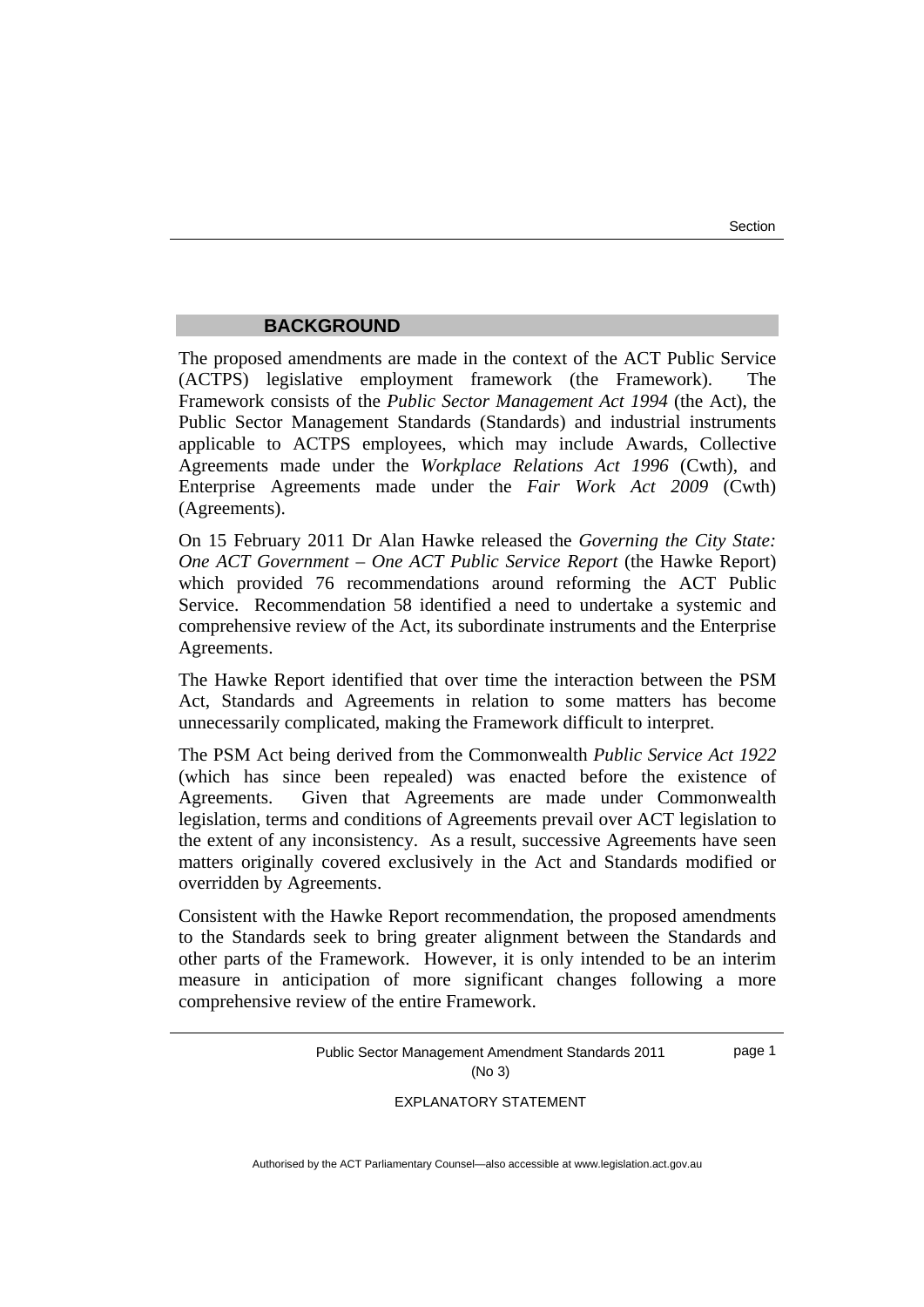<span id="page-5-0"></span>The proposed amendments are nonetheless necessary at this point in time given the passage of the *Public Sector Management Amendment Act 2011* and the commencement of the new Enterprise Agreements.

Even prior to the commission and release of the Hawke Report the ACT Government recognised the need for better cohesion between the various elements of the Framework and agreed for some changes to be made. Many of these changes were structural, involving the relocation of provisions from the Act to the Standards or Agreements and vice versa. Now that the Act and Agreements have been amended, it is essential for the Standards to be amended to ensure the continuity of entitlements and that there are no gaps in the Framework.

#### **OVERVIEW**

The proposed amendments fall into four categories: (a) technical amendments, (b) consequential amendments, (c) structural amendments, and (d) substantive amendments. The first three of the four types of amendments collectively constitute the greatest number of amendments.

Structural amendments to the Standards include:

- (1) removal of duplication in joint selection committee provisions between the Act and Standards;
- (2) relocation to the Standards of provisions concerning the composition and reconstitution of joint selection committees, including union agreed, and management-initiated joint selection committees;
- (3) relocation within the Standards of provisions concerning underperforming officers;
- (4) relocation within the Standards of provisions concerning officers who are unable to perform their duties because of physical or mental incapacity;

page 2 Public Sector Management Amendment Standards 2011 (No 3)

#### EXPLANATORY STATEMENT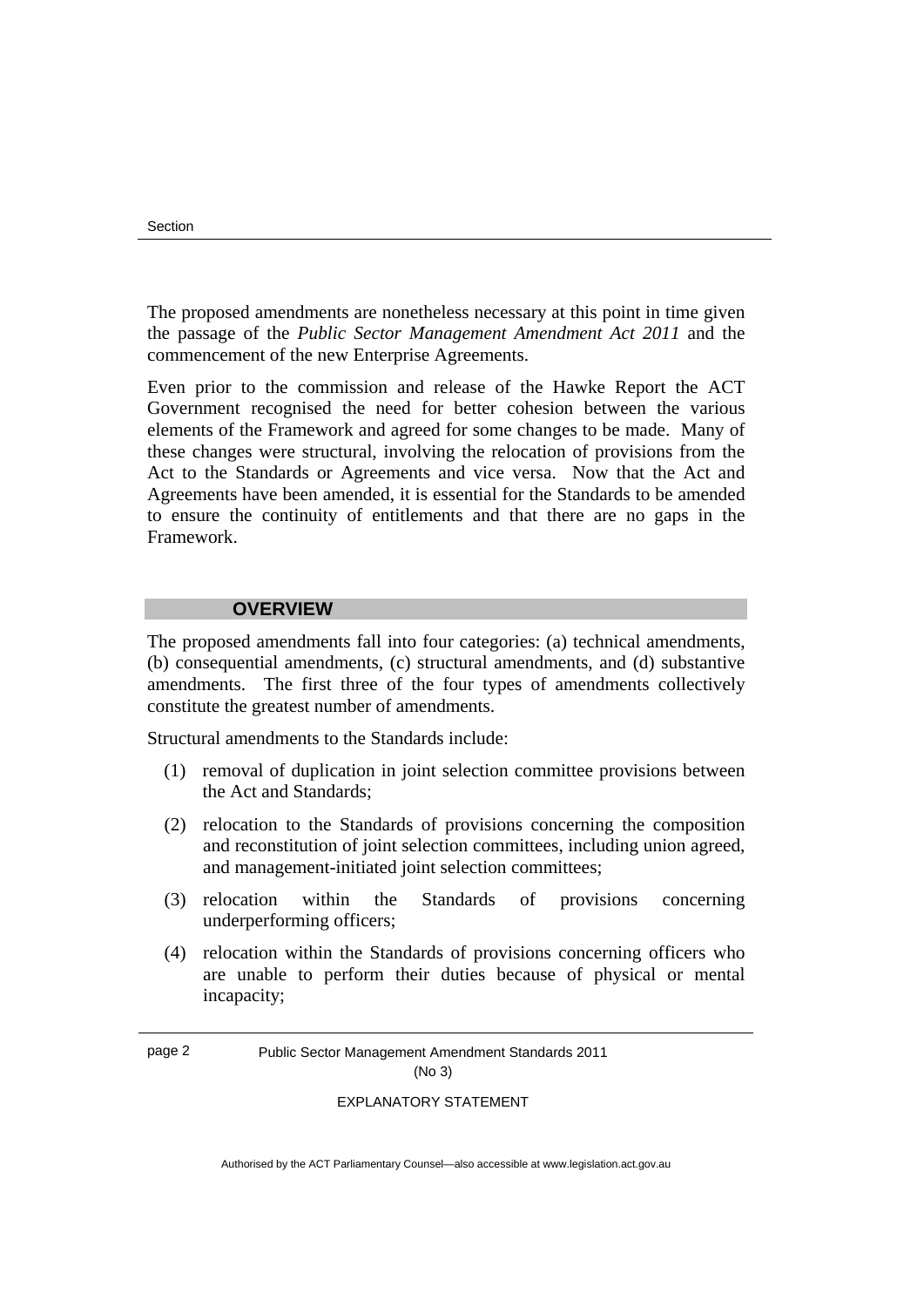- (5) removal to industrial instruments operating within the ACTPS at this time of leave entitlements for non-executive staff-other than long service leave;
- (6) relocation to the Standards of long service leave provisions;
- (7) relocation and consolidation within the Standards of provisions for executives, chief executives and statutory office holders to new chapter 9 of the Standards;
- (8) relocation and consolidation within the Standards of provisions for teachers to part 8.2 of the Standards;
- (9) relocation of provisions concerning temporary employment for less than 12 months to part 3.4 of the Standards; and
- (10) relocation to the Standards of provisions concerning notification of appointments and engagements.

Substantive amendments to the Standards include:

- (1) removal of special mobility arrangements for Australian Public Service (the APS) employees and employees from other approved organisations transferring to the ACTPS under former part 5.5 and part 5.6;
- (2) changing the period of effectiveness of a selection committee's recommendation for the filling of a position to 12 months from the previous 6 months;
- (3) changing the qualifying period for access to long service leave to seven years from the previous 10 years; and
- (4) replacing the redundant *Merit Protection (Australian Government Employees) Act 1984* and Merit Protection and Review Agency scheme with the ACTPS Internal Review Procedures and Appeal Mechanism.

page 3

#### EXPLANATORY STATEMENT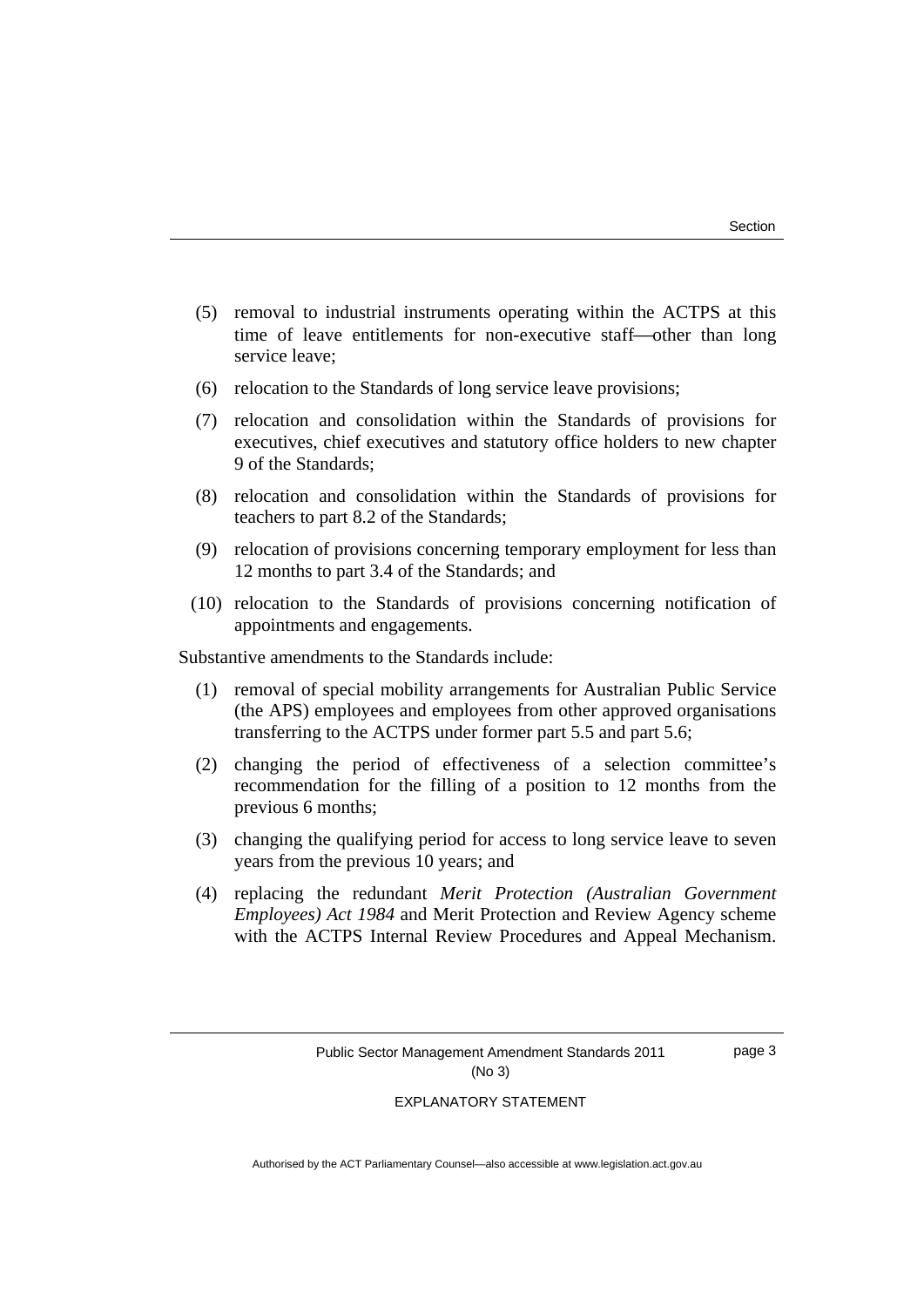#### <span id="page-7-0"></span> **DETAIL**

#### **1 Name of instrument**

This is a technical clause stating the name of the instrument as the *Public Sector Management Amendment Standards 2011 (No 3)*.

#### **2 Commencement**

This is a technical clause stating that the instrument commences when the *Public Sector Management Amendment Act 2011* commences.

#### **3 Legislation amended**

This is a technical clause stating the instrument being amended as the *Public Sector Management Standards 2006*.

#### **4 Chapter 2 heading**

This clause amends the heading of Chapter 2 from 'Ethics' to 'Administration & Management of the Service'. Amended Chapter 2 will include issues concerning ethics (encompassing the full substance of former Chapter 2) and Commissioner powers in relation to the management of the Service.

#### **5 Part 2.1**

This clause restructures and renumbers former Chapter 2 to reflect the intent explained in clause 4 above and makes several technical and definitional amendments to former Chapter 2 provisions.

page 4 Public Sector Management Amendment Standards 2011 (No 3)

#### EXPLANATORY STATEMENT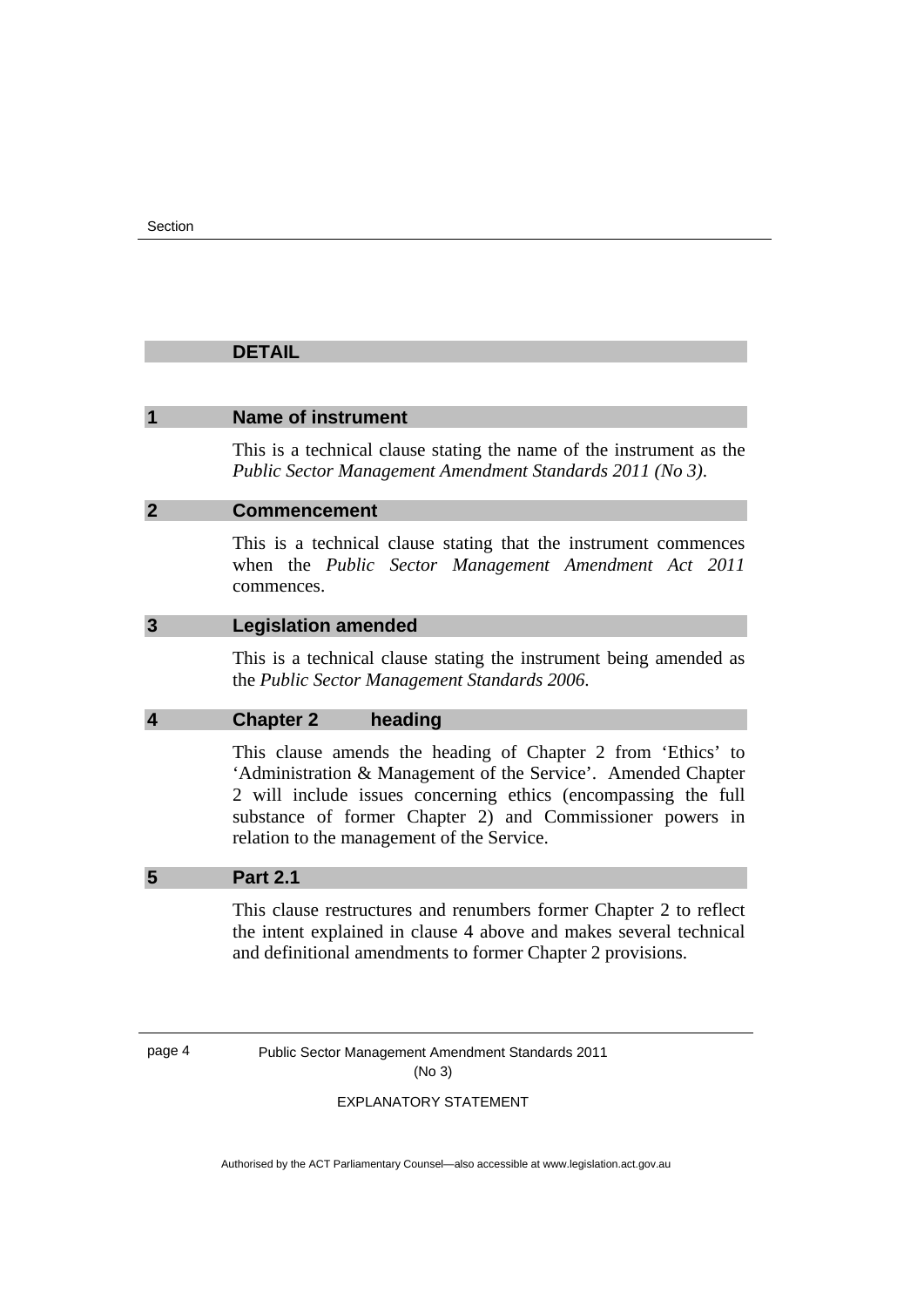#### **Section 6, definition of** *Code of Ethics*

This clause removes the definition of *Code of Ethics*. The amendment is intended to create consistency between the Act, Standards and industrial instruments operating in the ACTPS at this time. The Act and the industrial instruments do not refer to a code of ethics, referring only instead to section 9 of the Act.

Section 9 of the Act contains general obligations of public employees, which in the past has also been referred to as the Code of Ethics. To avoid unintended confusion, section 9 is the primary source for general obligations of ACTPS officers and employees.

#### **Section 6, definition of** *manager*

This clause amends the definition of *manager* from being 'an officer or employee with supervisory and management responsibilities at a range of levels throughout the ACTPS' to now being 'a person who has responsibility for planning, organising and leading a work unit or group activity. The amending definition is made to:

- (a) ensure consistency with the industrial instruments operating within the ACTPS at this time;
- (a) ensure greater alignment with current ACTPS practices, given that across the ACTPS some officers and senior officers without the title of manager presently have supervisory or management responsibilities;
- (c) connect formal, legal definitions of manager with ACTPS employment titles; and
- (d) provide more useful and relevant descriptions of the role of manager.

page 5

## EXPLANATORY STATEMENT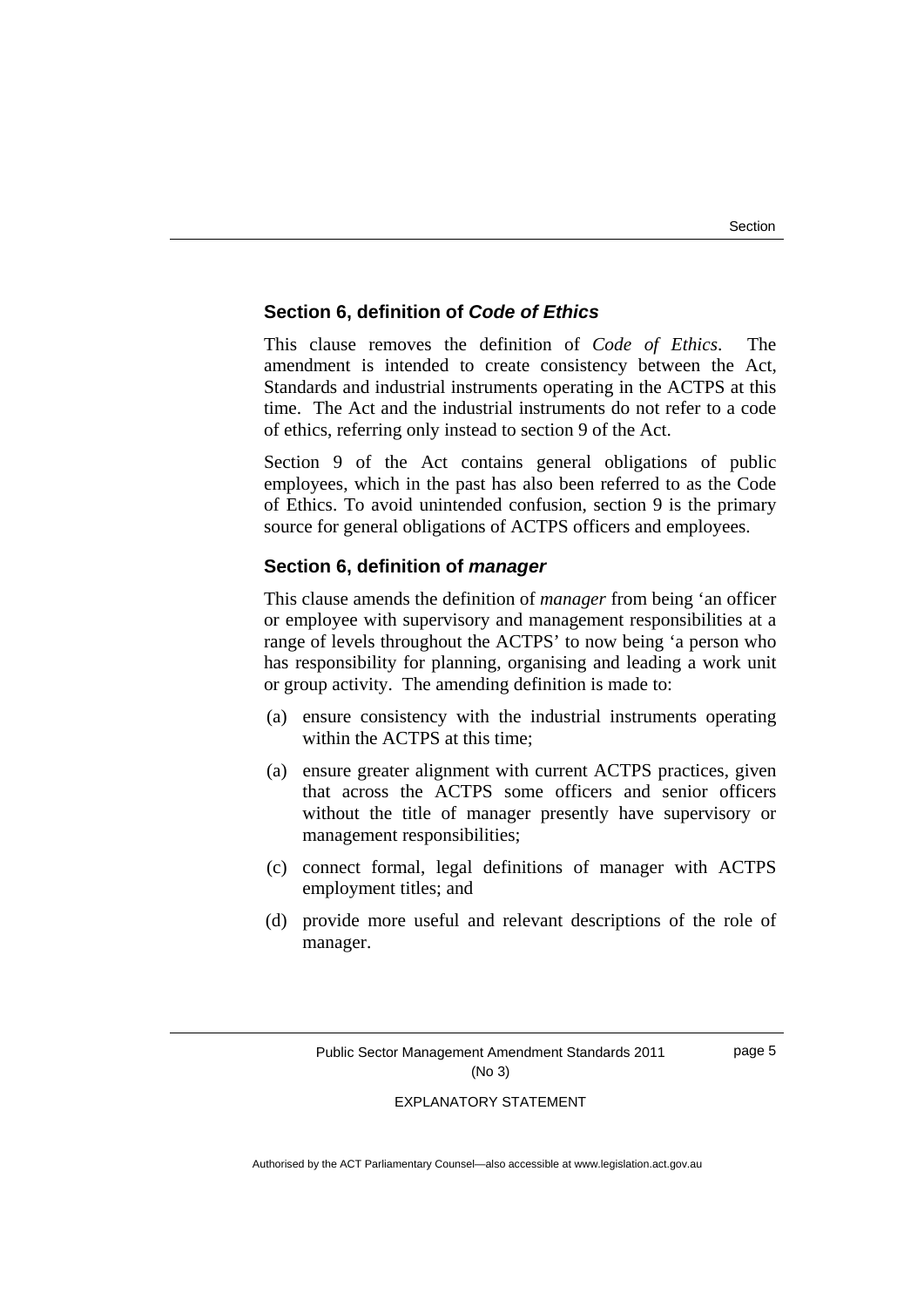#### **Section 6, definition of** *officer*

This clause amends the definition of *officer* and removes reference to 'Code of Ethics' consistent with the amendment to remove the definition of *Code of Ethics*.

#### **Section 9(2)**

This clause removes a redundant reference to 'employee' as 'officer' is defined at section 6 to include an employee.

#### **Section 10**

Former section 10 has been removed.

This section was formerly section 11 with no substantive change.

#### **Section 10, definition of** *Code of Ethics*

Similar to the amendment to former section 6, this clause removes the definition of *Code of Ethics*.

It is intended that former part 2.2 and amended division 2.1.2 apply to officers and employees, excluding chief executives and executives. Issues regarding conflict of interest of chief executives and executives is dealt with under amended section 625.

#### **Section 10, definition of** *officer*

This clause removes a redundant definition of *officer*.

#### **Section 11**

This section was formerly section 13 with no substantive change.

Directions about executive employment and second jobs in former section 13 have been moved to new Part 9.2, which covers executive responsibilities.

page 6 Public Sector Management Amendment Standards 2011 (No 3)

EXPLANATORY STATEMENT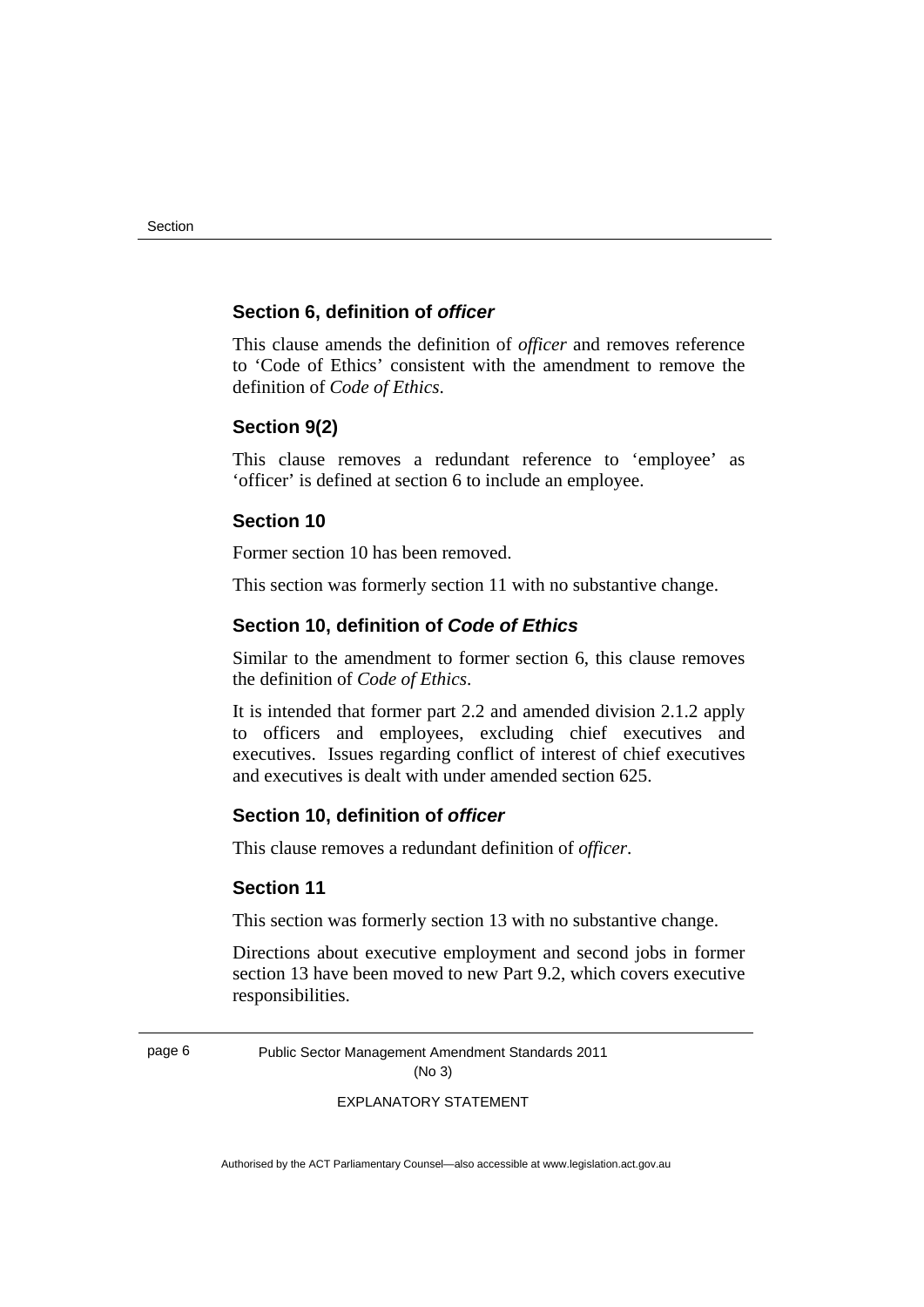#### **Section 12**

Former section 12 has been relocated to new Part 9.2, which covers executive responsibilities.

This section was formerly section 14. The single reference to 'chief executive' has been removed. Directions about disclosure of information for chief executives are moved to new Part 9.2.

#### **Part 2.3**

Part 2.3 is removed from Chapter 2. Matters dealing with the Commissioner's responsibilities are relocated to new Division 2.2.2 as explained below.

Chief executives' responsibilities regarding equity and diversity are moved to new Chapter 9.

#### **Section 13**

This section was formerly section 18, and removes the single reference to manager from the scope of application of new Division 2.1.3. Managers are officers or employees. Retaining manager in this section would be redundant.

#### **Section 14, definition of** *manager*

Similar to the amendment to former section 6 as explained above, this clause amends the definition of *manager*.

#### **Sections 15 to 18**

Sections 15 to 18 were formerly sections 20 to 22 with no substantive change.

> Public Sector Management Amendment Standards 2011 (No 3)

page 7

#### EXPLANATORY STATEMENT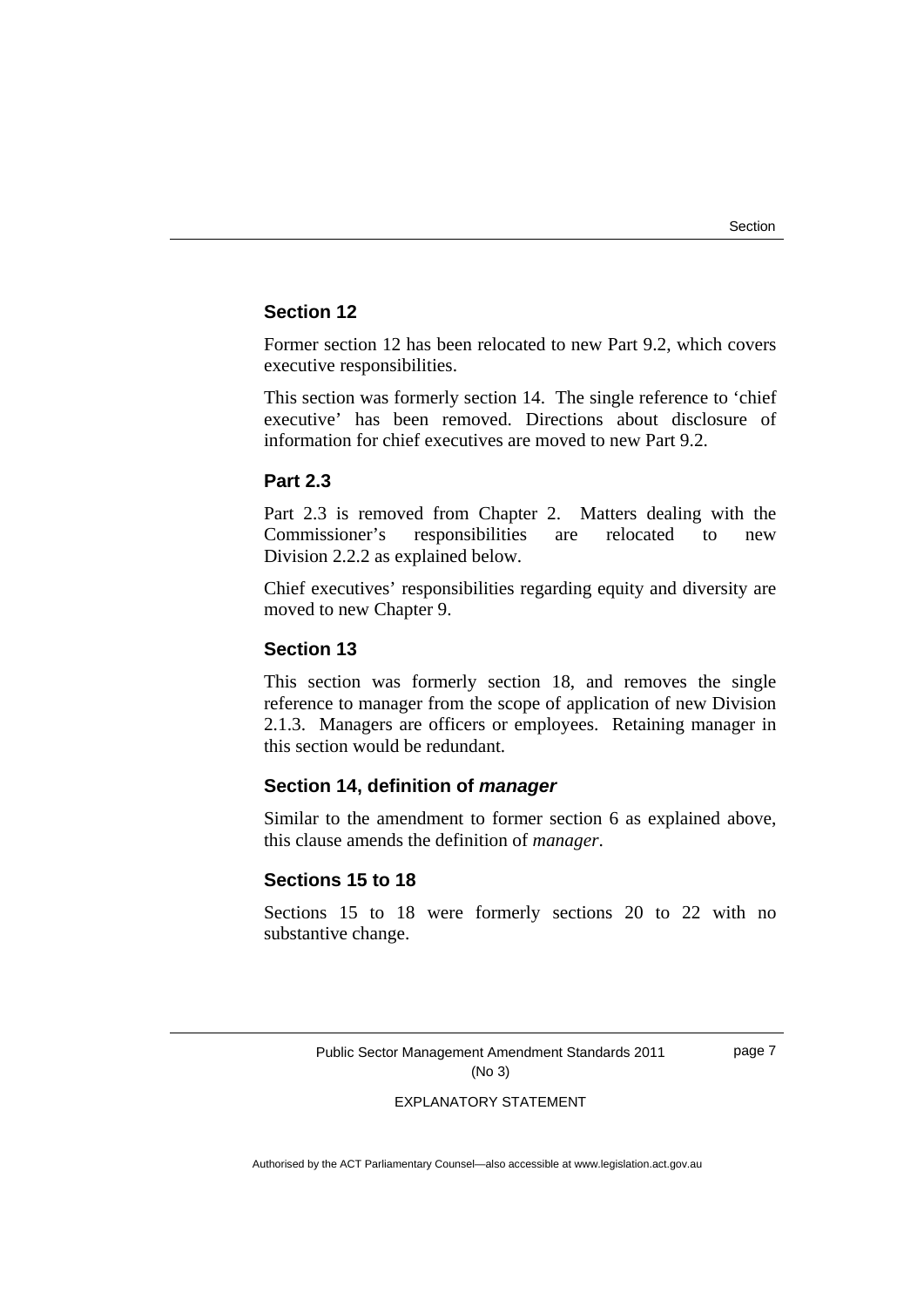#### <span id="page-11-0"></span> **Section 19, definitions of** *Code of Ethics* **and** *employees*

Similar to the amendment to former section 6, this clause removes the definition of *Code of Ethics*. This clause also removes the definition of *employee* for consistency purposes.

#### **Section 19, new definition of** *officer*

Similar to the amendment to former section 6, this clause amends the definition of *officer*.

#### **Sections 20 to 22**

This is a consequential amendment following amendments to former section 6 above that officers includes employees for this part. All former references to 'employee' have been replaced by 'officer'.

#### **6 Part 2.2**

This clause amends former Part 2.2 to now cover Commissioner's functions & powers. This Part is intended to deal with all Commissioner's functions & powers in one location.

New Division 2.2.1 deals with the Commissioner's power to declare public holidays in the ACTPS.

New Division 2.2.2 was formerly section 16 which dealt with the Commissioner's responsibilities for developing and issuing an equal employment opportunity program for the ACTPS.

While it is likely that programs developed under this part will limit the right to equal protection under the law, and may engage the right against discrimination, subsection 27(1)(a) of the *Discrimination Act 1991* provides that an act will not be unlawful if a purpose of the act is to ensure that members of a relevant class or people have equal opportunities with other people.

page 8 Public Sector Management Amendment Standards 2011 (No 3)

#### EXPLANATORY STATEMENT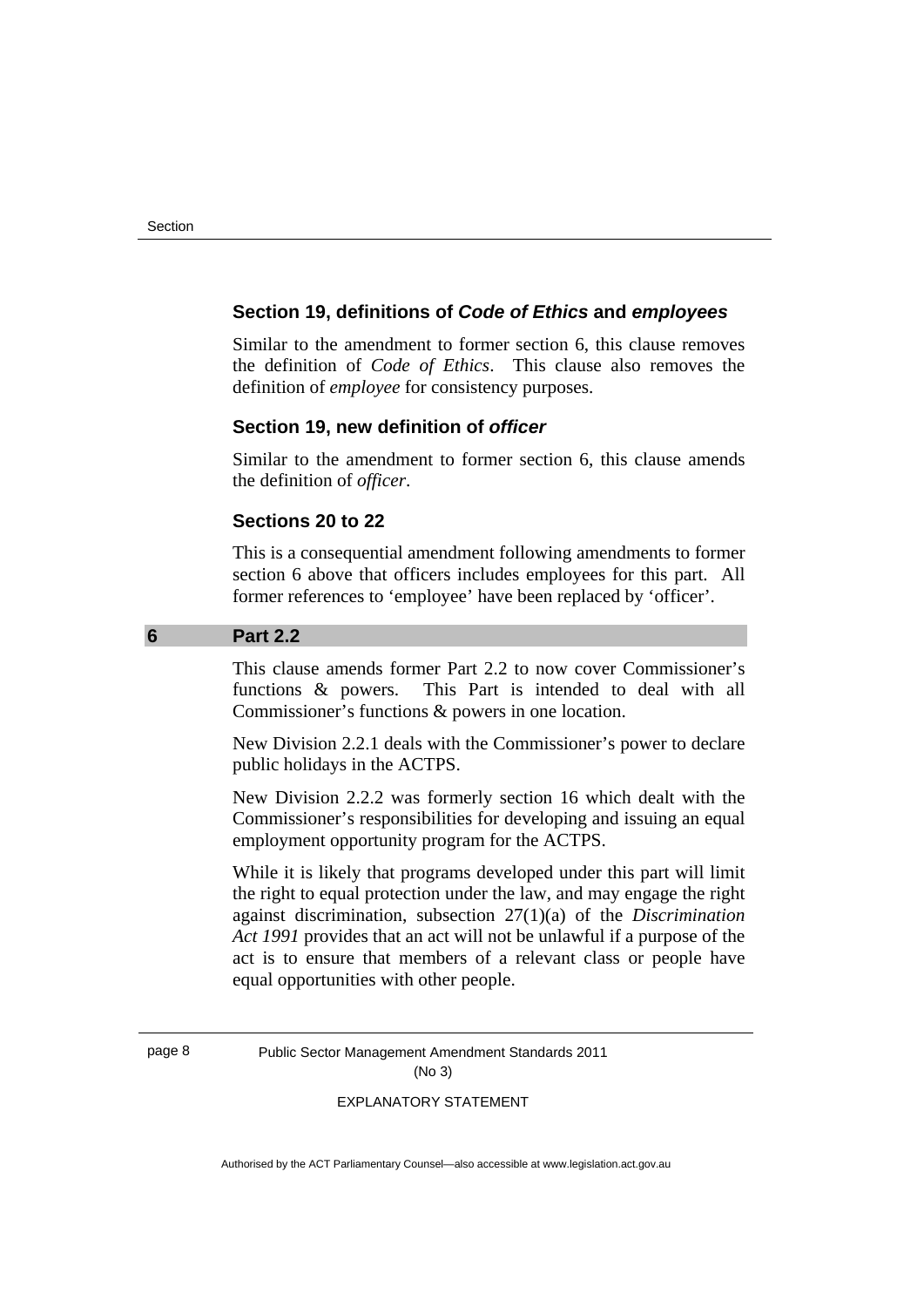<span id="page-12-0"></span>It is intended that targeted equal employment opportunity programs will be developed for the purpose of promoting better equality in the ACTPS and reducing existing and systemic inequalities that have resulted from long standing discrimination.

#### **7 Parts 2.3 to 2.5**

This clause removes former Parts 2.3 to 2.5 as all provisions under this these former parts have been renumbered and relocated under amended Part 2.1.

#### **8 Chapter 3 heading**

This clause removes the words 'ACT Public' from the Chapter heading to remain consistent with the Act.

#### **9 Part 3.1 to 3.9**

## **Part 3.1 Merit and the selection process**

This part deals with merit and selection processes in the ACTPS, which were previously dealt with under former part 3.3 and former section 81.

Part 3.1 combines former:

- (a) section 46 (Advertising);
- (b) section 48 (Tests and examinations);
- (c) Part 3.3 (Merit and the recruitment process); and
- (d) Part 3.4 (Selection process).

Former part 3.1, which dealt with executive employment in the ACTPS is relocated to Chapter 9.

> Public Sector Management Amendment Standards 2011 (No 3)

page 9

#### EXPLANATORY STATEMENT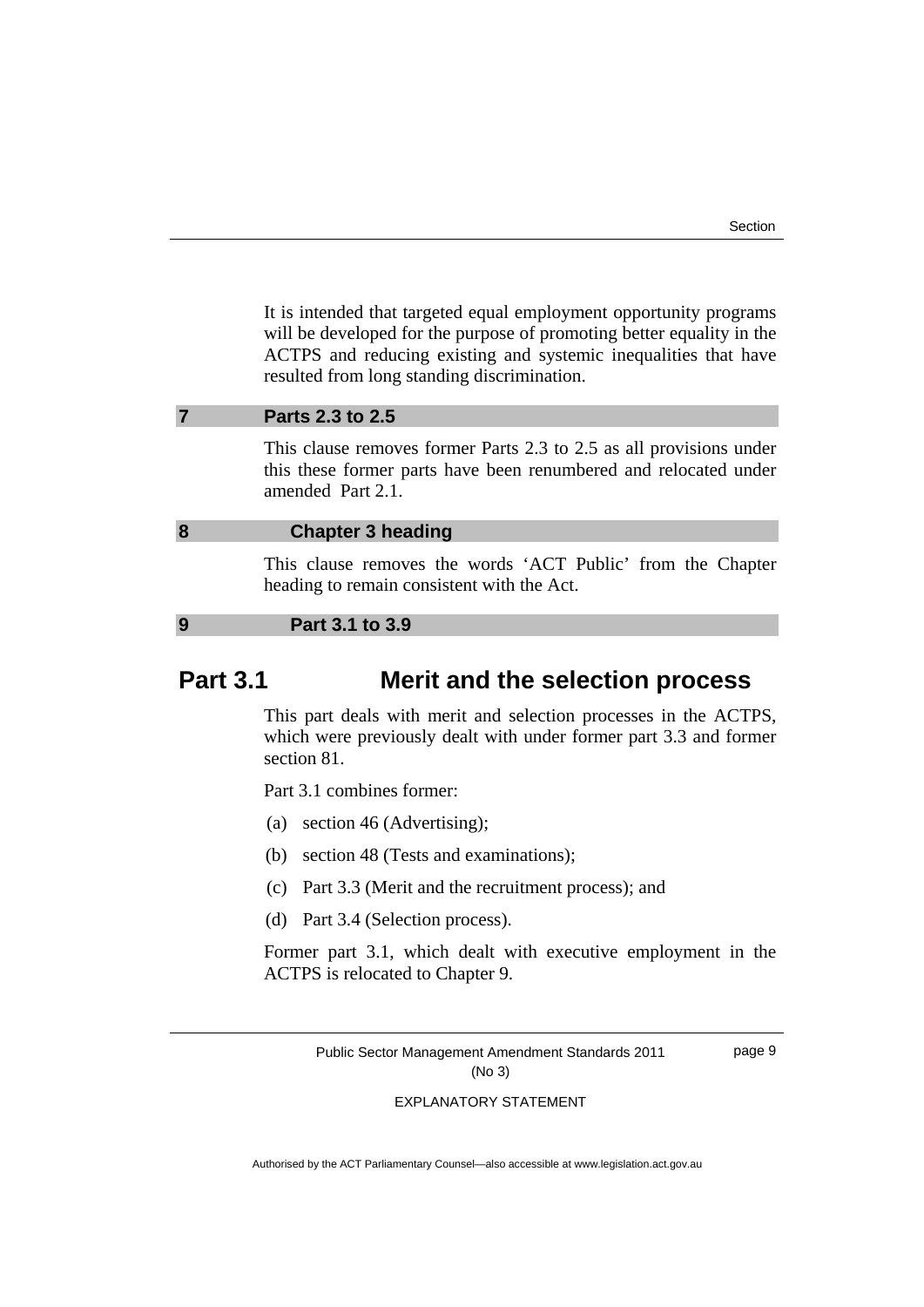#### **28 Application—pt 3.1**

This section amalgamates former sections 49 and 50, and draws in fixed term engagements of more than 12 months. It is reaffirmed in this section that where there are fixed term engagements for more than 12 months, the merit principle must be applied.

#### **29 Identified positions**

This section creates a new category of 'identified positions'. Under this section, the relevant chief executive may determine prior to the commencement of a selection process that a position is an identified position and eligibility for a position will be made specifically available to an Aboriginal person or Torres Strait Islander or a person who has a disability.

It is intended that the creation of identified positions for Aboriginal and Torres Strait Islander people and people with a disability will support the employment of people from these groups, and would also assist the Territory to meet the needs of the community.

It is also intended that section 29 will offer entry level assistance and career pathways, supporting both attraction and retention of people in a designated group, and especially of Aboriginal and Torres Strait Islander people and people with a disability.

As it was acknowledged in the Explanatory Statement to the *Public Sector Management Amendment Act 2011* (the PSMA Act), section 65, the creation of identified positions engages the right to equal protection of the law. However, the displacement of the right is in this circumstance a reasonable limit that can be demonstrably justified in a free and democratic society under section 28 of the *Human Rights Act 2004.*

page 10 Public Sector Management Amendment Standards 2011 (No 3)

#### EXPLANATORY STATEMENT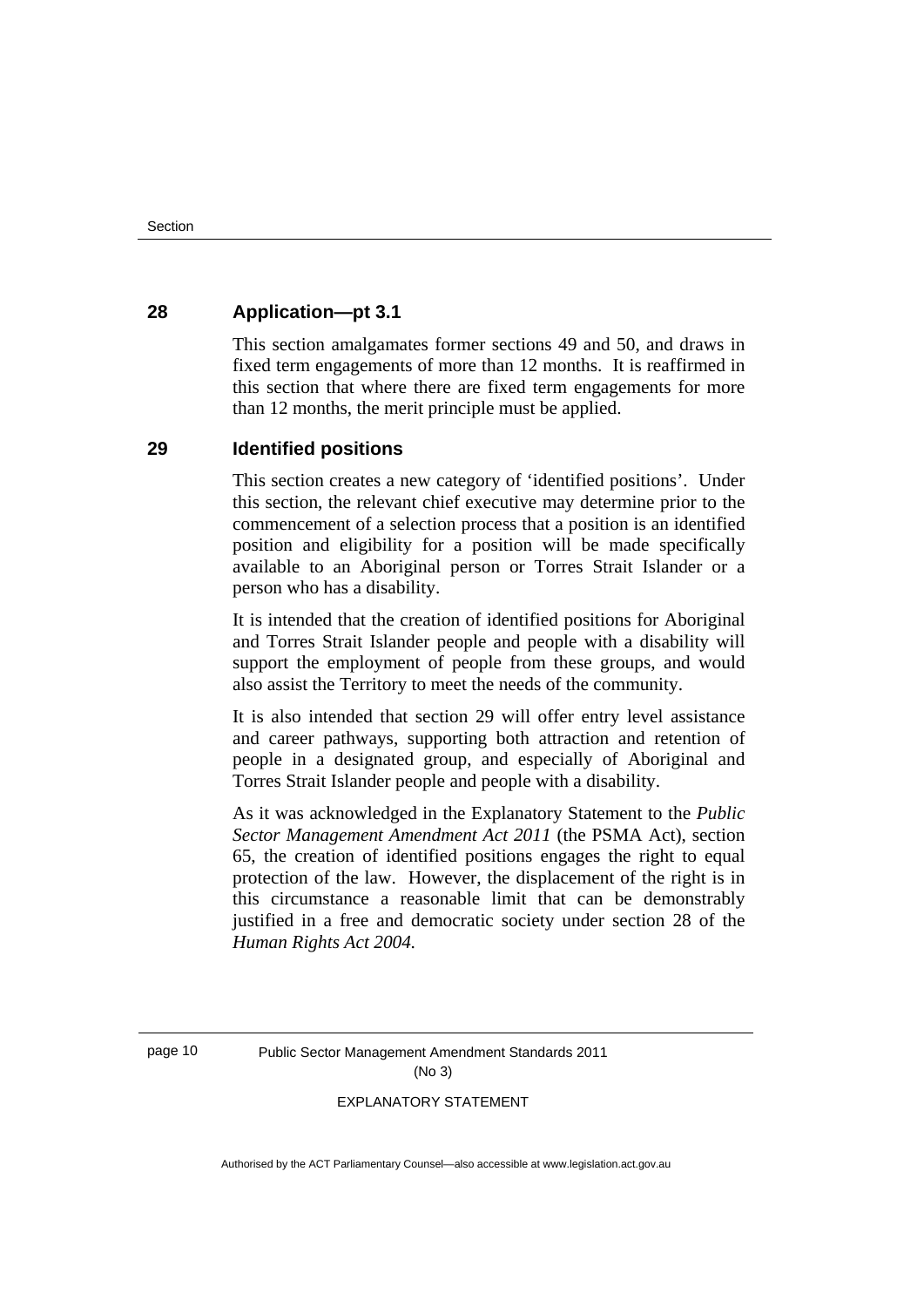page 11

#### **30 Merit in selection**

The content of this section was formerly contained in sections 51 and 52.

To clarify, the Act sets out the merit principle in section 65. The merit principle requires that all eligible people have the opportunity to apply for a vacant position; applicants are assessed comparatively and without unlawful discrimination; and the best person for the position is selected. This section is intended to strengthen the application of the merit principle.

Additionally, amended section 30 places an onus on the relevant chief executive to consider the appropriate means of assessing the comparative abilities of applicants. For example, it may not be appropriate for some positions to require applicants to complete written responses to selection criteria.

It is intended that this will allow the relevant chief executive to choose a selection methodology that suits the occupational requirements of the position they are trying to fill.

As it was acknowledged in the Explanatory Statement to the PSMA Act, section 65, some of the modifications to the merit principle in the Act engage the right to equal protection of the law. However, qualifications of the merit principle in these circumstances is a reasonable limit that can be demonstrably justified in a free and democratic society under section 28 of the *Human Rights Act 2004.*

#### **31 Tests and examinations**

This section was formerly section 48, with no substantive change.

#### **32 Advertising**

This section deals with matters previously dealt with under former sections 46 and  $60(3)$ .

> Public Sector Management Amendment Standards 2011 (No 3)

> > EXPLANATORY STATEMENT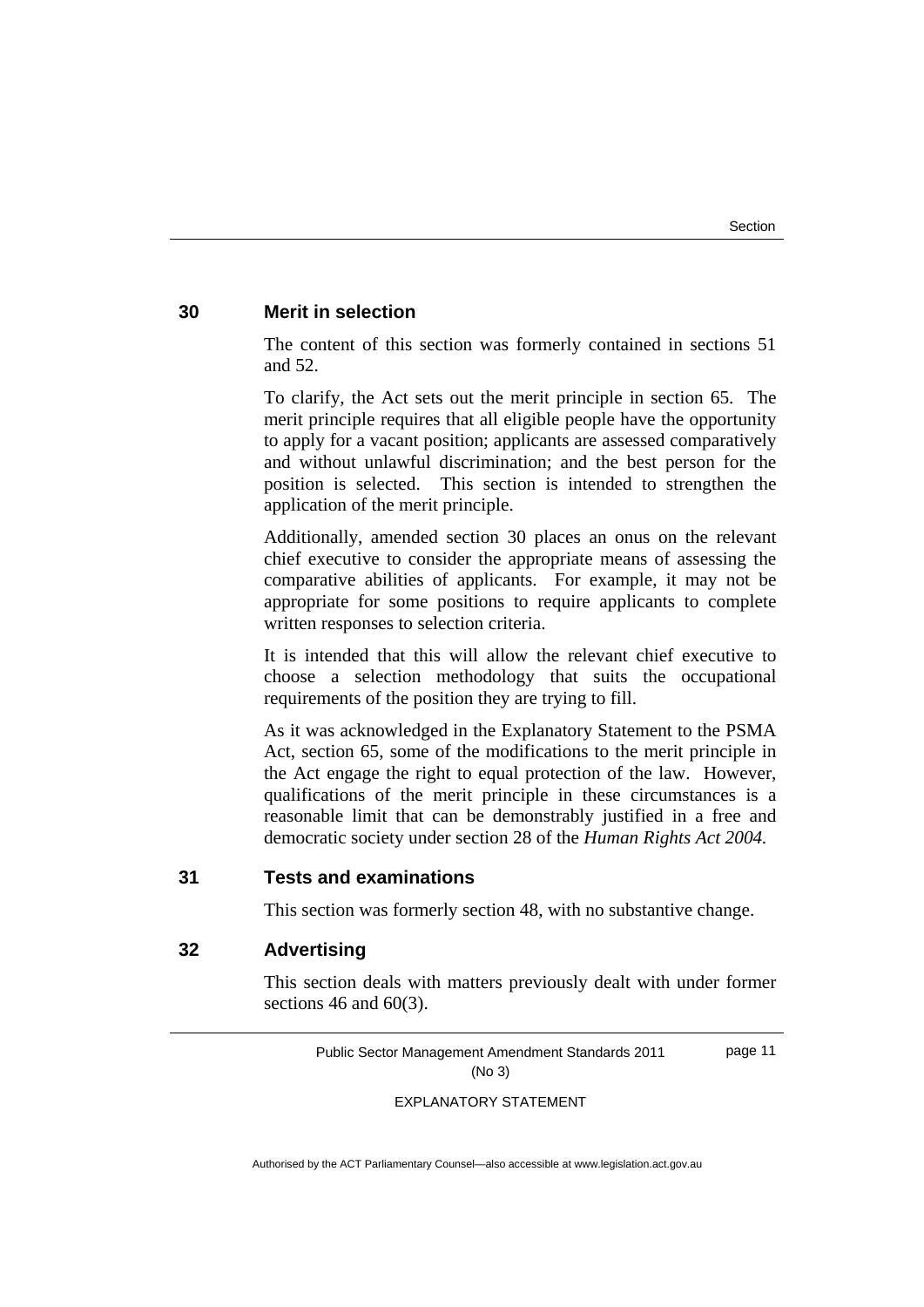Amended section 32 sets out a default position that vacant positions with a selection process being undertaken under Part 3.1 be advertised in the gazette, but identifies some vacancies where advertising is not required. It is intended that the gazette is a minimum level of advertisement.

This section identifies information which is mandatory in an advertisement, including information which is relevant if a joint selection committee has been established in relation the vacant position.

Amended section 32 also places an onus on the relevant chief executive to be satisfied that the vacancy was sufficiently advertised to provide all eligible people with a reasonable opportunity to apply.

#### **33 Recurring and identical vacancies**

This section was formerly section 53, with the following changes:

- (1) a selection committee's recommendation for filling a position can now be used for appointments, transfers or promotions under this section for a period of 12 months instead of the previous 6 months; and
- (2) the Commissioner's ability to extend a recommendation of a selection committee beyond six months has been removed.

#### **33A Notice of appointment and engagement**

The substance of this section was formerly contained in ACTPS industrial instruments, with no substantive change.

page 12 Public Sector Management Amendment Standards 2011 (No 3)

#### EXPLANATORY STATEMENT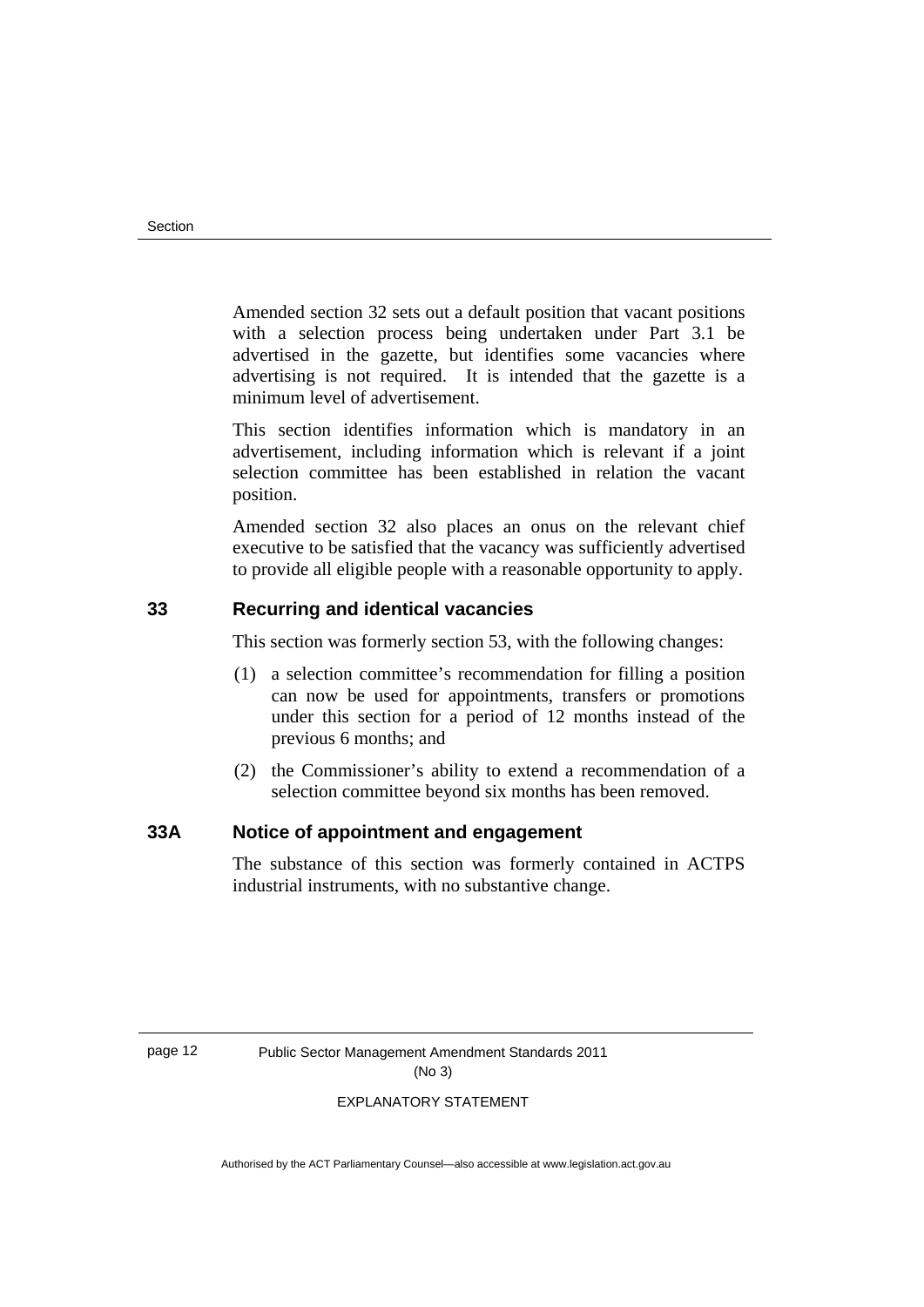## **Part 3.2 Merit and the selection process in temporary employment**

The selection process requirements for temporary employment have been relocated from part 3.9 to part 3.2. In addition to replicating former part 3.9, section 37(2) extends the advertising requirements by prescribing that if a particular vacancy is advertised and is expected to exceed six months the vacancy must be advertised in the gazette. Additionally, some minor editorial amendments were made to improve the consistency between part 3.1 and part 3.2.

#### **34 Application—pt 3.2**

This section was formerly section 78, which is amended to clarify that part 3.2 applies to temporary employees who are engaged for a fixed term of less than 12 months rather than listing persons to which the part does not apply.

#### **35 Interpretation—pt 3.2**

This section was formerly section 78A, with no substantive change.

#### **36 Temporary employee registers**

This section was formerly section 79, with no substantive change.

#### **37 Advertising temporary employment**

 This section was formerly section 80, with an addition that for vacancies exceeding six months the vacancy must be advertised in the gazette.

#### **38 Selection of employees**

This section was formerly section 81, with no substantive change.

Public Sector Management Amendment Standards 2011 (No 3)

page 13

#### EXPLANATORY STATEMENT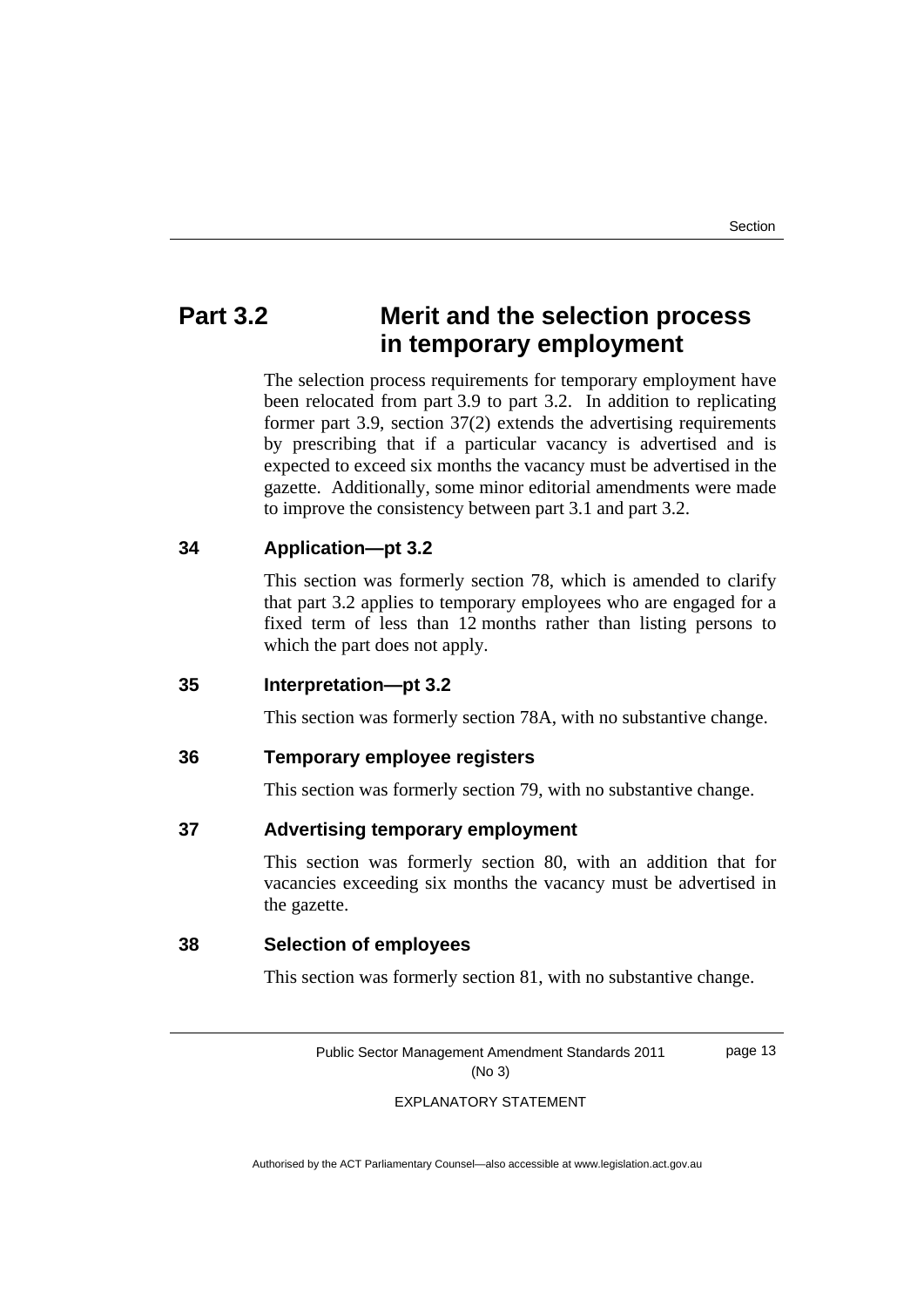## **Part 3.3 Use of joint selection committees in the selection process**

Part 3.3 deals with joint selection committees and selection processes for both temporary and non-temporary positions. Provisions contained in this part have been moved from former sections 88 and 89 of the Act and have been made consistent with industrial instruments operating within the ACTPS at this time.

Former provisions relating to the composition of a joint selection committee have been removed from the Act and relocated to sections 42 (Composition of a Joint Selection Committee), 44 (Reconstituting a union agreed Joint Selection Committee) and 46 (Reconstituting a management-initiated Joint Selection Committee).

#### **39 Application—pt 3.3**

This section was formerly sections 54, and clarifies the scope of the operation of part 3.3 as relating to transfers and promotion.

#### **40 Interpretation—pt 3.3**

This section was formerly section 55. Definitions for *convenor*, *JSC*, *management initiated JSC* and *union agreed JSC* are removed from this part as they are no longer relevant given amendments and additional prescription now provided in part 3.3.

Definitions for *principal union* and *relevant staff organisation* are removed as replacement new definitions are provided in the Act.

#### **41 Procedure of a joint selection committee**

The substance of this section was formerly contained in section 90 of the Act, with no significant substantive changes.

page 14 Public Sector Management Amendment Standards 2011 (No 3)

#### EXPLANATORY STATEMENT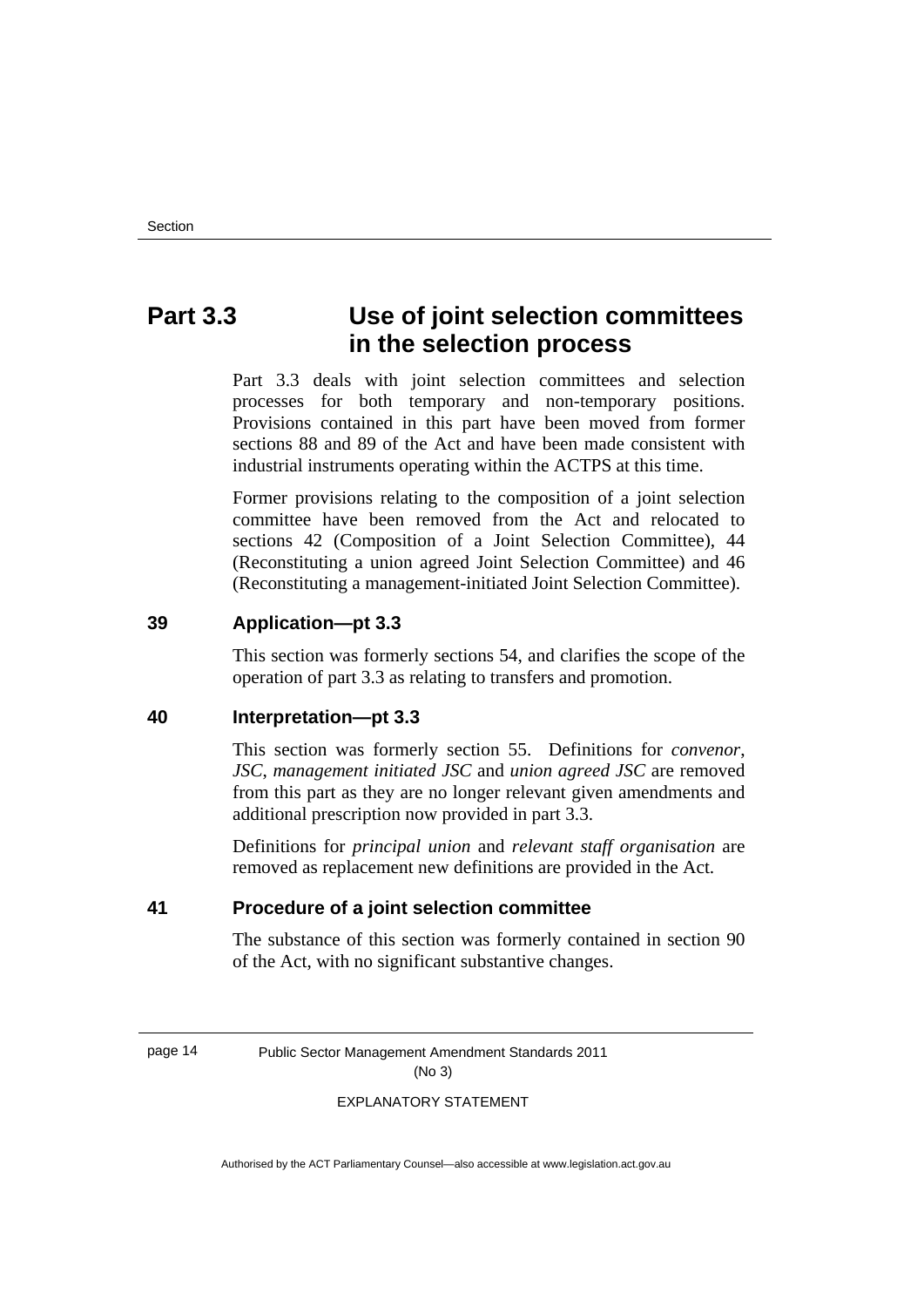#### **42 Composition of a joint selection committee**

This section was formerly subsections 56(8) and section 59 of the Standards, and subsections 88(6) and 89(4) of the Act, with the following changes:

- (a) joint selection committees will consist of a chairperson with appropriate skills and experiences, and not a convenor nominated by the Director of the MPRA, given that MPRA no longer appear in the employment framework;
- (b) specific reference to the composition of joint selection committees selecting teachers in former subsection 56 (9) is removed.

#### **43 Establishing a union agreed joint selection committee**

The substance of this section was formerly contained in section 57 of the Standards, and section 88 of the Act.

#### **44 Reconstituting a union agreed joint selection committee**

The substance of this section was formerly contained in subsections 57 (6) & (7), and 61 (7) of the Standards and subsection  $88(11)$  of the Act, with no substantive change.

#### **45 Establishing a management-initiated joint selection committee**

The substance of this section was formerly contained in section 58 of the Standards, and section 89 of the Act.

Public Sector Management Amendment Standards 2011 (No 3)

page 15

#### EXPLANATORY STATEMENT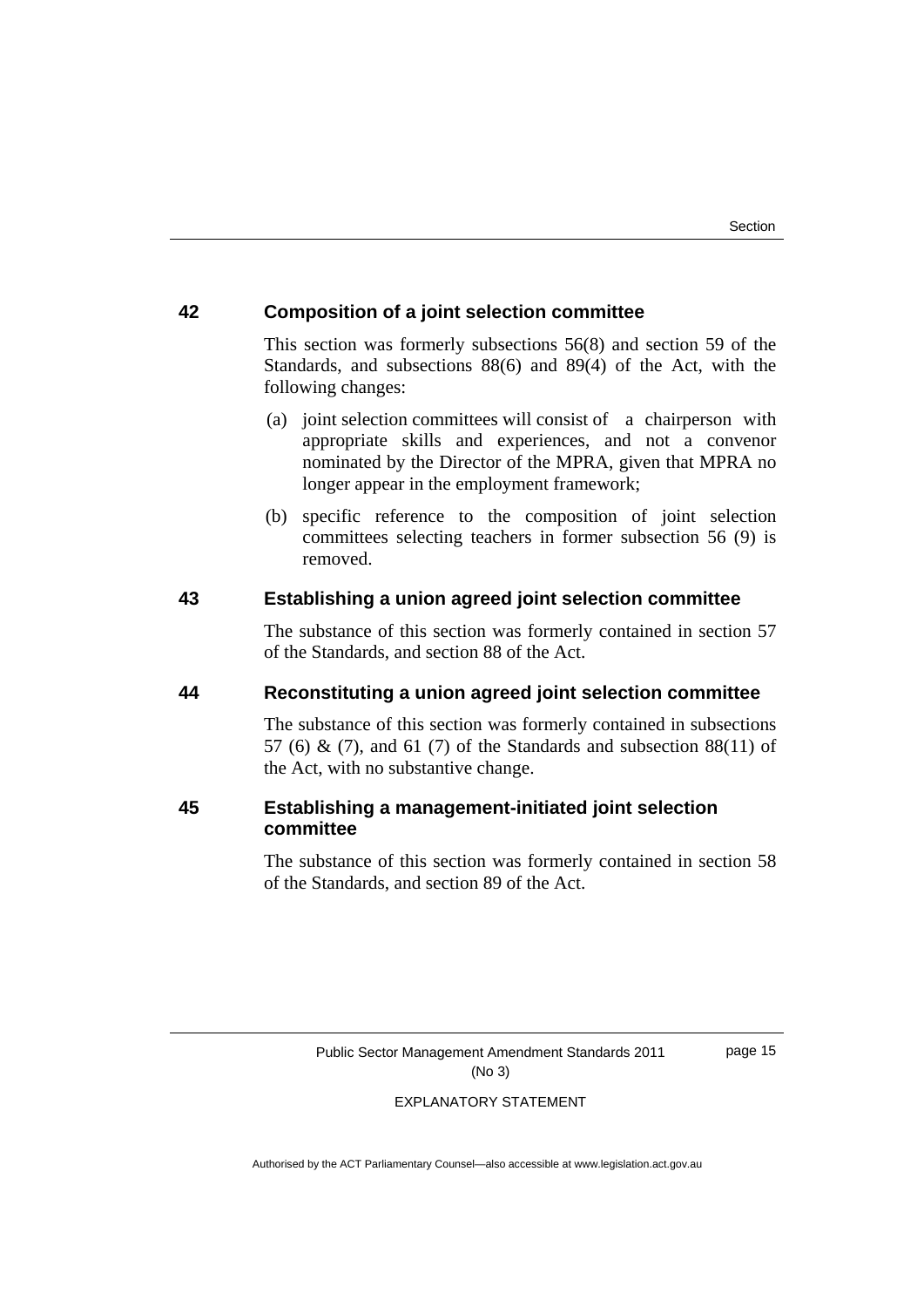#### **46 Reconstituting a management-initiated joint selection committee**

This section is a consolidation of former subsection 58 (7) of the Standards and subsections section 89 (9) – (11) of the Act, with no major substantive change.

#### **47 Failure to reach a unanimous recommendation – union agreed joint selection committees**

This section was formerly subsections  $61(1) - (3)$ , with no substantive change.

#### **48 Appealable and non appealable promotions**

The substance of this section was formerly contained in section 62 of the Standards and subsection 88(8)(b) of the Act, with no substantive change.

#### **49 Notification of applicants**

 This section was formerly subsection 63 (3), with no substantive change.

## **Part 3.4 Appointment**

#### **50 Application—pt 3.4**

This section was formerly section 64, with the removal of references to Commonwealth officers and divisions 5.4 and 5.8 of the Act.

Division 5.4 of the Act deals with executives. It is intended that part 3.4 only deals with officers and not executives. Originally, executives were officers who were appointed to the ACTPS. This is no longer the case. Since 1995, following amendments to the Act, executives of the ACTPS are engaged on employment contracts.

page 16 Public Sector Management Amendment Standards 2011 (No 3)

EXPLANATORY STATEMENT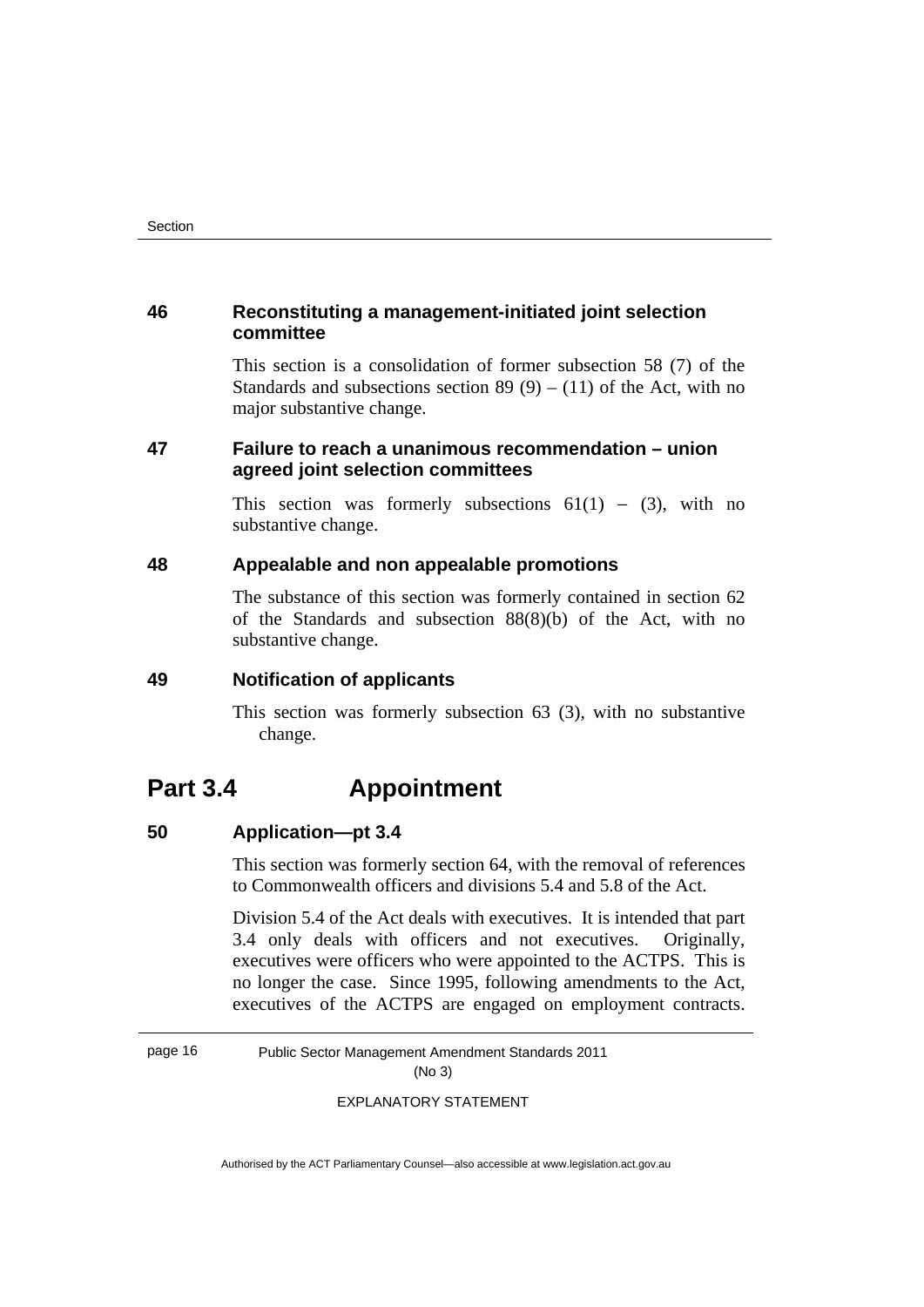Accordingly, it is inappropriate to refer to the appointment of executives in this section.

Division 5.8 of the Act, amongst other matters, deals with mobility considerations for Commonwealth officers moving over to the ACTPS following separation of the ACTPS from the Commonwealth PS. While mobility provisions are no longer relevant, it is recognised that the portability of entitlements for people appointed under former mobility provisions can be achieved through the Standards, and can be met without the need for complex and inequitable administrative devices as were previously provided under the Act.

#### **51 Appointment**

This section was formerly section 65, with no substantive change. Former subsection 65(4) is relocated to part 8.7 concerning special arrangements for teachers.

#### **52 Eligibility for appointment**

This section was formerly section 47, with the removal of section 47 (3).

Given the removal of mobility provisions from the Standards for the reasons set out in amended section 50, reference to eligibility right for former APS officers is no longer needed.

Subsection 2(b) is inserted as a result of former section 592A, which is now amended section 641.

#### **53 Appointment after temporary engagement for 12 months**

This section replicates the identified clauses in the following ACTPS industrial instruments which have subsequently been excluded from industrial instruments operating at this time:

> Public Sector Management Amendment Standards 2011 (No 3) page 17

#### EXPLANATORY STATEMENT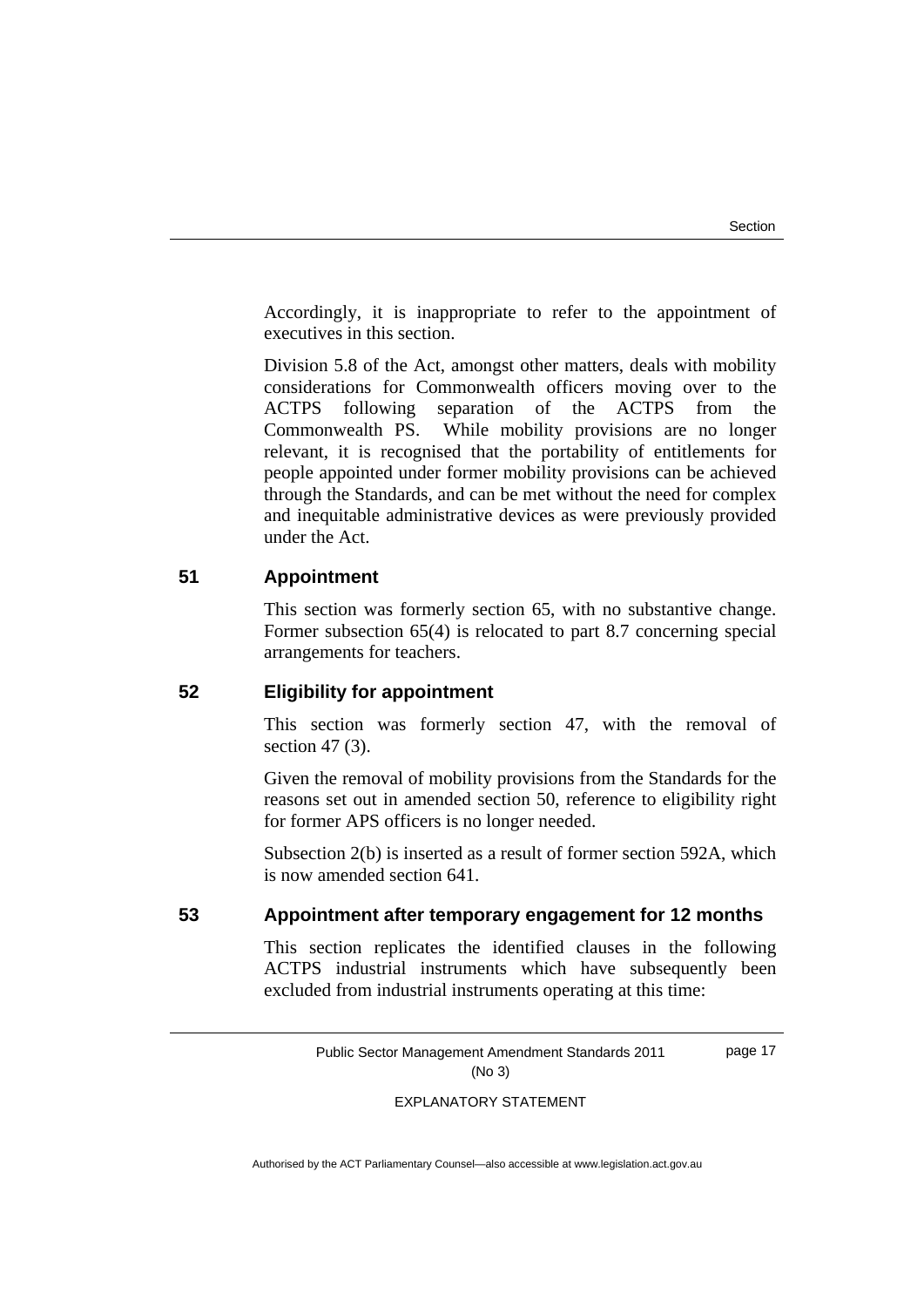- (a) ACTION Union Collective Agreement 2007-2010 (schedule 1, cl. 3);
- (b) Auditor General's Office Union Collective Agreement 2007- 2010 (cl. 141);
- (c) CIT Union Collective Agreement 2007-2010 (cl. 144);
- (d) Environment, Climate Change, Energy and Water Union Greenfields Agreement 2008-2010 (cl. 141);
- (e) DET Staff Union Collective Agreement 2007-2010 (cl. 154);
- (f) Clerical, Health Professional, Technical, Health Service Officer's Union Collective Agreement 2007-2010 (cl. 147);
- (g) JACS Union Collective Agreement 2007-2010 (cl. 148); and
- (h) TAMS Union Collective Agreement 2007-2010 (cl. 142).

This section has been introduced to allow for streamlined appointment after temporary engagement for 12 months or more and sets out a series of preconditions which must be met before a person can be appointed under the section.

To clarify, section 53 requires the relevant chief executive to be satisfied that the merit principle has been complied with before they may exercise a function.

## **Part 3.5 Re-appointment**

#### **54 Application—pt 3.5**

This section was formerly section 76, with no substantive change.

page 18 Public Sector Management Amendment Standards 2011 (No 3)

#### EXPLANATORY STATEMENT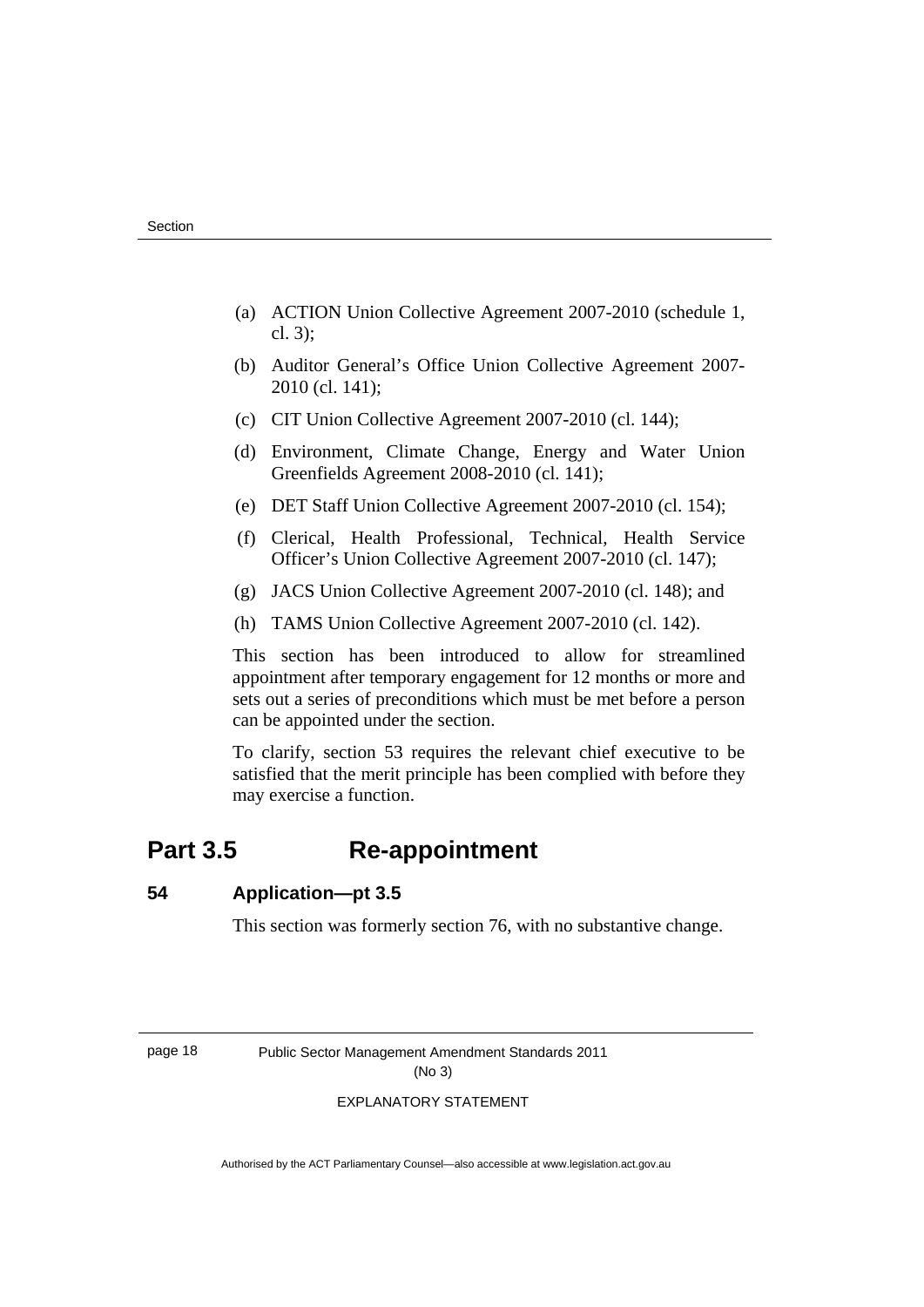#### **55 Re-appointment process**

 This section was formerly section 77, with the omission of section 77(5). Former section 77(5) has been relocated to section 254 (2).

## **Part 3.6 Recognition of prior service on appointment or engagement**

#### **56 Interpretation—pt 3.6**

This section was formerly section 66, with the addition of interpretations of *government, government owned, industrial agreement.*

#### **57 Recognition of prior service—officer appointed before 23 January 2006**

This section was formerly section 67, with the omission of section 67 (1) which has been moved to section 56.

#### **58 Recognition of prior service in Papua New Guinea**

The substance of this section was formerly contained in sections 72 and 404, with no substantive changes.

#### **59 Recognition of prior service with a Territory-owned corporation**

 The substance of this section was formerly contained in sections 74 (3) and 392 with no substantive changes.

#### **60 Recognition of prior service—personal leave**

 The substance of this section was formerly contained in part 3.7, and sections 68, 403, 416 and 417. While there are significant structural modifications, there are no major substantive changes.

> Public Sector Management Amendment Standards 2011 (No 3) page 19

> > EXPLANATORY STATEMENT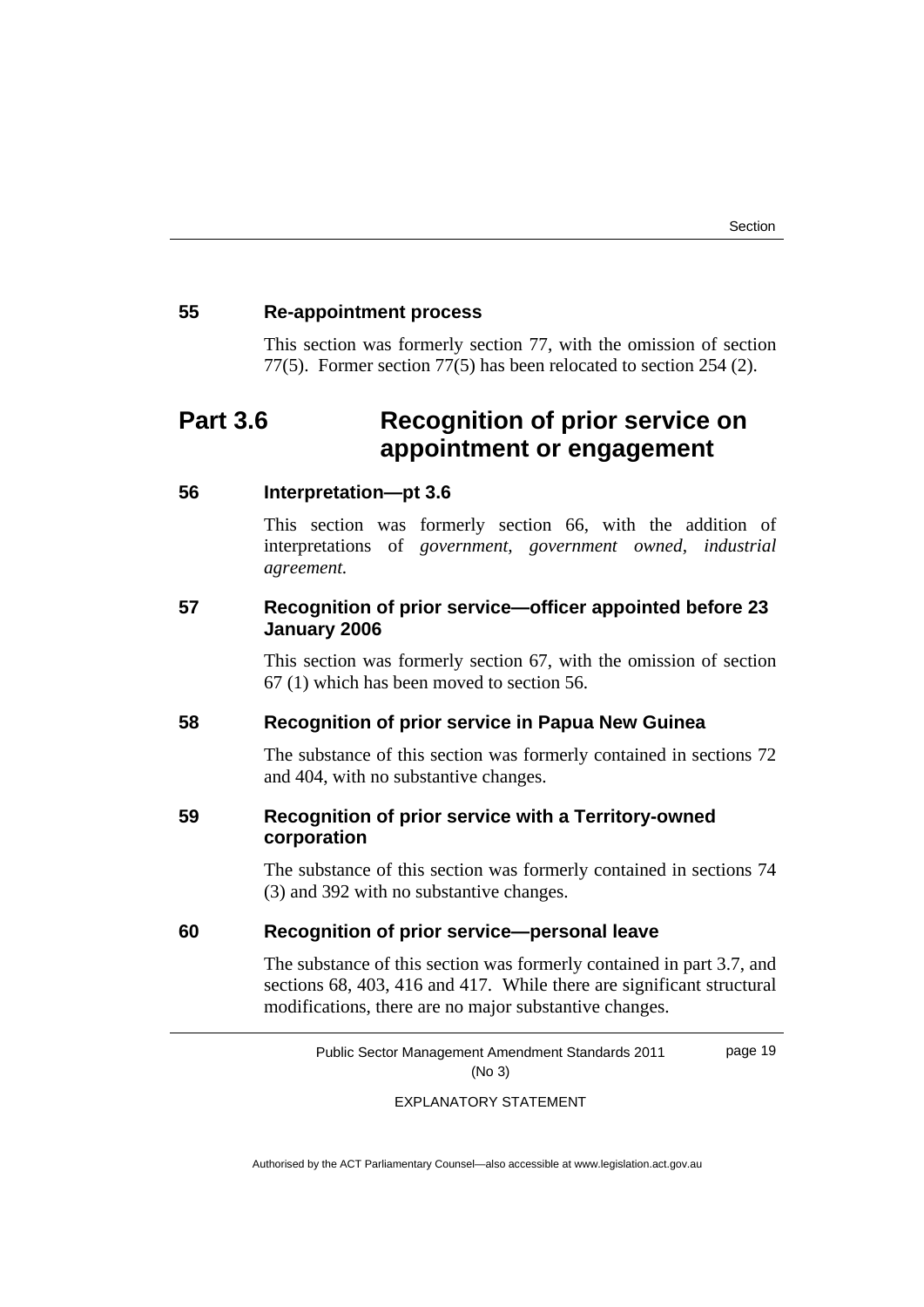#### **61 Recognition of prior service—operational service personal leave**

The substance of this section was formerly contained in section 401.

#### **62 Recognition of prior service—annual leave**

 This section was formerly section 470 (a), with no substantive change.

#### **63 Recognition of prior service—annual leave loading**

 This section was formerly section 470 (b), with no substantive change.

#### **64 Recognition of prior service—long service leave**

Section 64 (1) was formerly section 416, with no substantive change.

Section 64 (2) was formerly section 417, with no substantive change.

Section 64 (3) was formerly section 412, with no substantive change.

#### **65 Recognition of prior service—paid maternity or primary care giver leave**

 The substance of this section was formerly contained in sections 418, 419 and 420, with the addition of section 65(4) where prior service will not be recognised as service which will count towards paid maternity leave or paid primary care giver leave if there is any break in service.

page 20 Public Sector Management Amendment Standards 2011 (No 3)

EXPLANATORY STATEMENT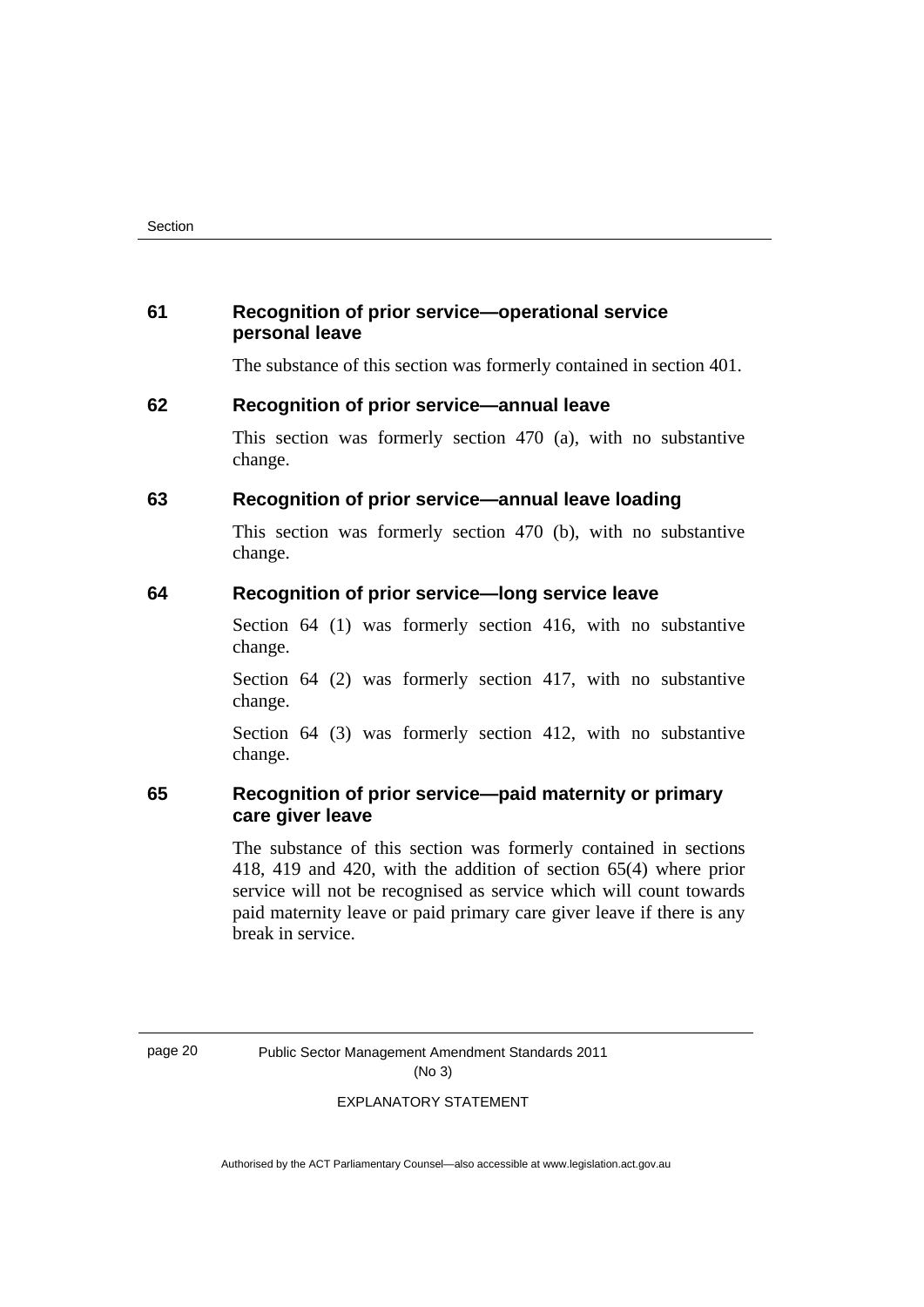#### **66 Recognition of prior service—redundancy**

 The substance of this section was formerly contained in sections 74 and 480, with no substantive changes.

#### **67 Recognition of service—reappointment following forfeiture of office**

The substance of this section was formerly contained in subsection 222 (5) of the Act, with no substantive change.

#### **68 Recognition of prior service—Commissioner discretion**

This section was formerly section 75, with no substantive change.

#### **69 Re-credit of personal leave**

This section was formerly section 392 (8), with no substantive change.

## **Part 3.7 Promotions**

#### **70 Interpretation—pt 3.7**

This section was formerly section 453, with the follow interpretations omitted: *JSC* and *MJSC*, and normal power to promote. There is an addition of an interpretation of *appealable level position*.

#### **71 Promotion after acting for 12 months**

 The substance of this section was formerly contained in clause 15 of ACTPS Collective Agreements, with no substantive change.

#### **72 Re-notifying promotions with major errors**

This section was formerly section 456, with no substantive changes.

Public Sector Management Amendment Standards 2011 (No 3) page 21

EXPLANATORY STATEMENT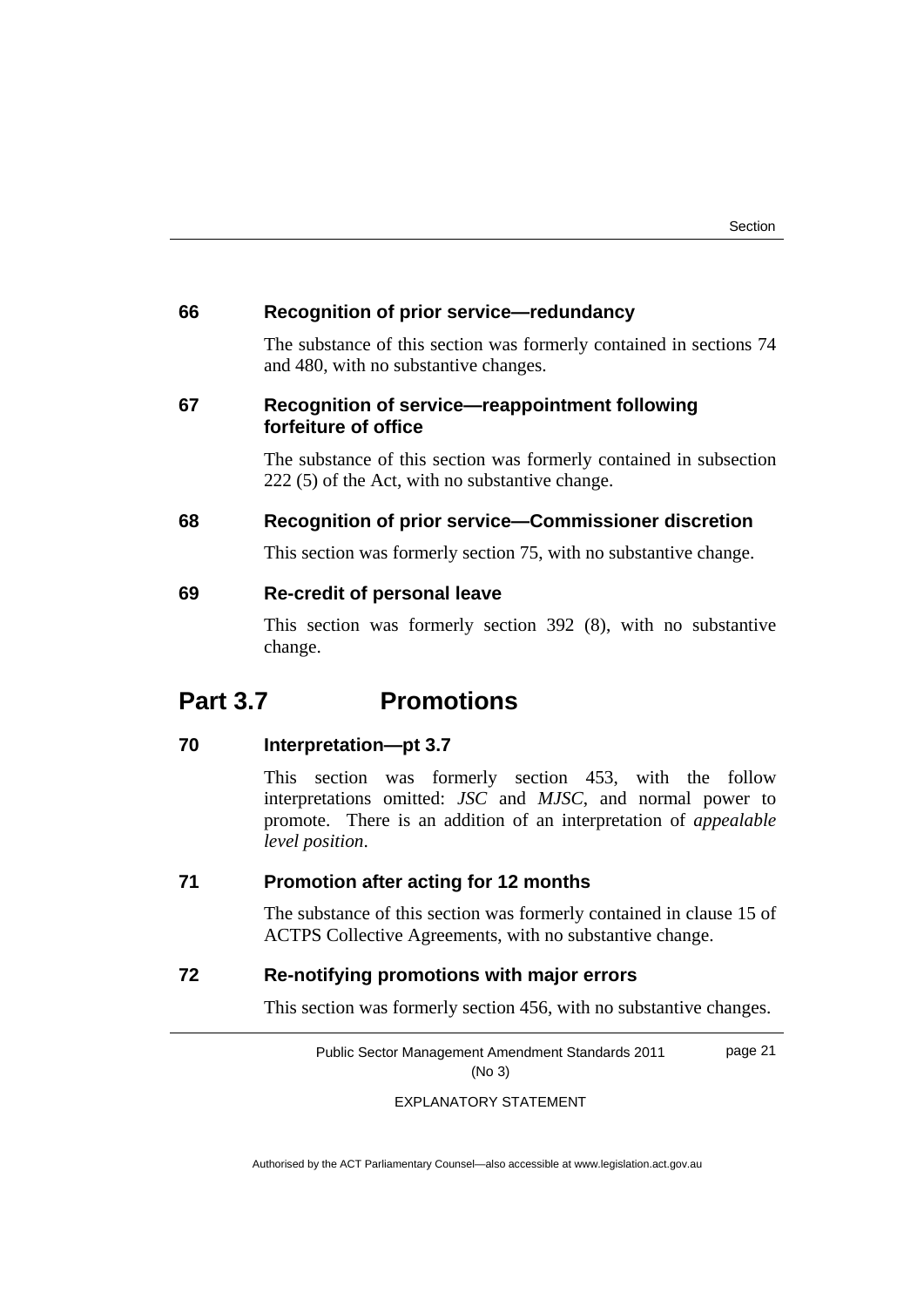#### **73 Date of effect of promotions**

This section was formerly section 457, with no substantive changes.

#### **74 Multiple Promotions**

This section was formerly section 459, with no substantive change.

#### **75 Cancellation of promotion**

 This section was formerly section 465, with references to 'gazette' replaced with references to 'notification'.

Former subsection 465(1) relating to teachers is relocated to part 8.7.

#### **76 Officers allowed to appeal**

This section was formerly sections 509 (1) and 455, with no substantive change.

## **Part 3.8 Transfer**

#### **77 Interpretation—pt 3.8**

This section was formerly section 461, with the omission of the interpretation of *normal power to transfer*.

#### **78 Date of effect of transfers**

This section was formerly section 462, and is updated to provide for the date of effect to be a date agreed by all parties.

### **79 Declining transfer**

 This section was formerly section 463, with the omission of special references to teachers, which is relocated to part 8.7.

page 22 Public Sector Management Amendment Standards 2011 (No 3)

EXPLANATORY STATEMENT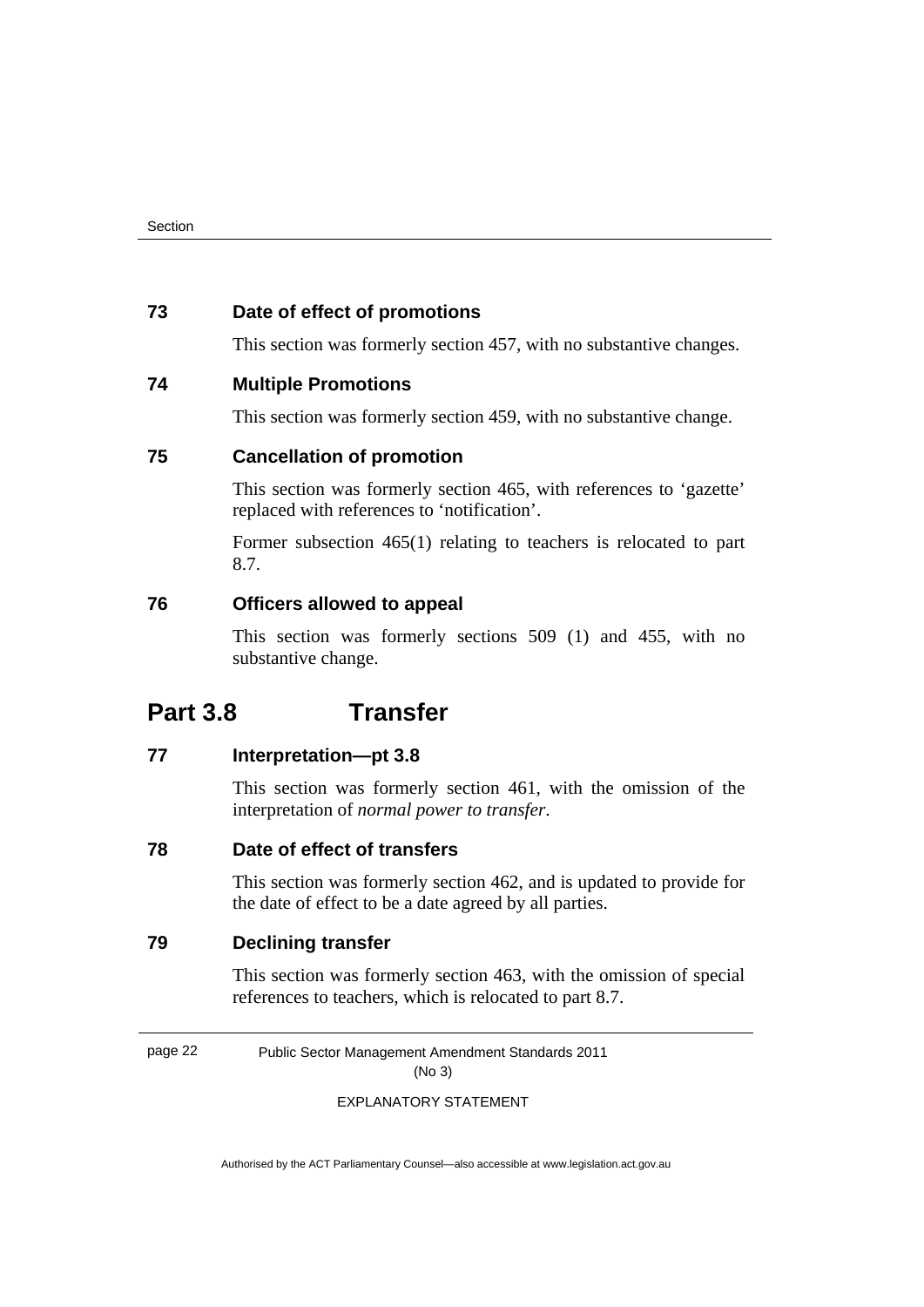page 23

#### **80 Salary on transfer**

This section was formerly section 256 (1), with no substantive change.

#### **81 Reduction in classification**

This section was formerly section 283, with no substantive change.

## **Part 3.9 Temporary transfer**

#### **81A Interpretation—pt 3.9**

This section replaces former section 466, and provides a new definition for *temporary transfer*.

#### **81B Appealable directions**

This section was formerly section 467, with the following changes:

- (1) the reference to teachers has been relocated to part 8.7;
- (2) the reference to section 102 (2) of the Act has been removed; and
- (3) the relevant period of temporary performance that can be appealed under this section has been amended to six months from the previous three months.

### **81C Temporary reduction of classification**

This section was formerly section 468, with no substantive change.

#### **81D Salary on temporary transfer**

This section was formerly section 256 (2), with no substantive change.

Public Sector Management Amendment Standards 2011 (No 3)

EXPLANATORY STATEMENT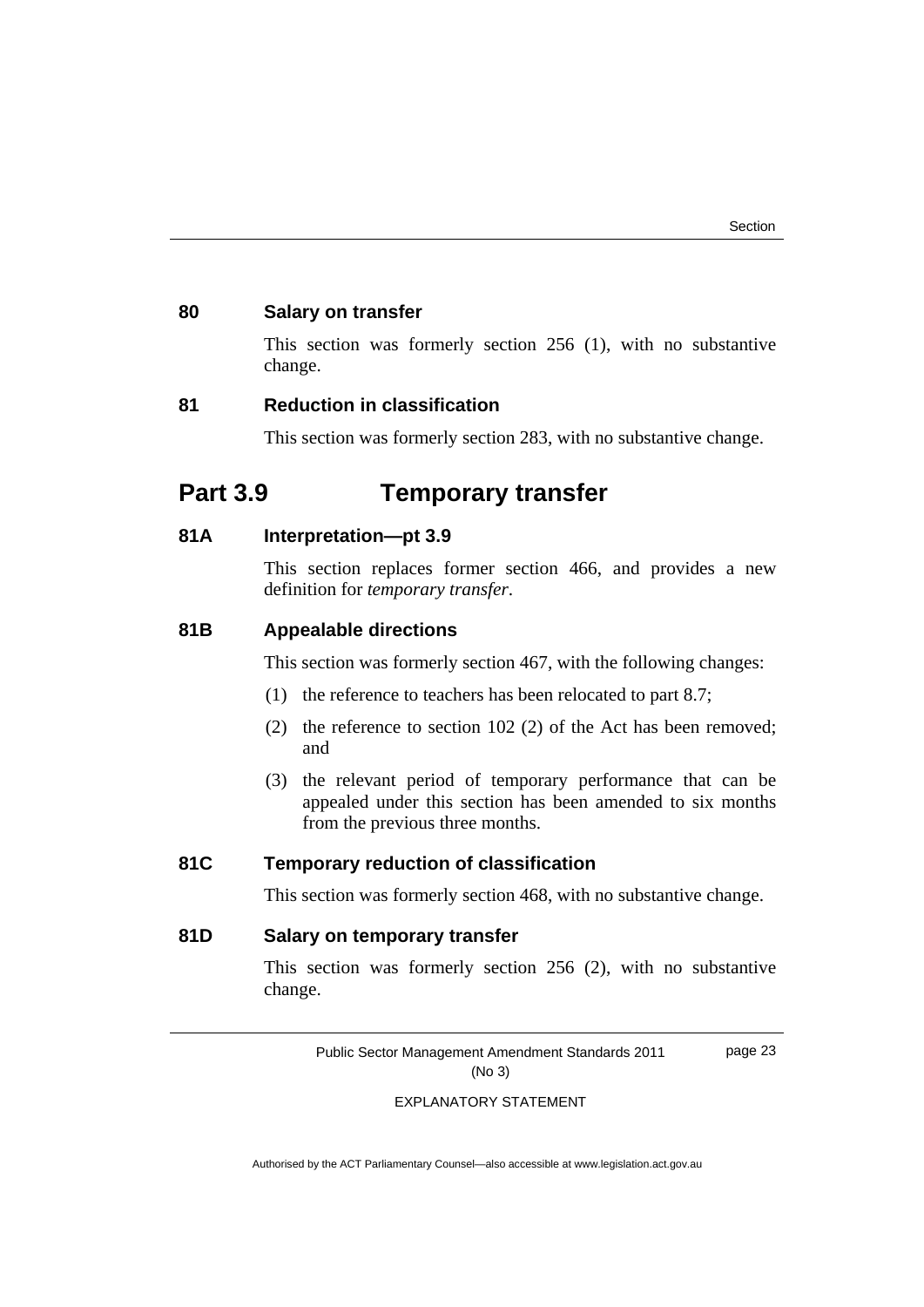#### <span id="page-27-0"></span>**81E Skills and qualifications payments**

 This section was formerly sections 263 (3) and (5), with no substantive change. Former subsections 263(1) and (2) are relocated to section 276.

#### **81F Periods when higher duties allowance is payable**

 Some of the substance of this section was formerly contained in former section 288. Former section 288 has been separated into its individual elements, some of which are relocated to this provision and others are relocated to industrial instruments operating in the ACTPS at this time. However, all the separate elements of former section 288 appear in one location or another in the Framework.

#### **81G Higher duties allowance pay points and increments**

The substance of this section was formerly contained in sections 289 and 290, with no substantive change.

#### **10 Section 85**

#### **85 Training offices**

This clause amends section 85 to include a reference to section 71 of the Act, which is intended to apply to training officers.

#### **11 Sections 243, definition** *Independent Reviewer*

This is a technical amendment to replace 'certified agreement' with current terminology of 'industrial instruments'.

#### **12 Section 247A**

This is a technical amendment removing section 247A, as it is redundant.

page 24 Public Sector Management Amendment Standards 2011 (No 3)

#### EXPLANATORY STATEMENT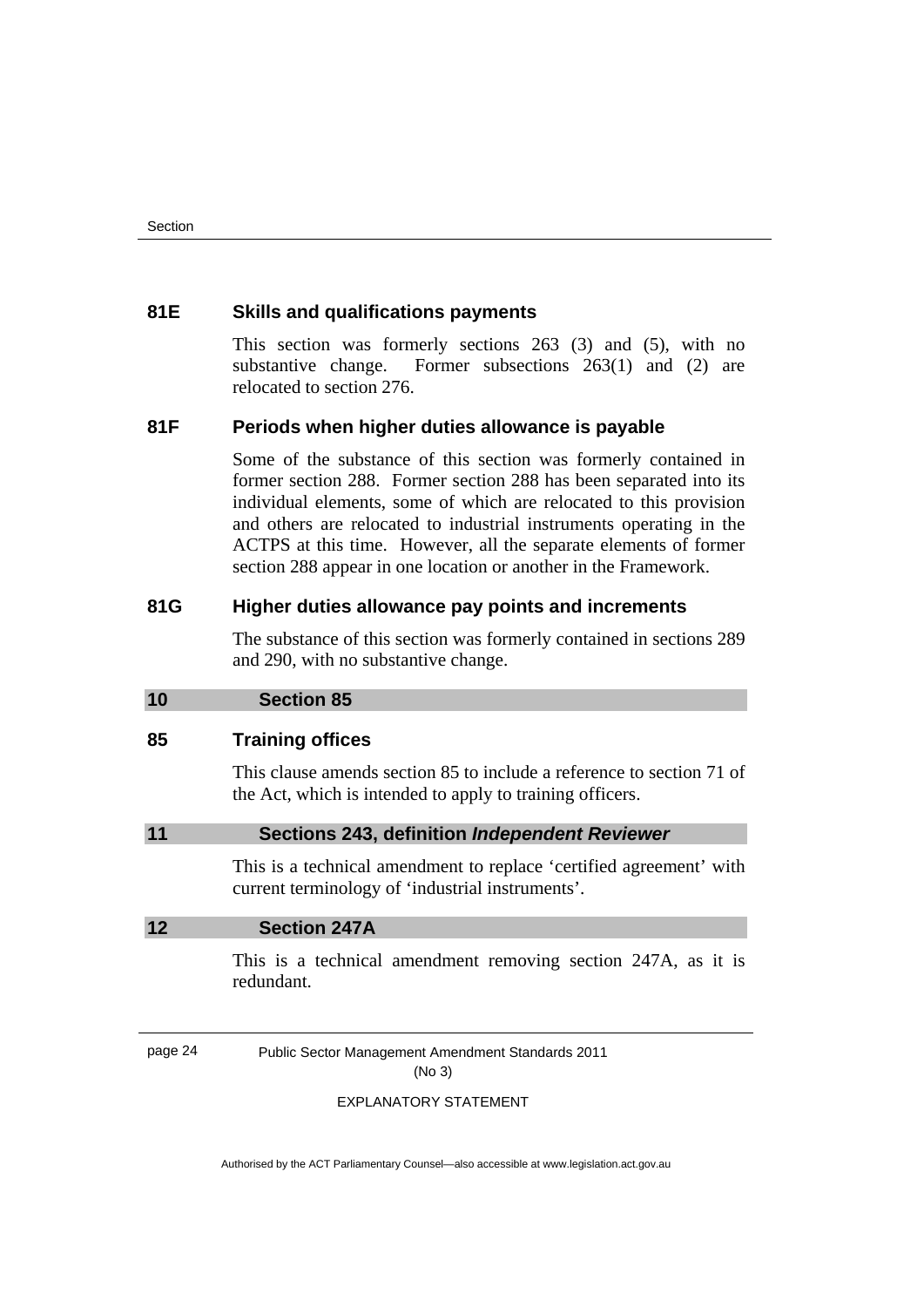#### <span id="page-28-0"></span>**13 Section 248, definition** *Executive*

The clause removes the definition of *executive* as it is redundant.

#### **14 Chapters 4 to 6**

## **Chapter 4 Conditions of employment and attendance**

## **Part 4.1 Continuity of service**

#### **253 Interpretation—pt 4.1**

This section was formerly section 66 with the omission of the definition for *public authority* and the inclusion of the substance of former section 73 as a new definition of *full time training*.

#### **254 Continuity of service—general**

 The substance of subsection 254(1) is drawn from former section 155 of the Act and section 69 of the Standards.

The substance of subsection 254(2) is drawn from former sections 69 and 77(5) and brings together all provisions relating to continuity of service for person reappointed to the Service following dismissal, resignation to contest an election or forfeiture of office.

#### **255 Continuity of service—personal leave**

The content of this section was formerly contained in subsection 70 (2), with no substantive change.

> Public Sector Management Amendment Standards 2011 (No 3)

page 25

#### EXPLANATORY STATEMENT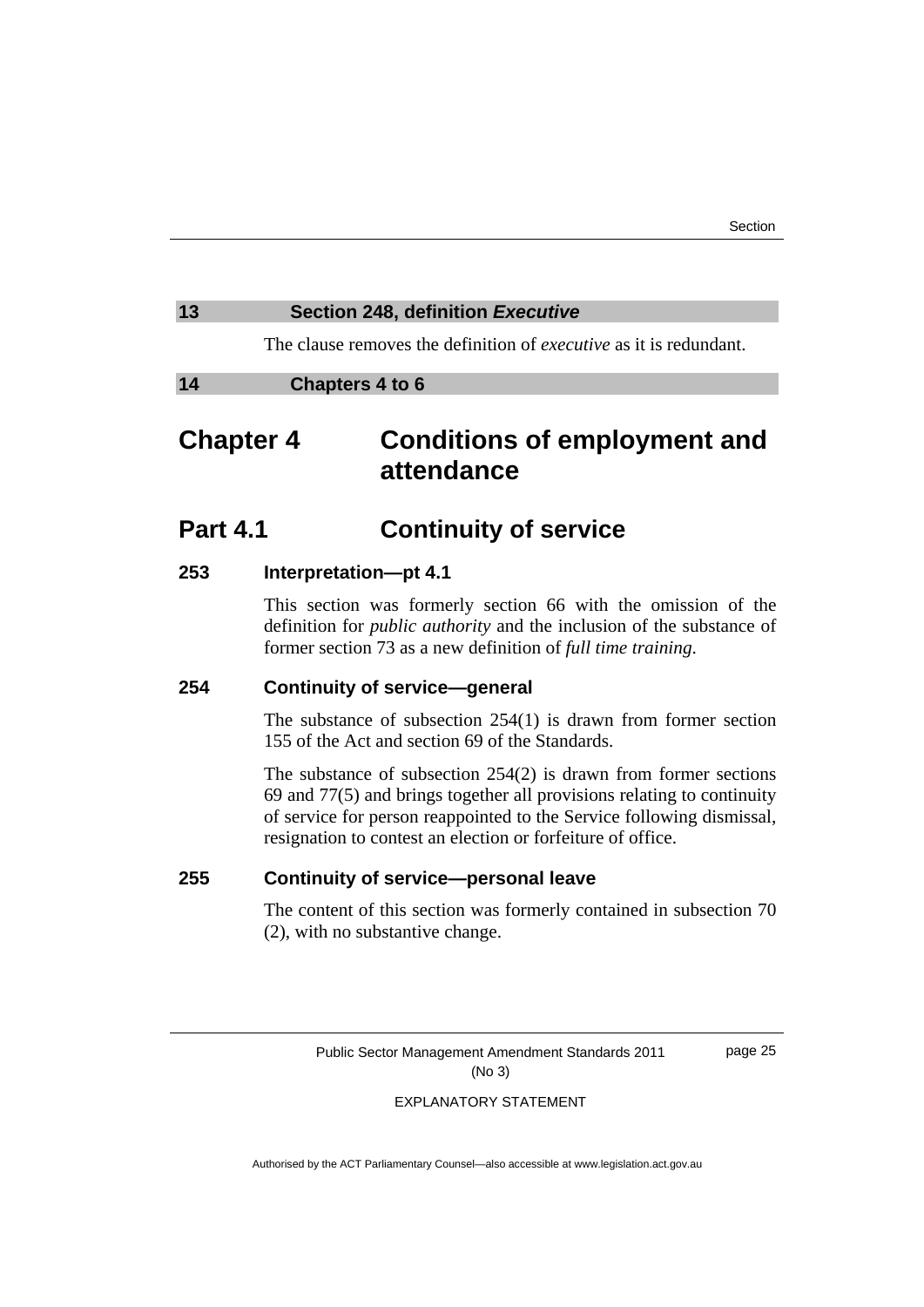#### **256 Continuity of service—long service leave**

 The content of this section was formerly contained in section 155 of the Act. The section is significantly simplified to improve clarity, with no substantive change.

## **Part 4.2 Attendance and absence**

#### **257 Interpretation—Pt 4.2**

This section was formerly section 333, with no substantive change.

#### **258 Direction to work outside the officer's span of hours**

 This section was formerly section 336, with the addition of subsection 342 (6).

#### **259 Unauthorised absences**

 This substance of this section was formerly contained in sections 338 and 339, with the following omissions:

- (1) former subsection 338 (2); and
- (2) former subsection 339 (2).

Former subsection 338 (4) is included as a Note to the section.

## **Part 4.3 Long service leave**

Part 4.3 Long service leave is amended to incorporate Part 7, Long service leave from the Act.

#### **260 Application—pt 4.3**

This section was formerly section 408. The provision simplifies former section 408 to replace unnecessary mention of excluded

page 26 Public Sector Management Amendment Standards 2011

(No 3)

EXPLANATORY STATEMENT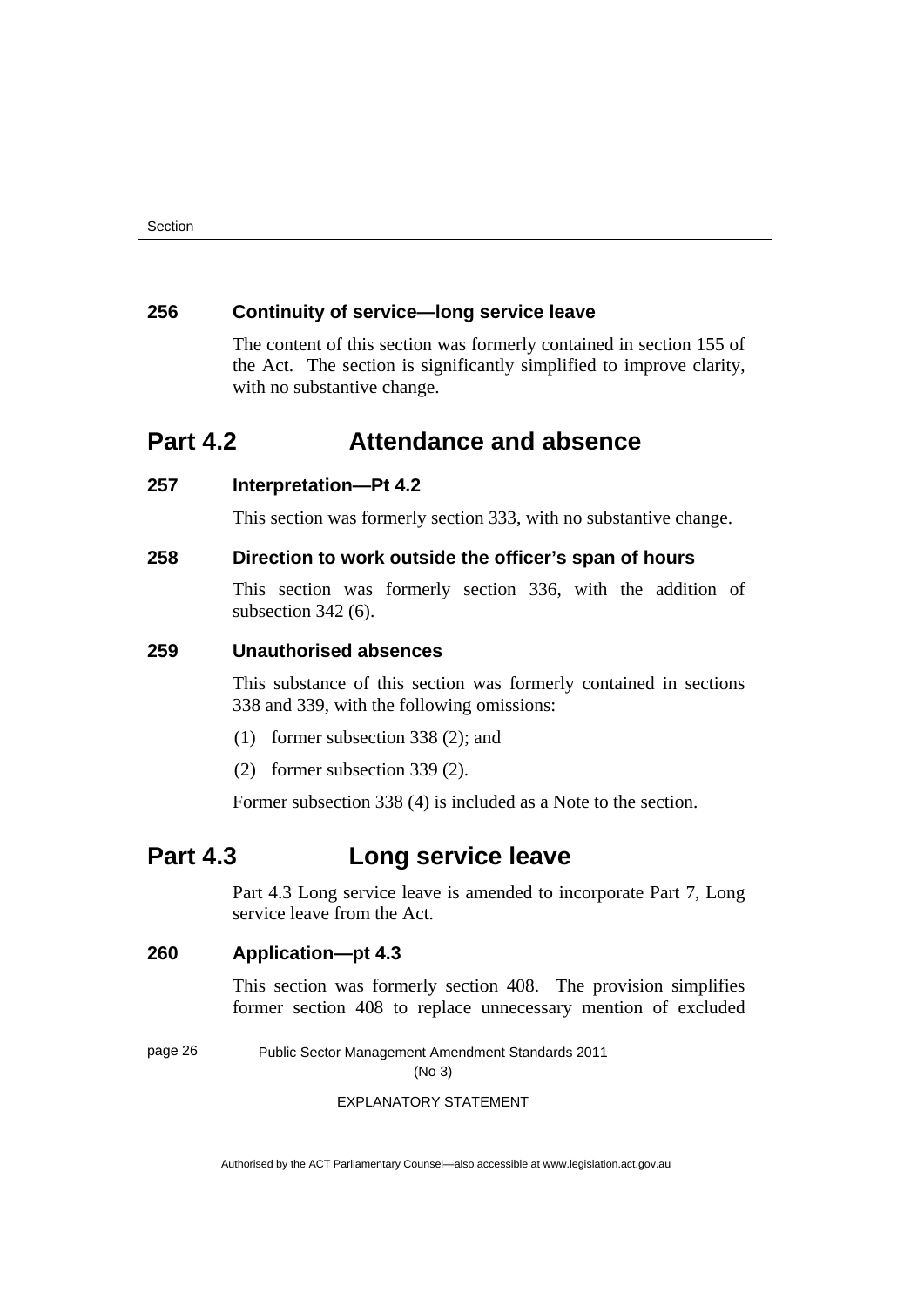persons already listed under section 5 of the Act. Instead amended section 260 affirms the application of section 5 to this part and retains from former section 408 any additional excluded persons not mentioned under section 5 of the Act.

A sign post reference to section 156 of the Act in former section 408 has not been retained given the removal of part 7 of the Act following commencement of the *Public Sector Management Amendment Act 2011*.

#### **261 Interpretation—pt 4.3**

The definitions within this section are derived from former sections 148, 149 and 156 of the Act, and sections 409 and 411 of the Standards.

The changes reflected in this section are due to the amalgamation of former interpretations from the Act and Standards, amendment of definitions to reflect the modernised structure and prescription of the provisions and the removal of anachronistic interpretations.

#### **262 Purpose—long service leave**

This section is new and has been added to clarify the purpose of long service leave.

#### **263 Eligibility—long service leave**

This section has been included to ensure consistency with the industrial instruments operating in the ACTPS at this time.

### **264 Entitlement—long service leave**

 The substance of this section was formerly contained in subsections 157 (3) to (5), and sections 160 and 161 of the Act. It is intended that the qualifying period of long service leave be amended from 10

Public Sector Management Amendment Standards 2011 (No 3) page 27

EXPLANATORY STATEMENT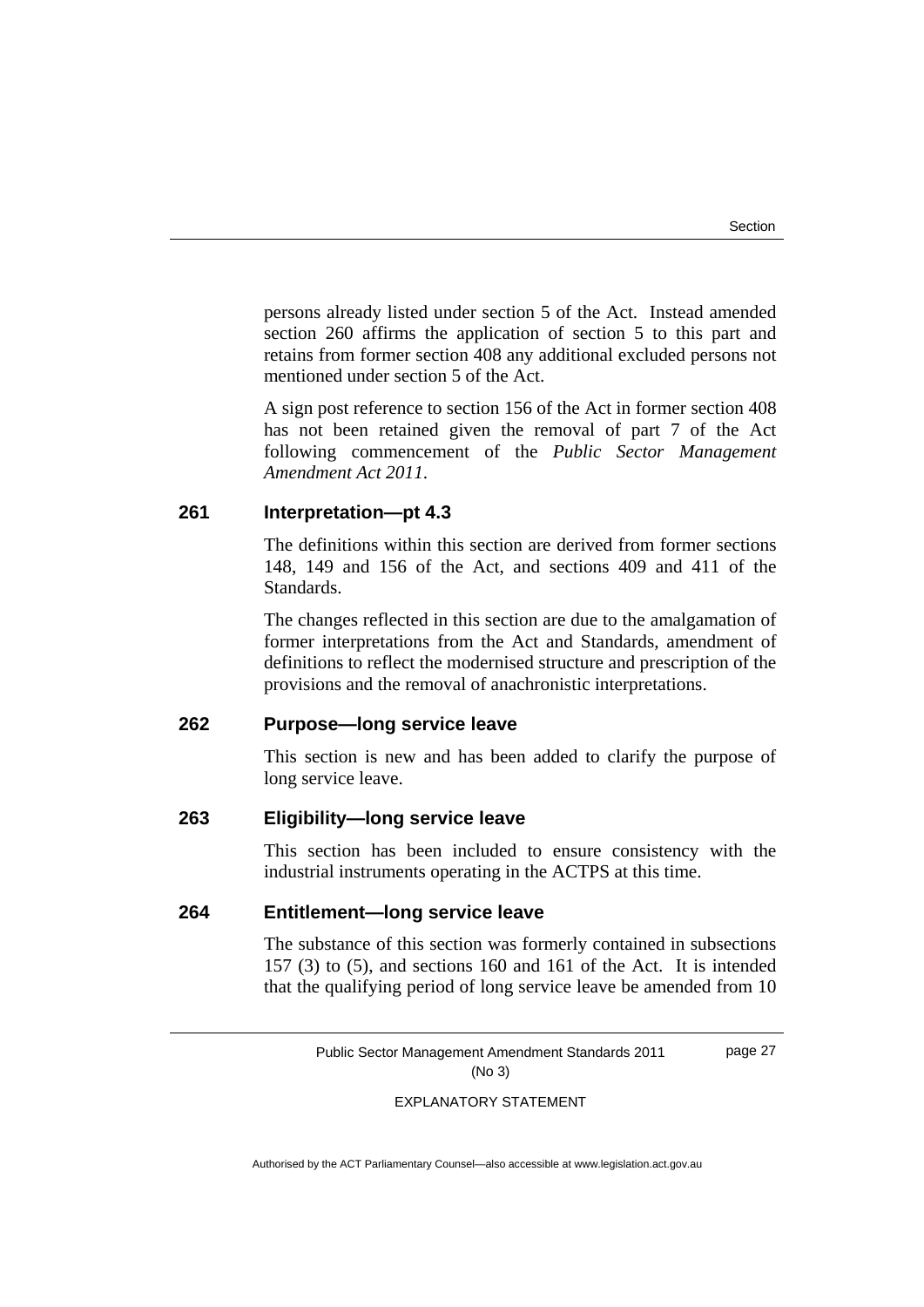years to seven years consistent with industrial instruments operating in the ACTPS at this time. Aside from the change to qualifying period, there are no other substantive changes.

#### **265 Evidence and conditions—long service leave**

 This section outlines the procedures for applying for long service leave formerly contained in sections 158 and 159 of the Act and is consistent with industrial instruments operating in the ACTPS at this time. It clarifies the procedures but does not alter past practices.

#### **266 Rate of payment—long service leave**

 The substance of this section was formerly contained in section 162 of the Act and sections 410 and 411 of the Standards, with no substantive change.

#### **267 Effect of other entitlements—long service leave**

This section was formerly section 415, with no substantive change.

#### **268 Access to other entitlements—long service leave**

 New section 268 sets out an officer's entitlement to access other paid leave during periods of long service leave and an officer's entitlement to access long service leave during certain other periods of unpaid leave.

page 28 Public Sector Management Amendment Standards 2011 (No 3)

#### EXPLANATORY STATEMENT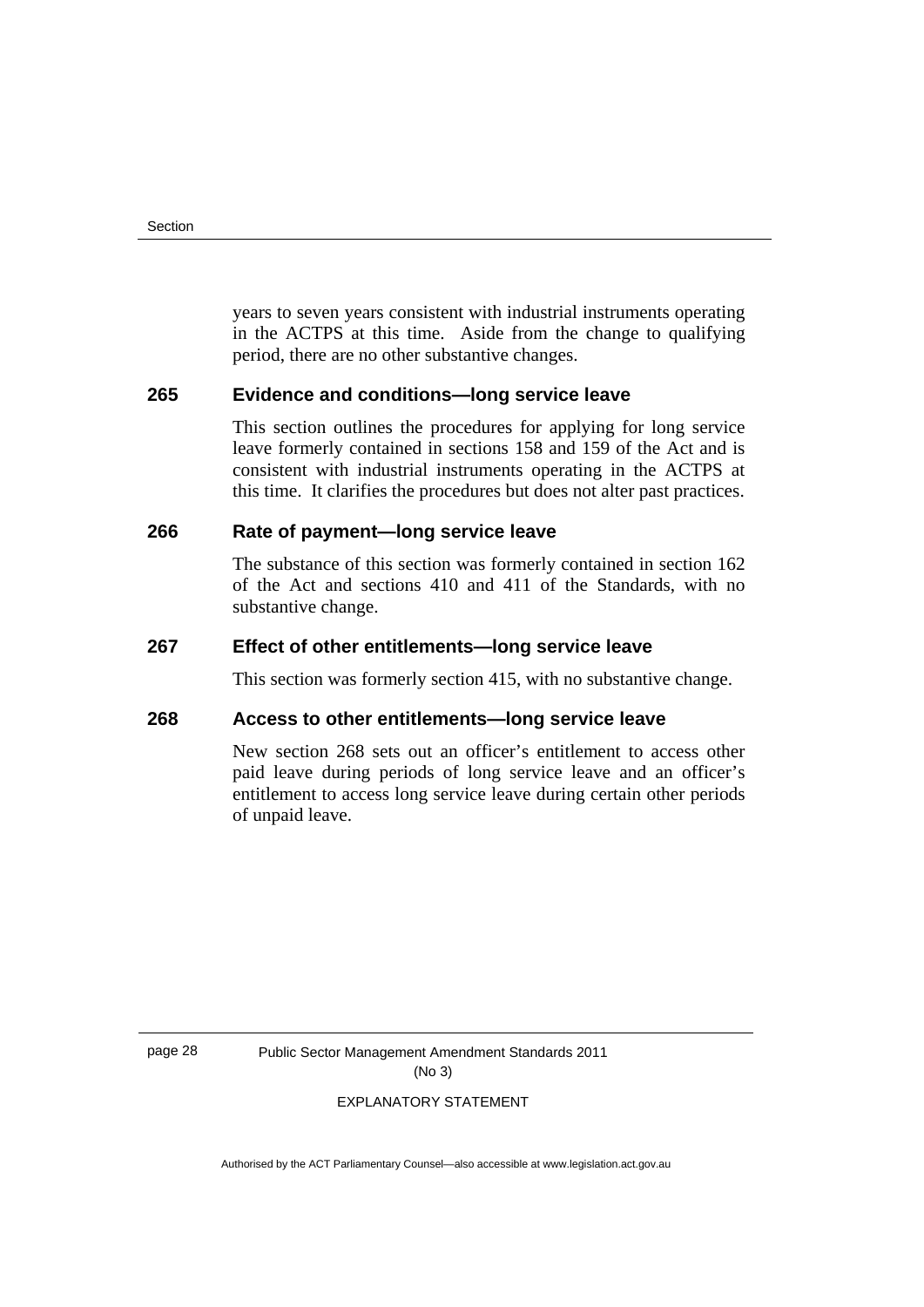## **Part 4.4 Reimbursements**

#### **269 Interpretation—pt4.4**

This section was formerly section 324, with the definitions of *incidental expenses, leave* and *travel expenses* being removed because they are no longer relevant.

### **270 Life insurance indemnification payments**

This section was formerly section 325, with no substantive change.

### **271 Loss or damage to clothing or personal effects**

This section was formerly section 326, with no substantive change.

## **Part 4.5 Additional requirements for salary and allowances**

### **272 Salary deductions**

The content of this section was formerly contained in subsection 257 (2) with no substantive change.

### **273 Salary for unattached officers**

This section was formerly section 259, with no substantive change.

### **274 Salary on reclassification**

This section was formerly section 262, with no substantive change.

Public Sector Management Amendment Standards 2011 (No 3)

page 29

#### EXPLANATORY STATEMENT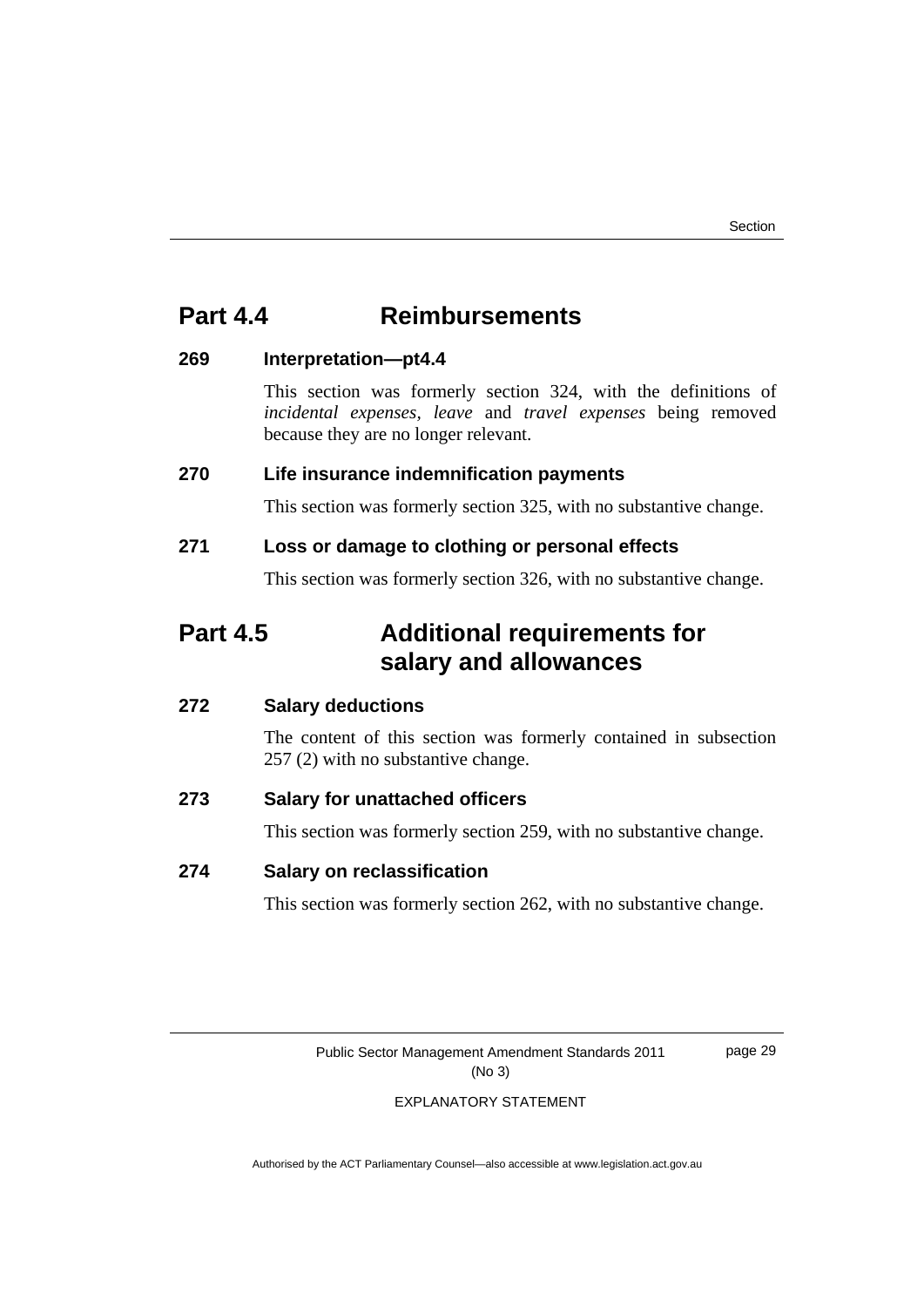#### **275 Skills and qualifications allowance payment while on leave**

 This section was formerly section 263, with the omission of former subsection 263 (4).

### **276 First aid allowance for an officer with certain qualifications**

This section was formerly section 275, with no substantive change.

#### **277 Calculation of salary for Sunday or public holiday duty**

 The content of this section was formerly contained in subsections 360 (5) to (8), with no substantive change.

## **Part 4.6 Additional requirements for increments**

### **278 Deferral of increments—Effect of leave without pay not to count as service**

This section was formerly section 282, with no substantive change.

## **Part 4.7 Additional requirements for managing overtime duty**

#### **279 Application—pt 4.7**

This section was formerly section 340. The section is reworded to exclude redundant terms such as 'Award' and 'industrial agreement'. There are no substantive changes.

page 30 Public Sector Management Amendment Standards 2011 (No 3)

#### EXPLANATORY STATEMENT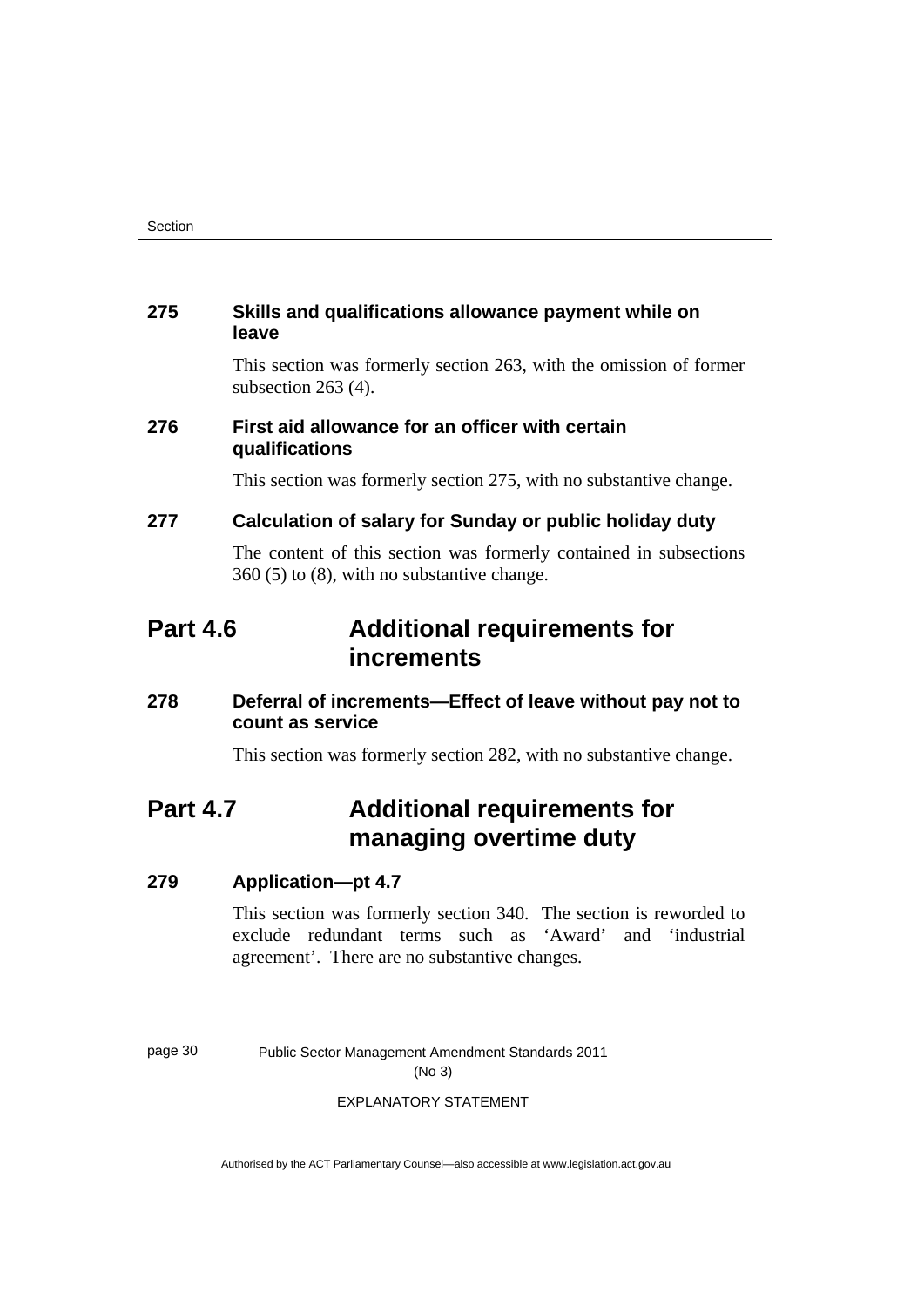page 31

| 280 | Interpretation-pt 4.7                                                                                                                                                                                 |
|-----|-------------------------------------------------------------------------------------------------------------------------------------------------------------------------------------------------------|
|     | This section was formerly section 341 and is amended to provide<br>definitions consistent with the terminology of industrial instruments<br>operating within the ACTPS at this time.                  |
| 281 | <b>Eligibility for paid meal breaks</b>                                                                                                                                                               |
|     | This section was formerly subsection $347$ (2). The remainder of<br>former section 347 is omitted as the provisions are covered by<br>industrial instruments operating within the ACTPS at this time. |
| 282 | Time spent travelling to and from overtime duty                                                                                                                                                       |
|     | This section was formerly section 350, with no substantive change.                                                                                                                                    |
| 283 | Weekend and shift overtime duty                                                                                                                                                                       |
|     | This section was formerly section 351, with no substantive change.                                                                                                                                    |
| 284 | Overtime on a public holiday                                                                                                                                                                          |
|     | This section was formerly section 352, with no substantive change.                                                                                                                                    |
|     |                                                                                                                                                                                                       |

## **Part 4.8 Additional requirements for leave**

### **285 Interpretation—pt 4.7**

This section is intended to clarify the definitions of *medical officer* and *officer* for part 4.7.

## **286 Officer's health a danger to others—personal leave**

This section was formerly section 406, with no substantive change.

Public Sector Management Amendment Standards 2011 (No 3)

EXPLANATORY STATEMENT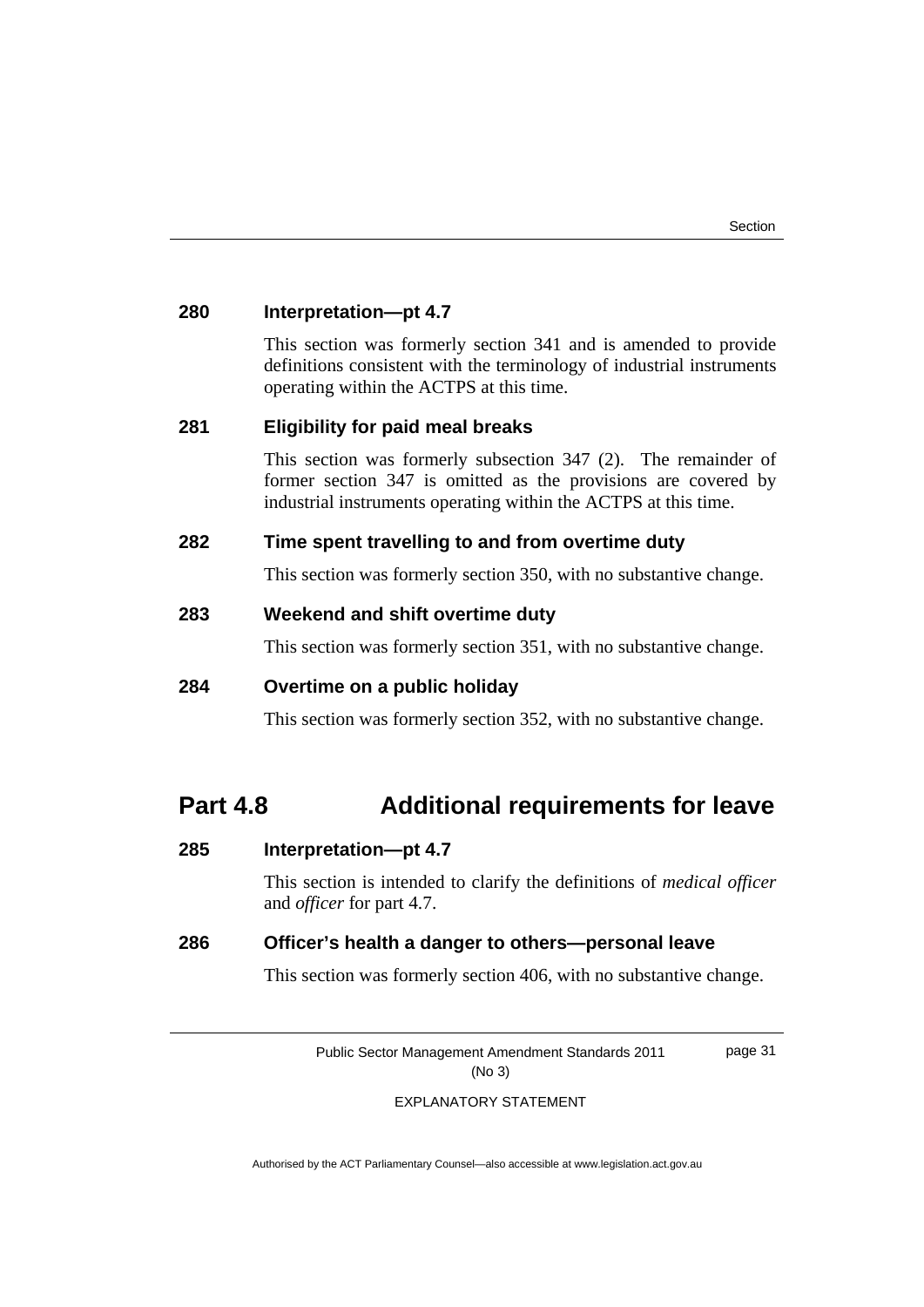#### **287 Non-continuous primary care givers' leave**

This section was formerly subsection 447 (6). The remainder of former section 447 is omitted as the provisions are covered by industrial instruments operating within the ACTPS at this time.

## **Chapter 5 Redeployment, retirement and cessation of employment**

## **Part 5.1 Redeployment**

## **Division 5.1.1 Officers who are unable to perform duties appropriate to their classification—physical or mental incapacity**

#### **288 Interpretation—div 5.1.1**

This section was formerly section 482, with the addition of a definition for *registered medical practitioner*.

#### **289 Case summary—non-compensation cases**

This section was formerly section 483, with no substantive change.

#### **290 Health assessment—non-compensation cases**

 This section was formerly section 484, with the omission of former subsection 484 (2) which dealt with a direction to attend a health assessment as this matter is covered by industrial instruments operating within the ACTPS at this time.

page 32 Public Sector Management Amendment Standards 2011 (No 3)

#### EXPLANATORY STATEMENT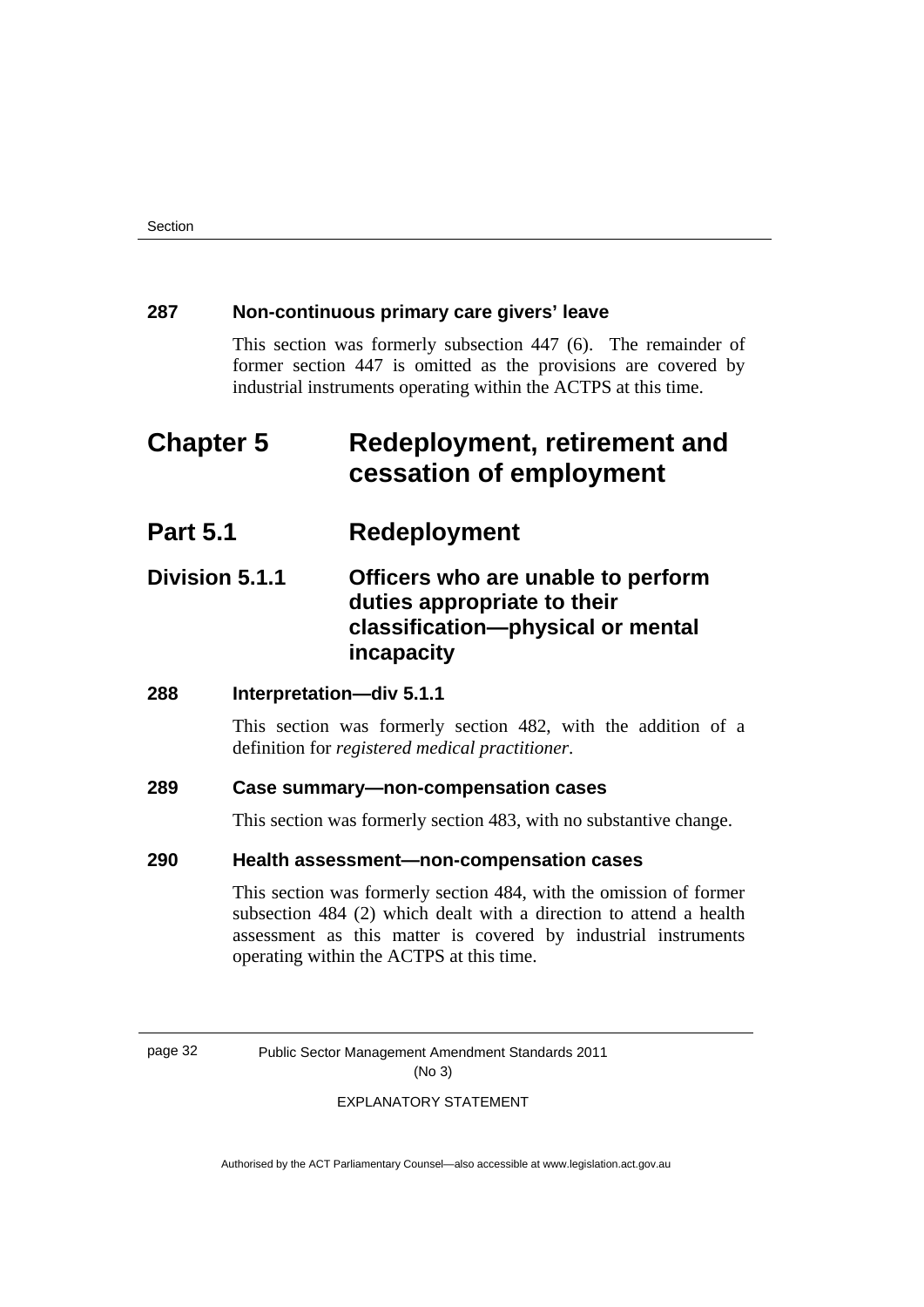# **291 Implementation of health assessment report—noncompensation cases**

This section was formerly section 485, with no substantive change.

# **292 Disputing the fitness for duty decision—noncompensation cases**

This section was formerly section 486, with no substantive change.

# **293 Medical review panels—non-compensation cases**

This section was formerly section 487, with no substantive change.

# **Division 5.1.2 Officer not qualified to perform duties**

## **294 Notifying loss of qualification**

This section was formerly section 489, with no substantive change.

#### **295 Voluntary redeployment**

 This section was formerly section 490, and is amended to replace references to 'reduction' with 'redeployment' consistent with industrial instruments operating within the ACTPS at this time to provide greater flexibility in the movement of an officer dependant on the individual circumstances.

> Public Sector Management Amendment Standards 2011 (No 3)

page 33

EXPLANATORY STATEMENT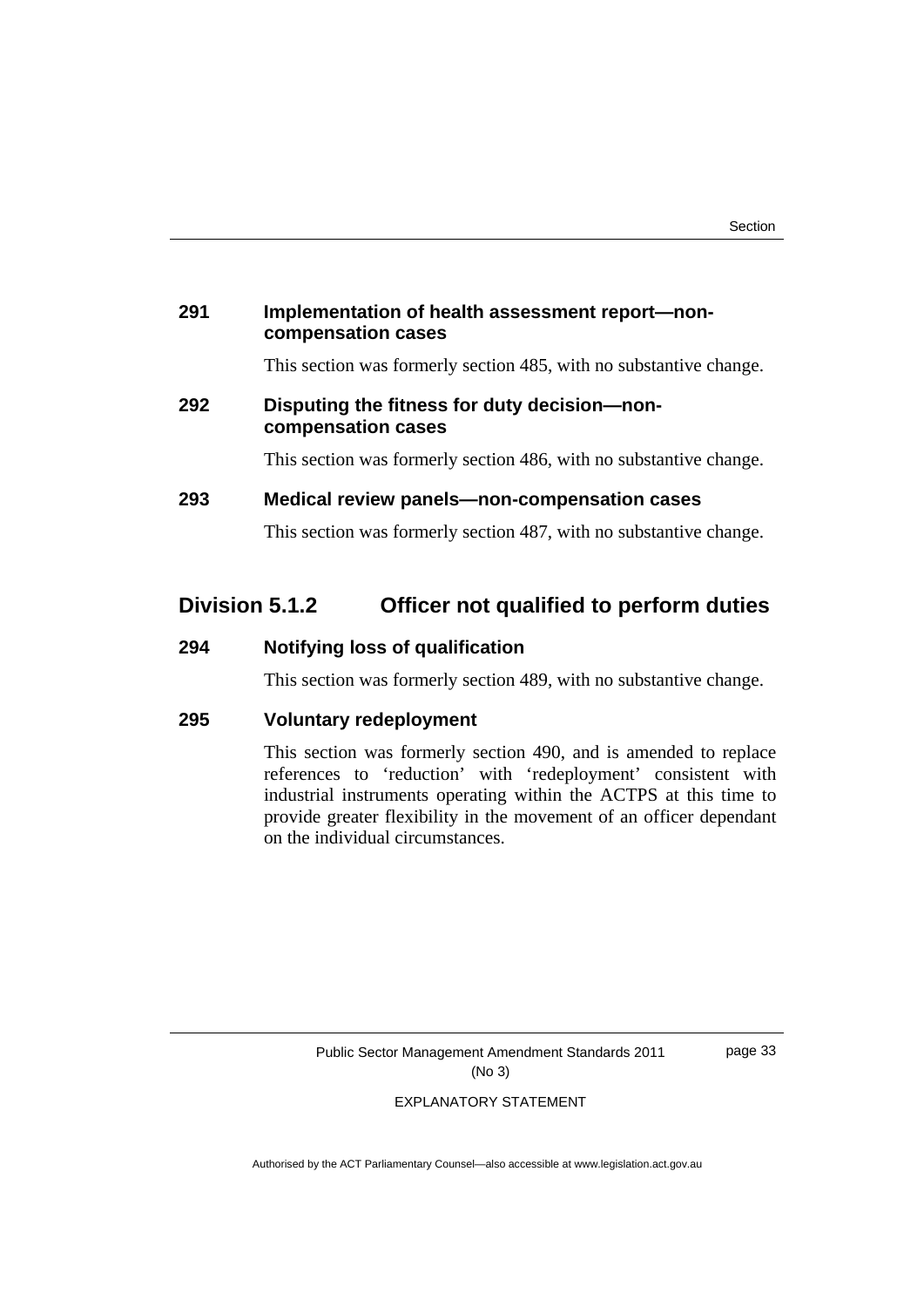# **Part 5.2 Retirement of an officer from Service**

# **296 Application—pt 5.2**

 The content of this section was formerly contained in Parts 5.10 and 5.11 of the Standards. The former provisions have been combined and simplified.

The principles of natural justice and procedural fairness apply to the provisions under this part as they would apply to all provisions where a decision is required to be made under the Act or Standards that may be captured by administrative law processes. Accordingly, the decision maker in making a decision under Part 5.2 must be satisfied on reasonable grounds of the matters listed under amended section 296.

A decision maker must be able to articulate reasoning, or point to material evidence or justification that would satisfy the matters listed in amended section 296.

The decision maker should consider what is a fair process dependent on the circumstances of each case, meaning that processes may vary from case to case. The fairness of the process used must be able to be articulated and reasoned and should be proportionate under the circumstances.

# **297 Voluntary retirement**

 The content of this section was formerly contained in sections 493, 498 and subsection 502 (3). The section combines former provisions for all officers covered by 296 (1) to consent to being retired before formal notice and requiring the relevant chief executive to provide a statement of reasons explaining that the

page 34 Public Sector Management Amendment Standards 2011 (No 3)

EXPLANATORY STATEMENT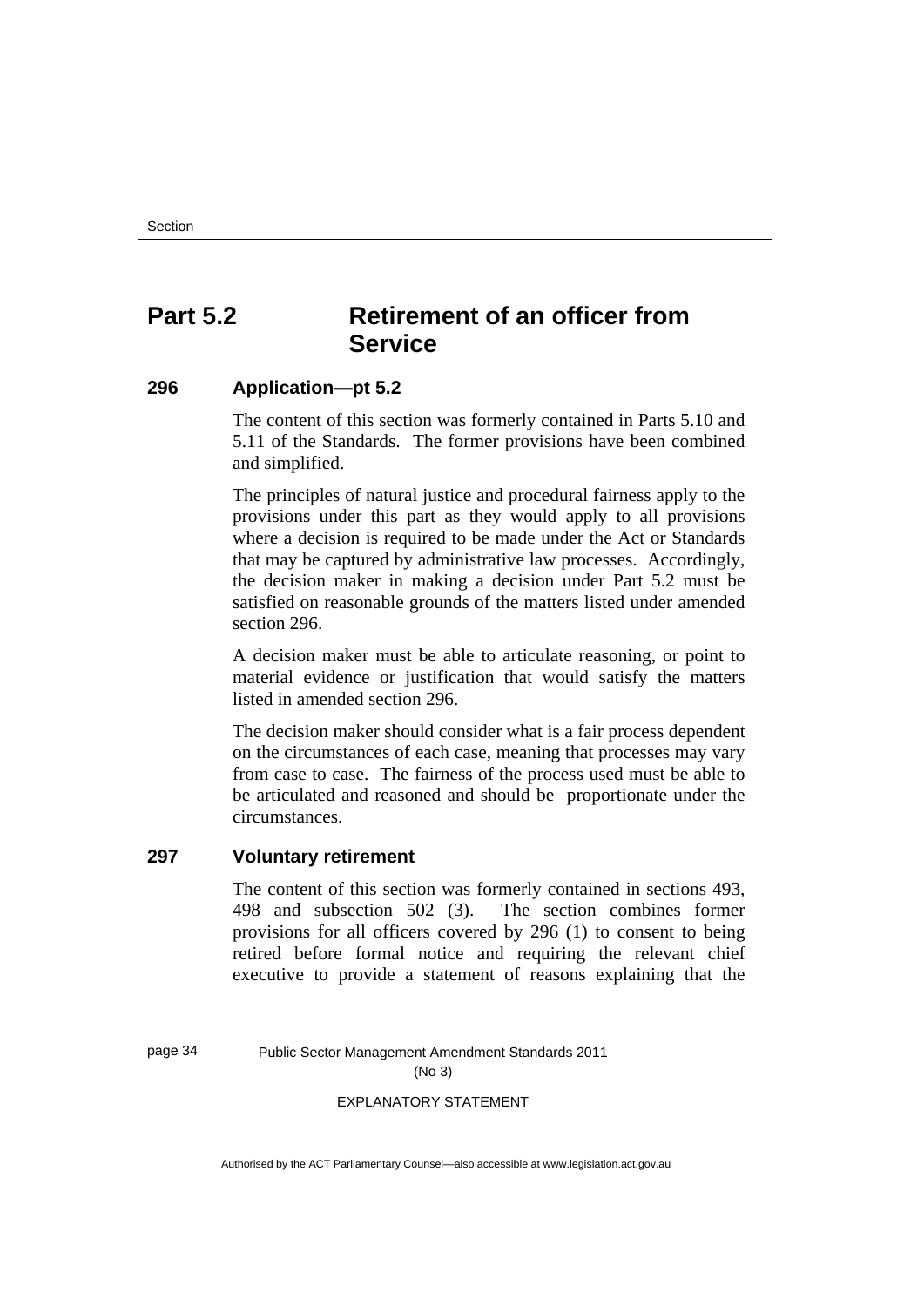officer will not be able to appeal where they consent to the retirement.

#### **298 Notice of retirement**

The content of this section was formerly contained in section 494, and subsections 498 (2) and 502 (4), with the change that the section now combines former provisions for all officers covered by 296 (1).

In accordance with principles of procedural fairness, notice may take different forms dependant on the circumstances. Notice can be written, verbal or communicated by any other method which enables the recipient to receive and comprehend the information.

#### **Example**

Bob has lost vision in both eyes and is unable to personally read written material. He now relies on others to read his correspondence and has voice recognition software on his computer so he can have his emails read to him by the computer. After giving Bob a choice, Jill, the decision maker, can provide Bob with notice over the phone and record the conversation, or Jill can provide Bob with an email with a read receipt.

# **Part 5.3 Underperformance**

For the purposes of Part 5.3, the term underperformance replaces former terminology of inefficiency consistent with the procedures that apply to underperformance by an officer in industrial instruments operating within the ACTPS at this time.

Without limiting the application of the principles of natural justice and procedural fairness, considerations of these principles as explained in amended Part 5.2 above apply to this part.

> Public Sector Management Amendment Standards 2011 (No 3)

page 35

EXPLANATORY STATEMENT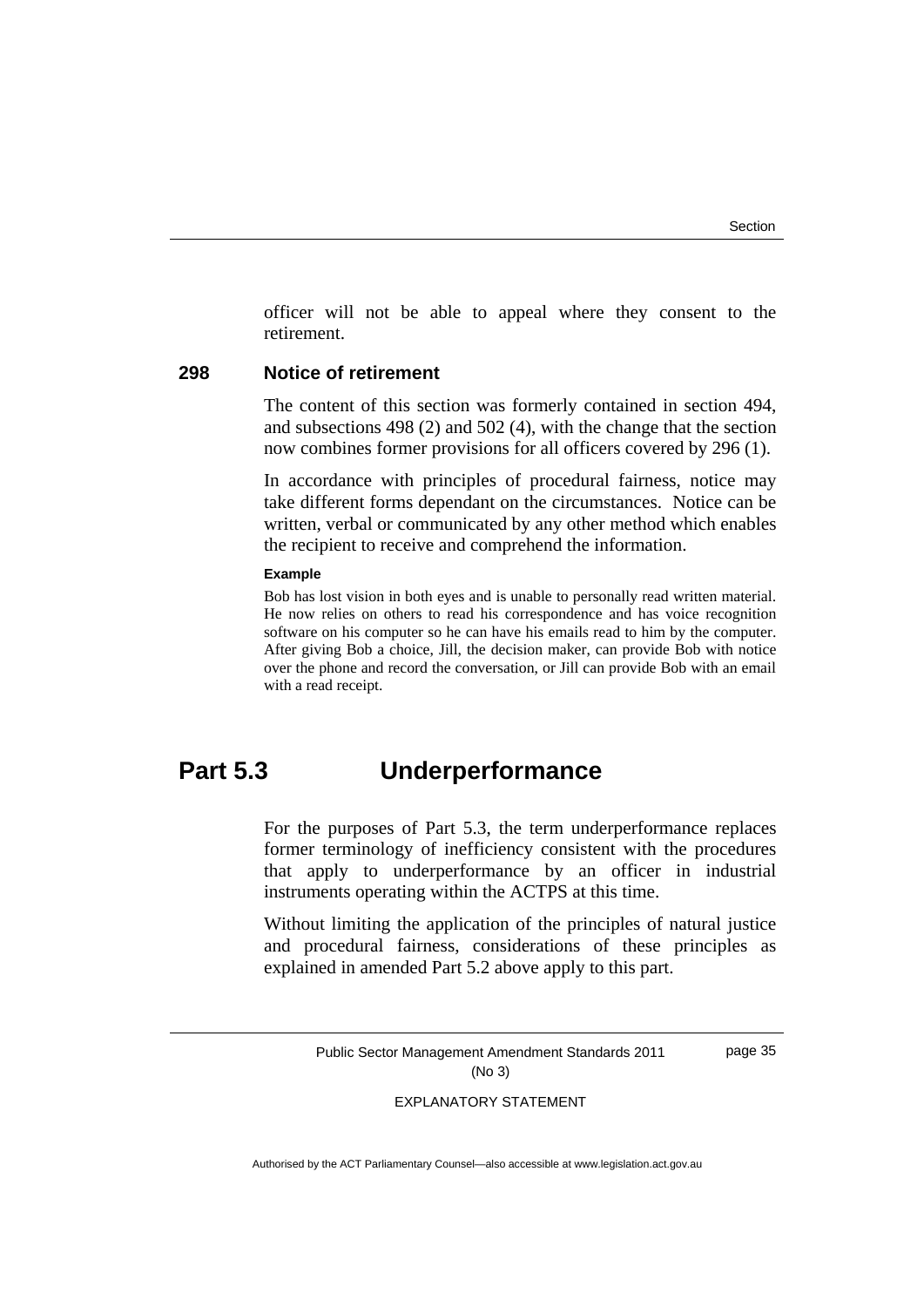# **299 Voluntary retirement**

 This section was formerly section 501 (1), with no substantive change.

#### **300 Notice of retirement**

This section was formerly subsection 501 (2), with no substantive change.

# **Part 5.4 Termination of probationary appointment**

Without limiting the application of the principles of natural justice and procedural fairness, considerations of these principles as explained in amended Part 5.2 previously apply to this part.

#### **301 Application—pt 5.4**

This section was formerly section 503 (1), with no substantive change.

## **302 Termination of probationary appointment**

 The substance of this section was contained in former section 503, with no substantive change.

# **Parts 5.5 and 5.6**

Former parts 5.5 and 5.6 dealt with mobility of employees from the APS and other approved organisations.

page 36 Public Sector Management Amendment Standards 2011 (No 3)

#### EXPLANATORY STATEMENT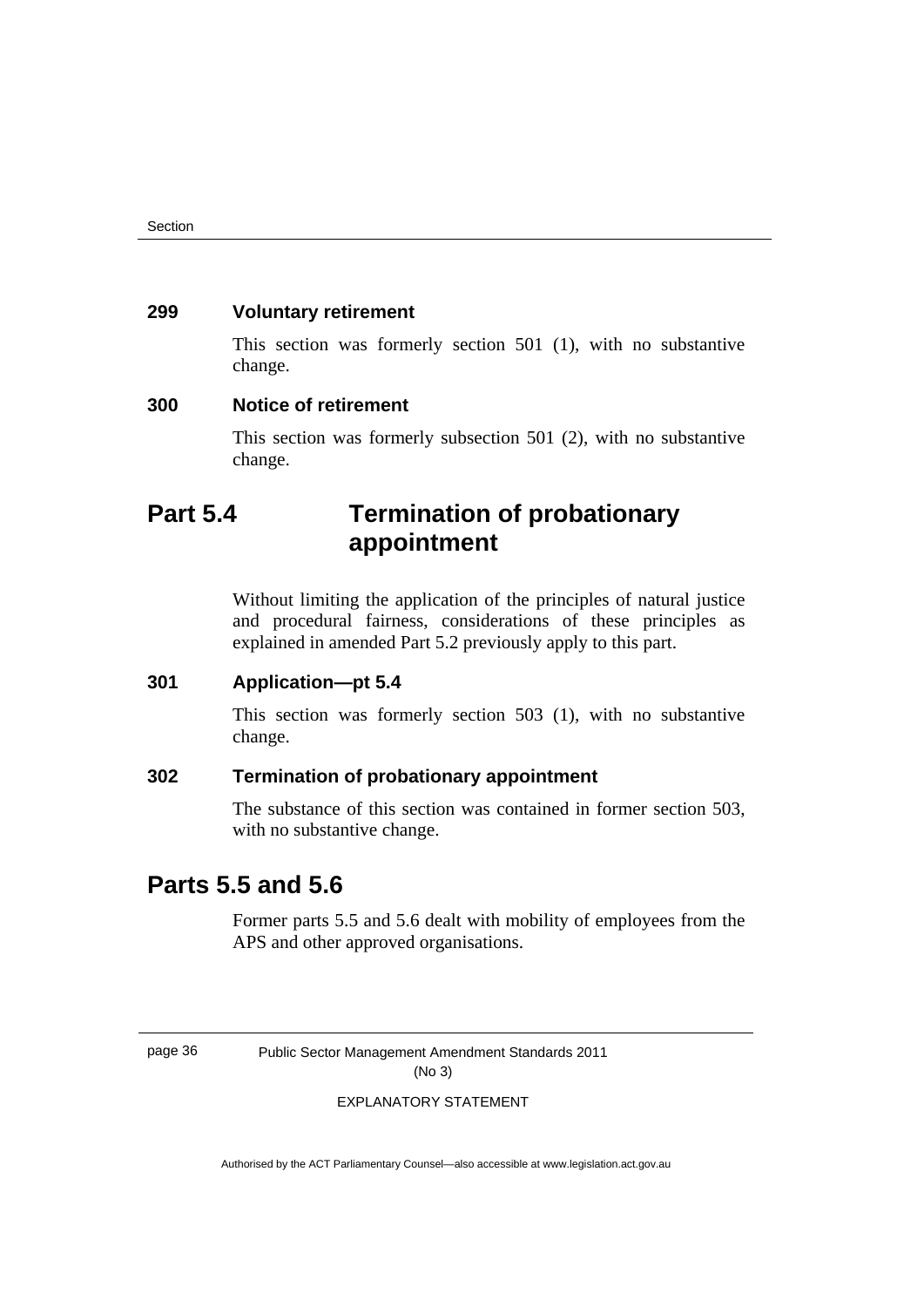The effect of a 'deemed transfer' or 'deemed promotion' under former part 5.5 and 5.6, were unnecessarily complex and presented inequities in the treatment of APS and non-APS employees.

It is intended that people who join the ACTPS from the APS will be appointed under usual appointment arrangements, with equal treatment to every other appointee. It is intended that portability of entitlements will be retained through prior service recognition arrangements under part 3.6.

Former parts 5.7 to 5.12 have been relocated to amended parts 5.1 to 5.3.

# **Part 5.5 Payment in lieu of entitlements on cessation of employment or death**

Substituted Part 5.5 brings together all provisions relating to the payment in lieu of accrued entitlements on the cessation of employment with the ACTPS or the death of an officer whilst employed with the ACTPS. These provisions were formerly located within Part 7 of the Act and former Part 4.16 and 4.18 of the Standards. Additionally, the former terminology of 'recreation leave' is replaced by the more contemporary terminology of 'annual leave'.

Public Sector Management Amendment Standards 2011 (No 3)

page 37

EXPLANATORY STATEMENT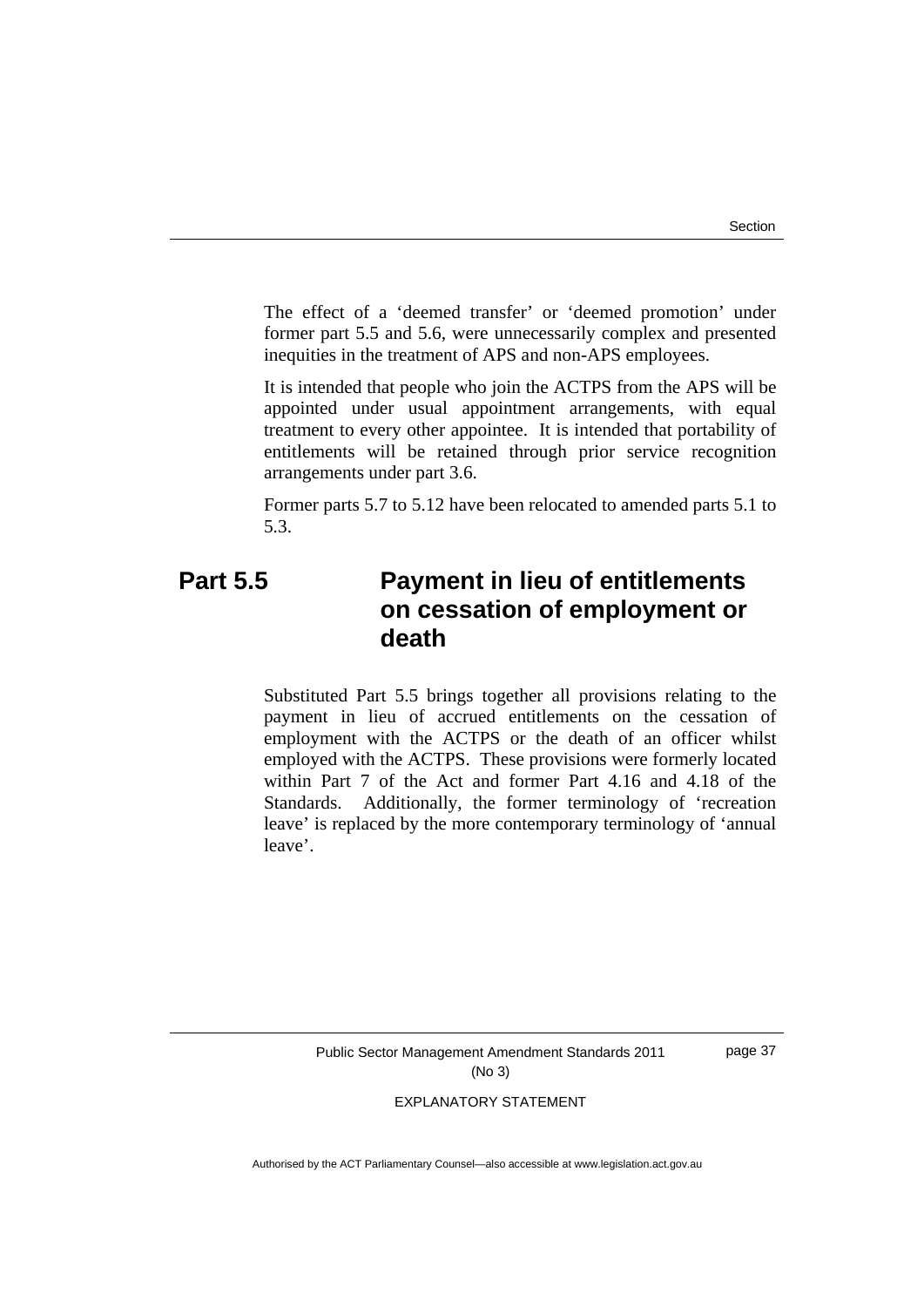#### **303 Interpretation—pt 5.5**

This section is new and provides definitions for *dependant, officer* and *relevant day* for the purposes of Part 5.5.

## **304 Payment in lieu of annual leave – cessation of employment**

 The substance of this section was formerly contained in subsections 386 (1) and (4), with no substantive change. Provisions relating to officers employed after 26 October 1966 and after 1 January 1978 but before 1 July 2005 have been removed as they are now redundant.

# **305 Payment in lieu of annual leave loading—cessation of employment**

 The substance of subsection 305 (1) was formerly contained in subsection 389 (4). Amended subsection 305 (2) sets out how payment in lieu of annual leave loading is to be calculated.

# **306 Payment in lieu of annual leave—death**

This section was formerly section 387, with no substantive change.

# **307 Payment in lieu of long service leave – cessation of employment**

The substance of this section was formerly contained in sections 158 of the Act and subsections 410 (4) and (5) of the Standards, with the change that the relevant qualifying period for long service leave is seven years rather than 10 years.

page 38 Public Sector Management Amendment Standards 2011 (No 3)

#### EXPLANATORY STATEMENT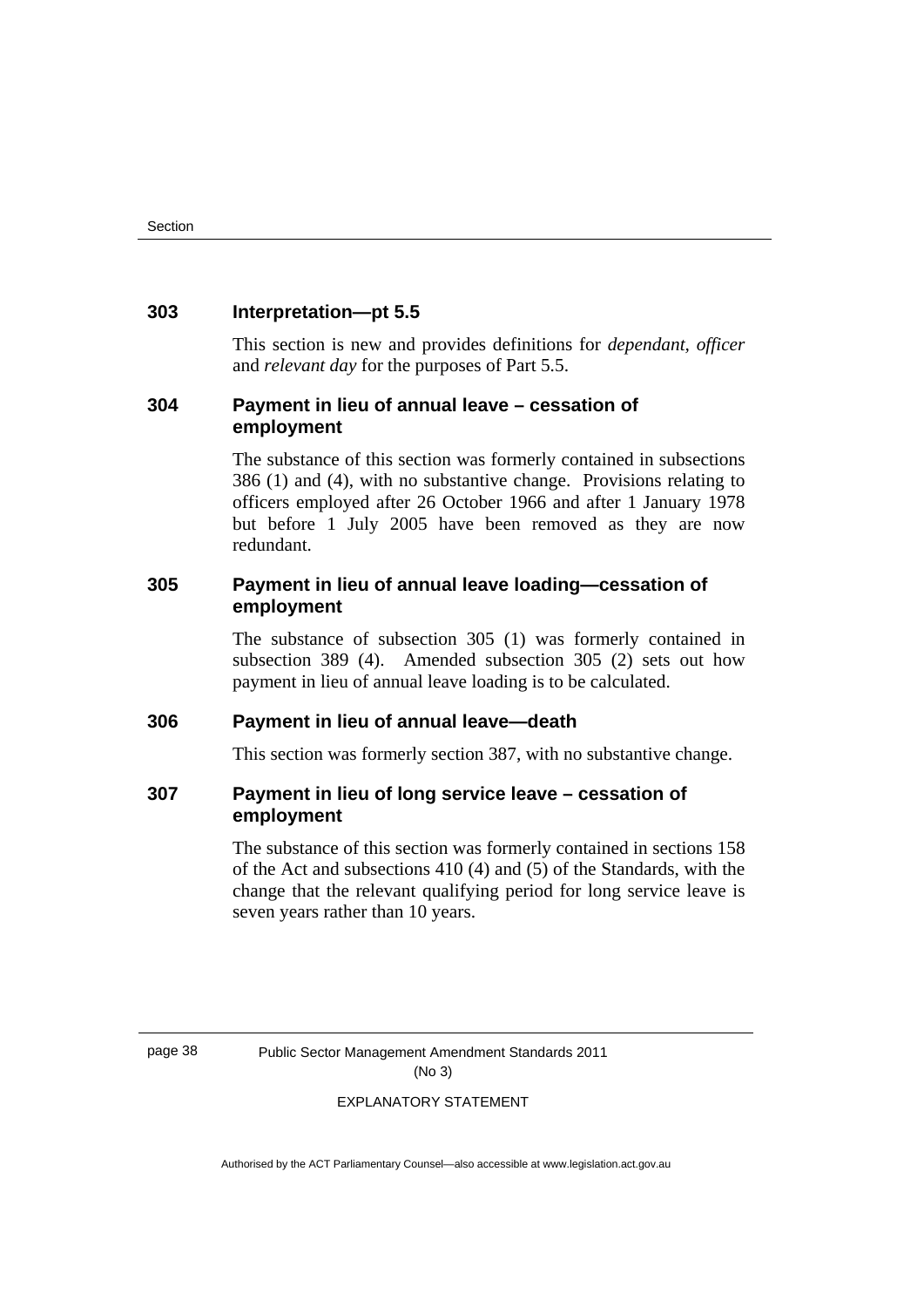#### **308 Payment in lieu of long service leave—death**

 The substance of this section was formerly contained in sections 413, 414 and 410 (4)  $\&$  (5). The provisions have been simplified with no substantive change.

# **309 Payment in lieu of long service leave—members of the teaching service**

 The substance of this section was formerly contained in subsection 159 (10) and section 166 of the Act. The provisions have been simplified with no substantive change.

# **Chapter 6**

Chapter 6 is omitted as the processes for Internal Review, Appeal and Discipline are located in industrial instruments operating within the ACTPS at this time.

## **15 Section 519**

#### **519 Application—pt 7.1**

This is a technical amendment to remove old award terminology.

#### **16 Section 520, definition of** *official travellers*

This clause removes the definition of *official travellers*. It is intended that the definition of *official travellers* be replaced with the definition *traveller*.

#### **17 Section 520, new definition of** *traveller*

This clause inserts the definition of *traveller* for the reasons explained in clause 16 above.

Public Sector Management Amendment Standards 2011 (No 3)

page 39

#### EXPLANATORY STATEMENT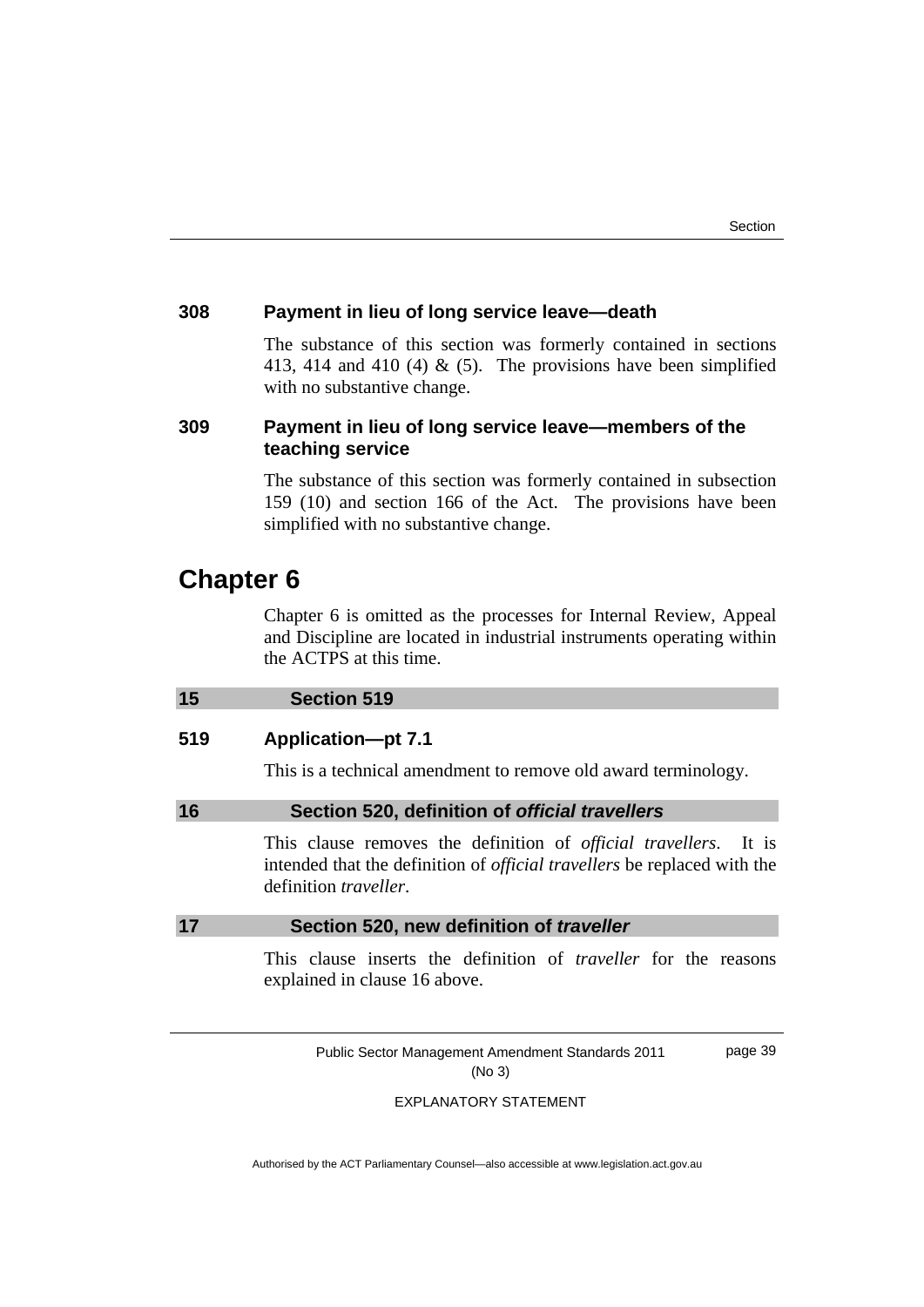| 18      | Section 527, note                                                                                                                                  |
|---------|----------------------------------------------------------------------------------------------------------------------------------------------------|
|         | This clause removes the note as it no longer serves a function.                                                                                    |
| 19      | <b>Section 537(1)</b>                                                                                                                              |
|         | This is a consequential amendment given the amendment to section<br>520.                                                                           |
| 20      | New sections 539A and 539B                                                                                                                         |
|         | This clause inserts new sections 539A and 539B.                                                                                                    |
| 539A    | <b>Application-pt 7.2</b>                                                                                                                          |
|         | This is a new section inserted to describe the application of part 7.2.                                                                            |
| 539B    | Interpretation-pt 7.2                                                                                                                              |
|         | This is a new section to provide a definition of <i>officer</i> for part 7.2.                                                                      |
| 21      | Section 540(3) and (4)                                                                                                                             |
|         | This clause substitutes the terminology of 'ACTPS employee' with<br>'officer' in line with the amendment at section 539B.                          |
| 22      | <b>Part 7.3</b>                                                                                                                                    |
|         | This clause removes part 7.3. Part 7.3 is relocated to new part 9.5<br>within Chapter 9 which deals with chief executive and executive<br>matters. |
| 23      | <b>Section 557</b>                                                                                                                                 |
|         | This section is omitted because it is no longer necessary.                                                                                         |
|         |                                                                                                                                                    |
| page 40 | Public Sector Management Amendment Standards 2011                                                                                                  |

(No 3)

# EXPLANATORY STATEMENT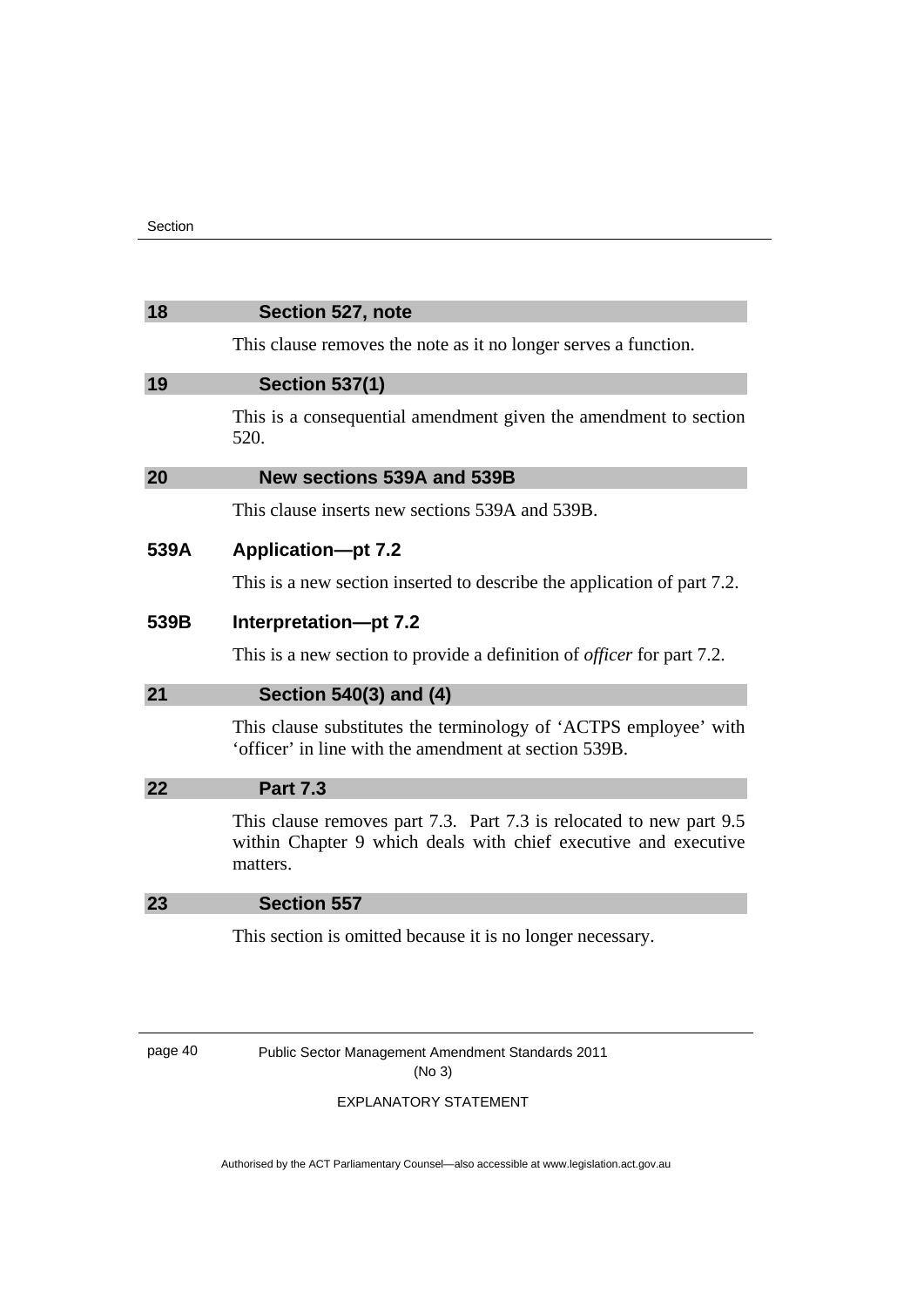#### **24 Section 575**

This clause amends section 575 as explained below.

#### **575 Application—pt 8.2**

The reference to 1 January 2000 has been removed because it no longer serves a purpose.

# **25 Section 579 definition** *organisation registered under the Workplace Relations Act 1996*

This clause removes the definition of *organisation registered under the Workplace Relations Act 1996.* 

*Organisation registered under the Workplace Relations Act 1996* is replaced by a new definition of *relevant union* in the Dictionary of the Act.

|    | <b>Section 582(3)</b>                                                                                                           |
|----|---------------------------------------------------------------------------------------------------------------------------------|
|    | This clause replaces reference to 'an organisation registered under<br>the Workplace Relations Act 1996' with 'relevant union'. |
| 27 | <b>Section 584(6)</b>                                                                                                           |
|    | This clause replaces reference to 'staff organisation' with 'relevant<br>union' consistent with Clause 25.                      |
|    | <b>Part 8.5</b>                                                                                                                 |

This clause amends part 8.5 as explained below.

Public Sector Management Amendment Standards 2011 (No 3)

page 41

EXPLANATORY STATEMENT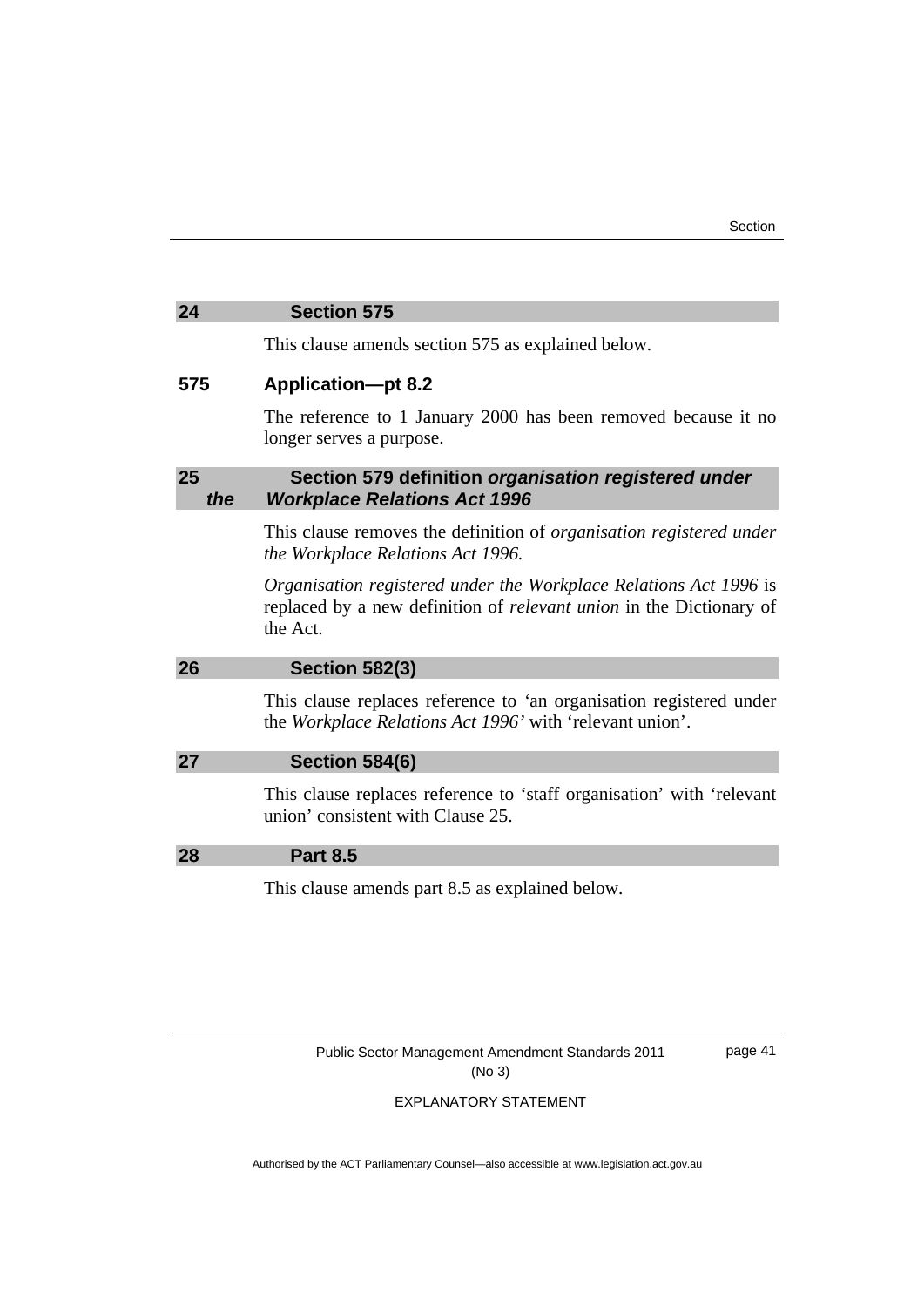# **Part 8.5** Rental for ACTPS housing

# **589 Application—pt 8.5**

This section was formerly section 311, with no substantive change.

# **590 Interpretation—pt 8.5**

This section was formerly section 312, with no substantive change.

# **591 Rental contribution**

This section was formerly section 313, with no substantive change.

# **592 Calculation of rental contribution**

This section was formerly section 314, with no substantive change.

# **593 Increase or decrease in contribution**

This section was formerly section 315, with no substantive change.

# **594 Rental contributions for accommodation in ACTPS housing—rates payable by officers (excluding officers with, but unaccompanied by, dependents)**

This section was formerly section 316, with no substantive change.

**29 New part 8.7** 

This clause amends part 8.7 as explained below.

page 42 Public Sector Management Amendment Standards 2011 (No 3)

#### EXPLANATORY STATEMENT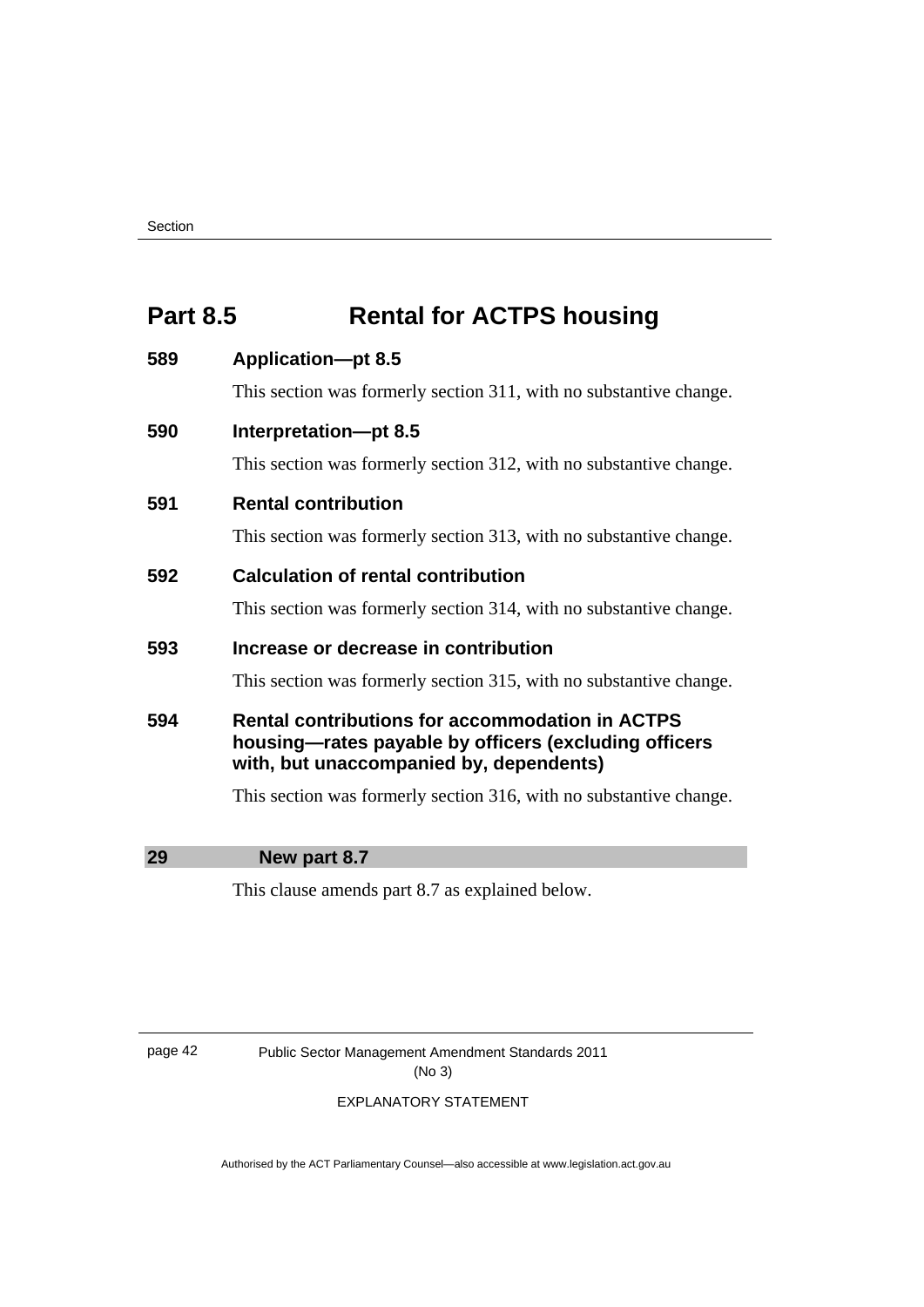# **Part 8.7 Special arrangements for teachers**

| 600 | Interpretation-pt 8.7                                                                 |
|-----|---------------------------------------------------------------------------------------|
|     | This section provides the definitions for terms specific to this part.                |
| 601 | Union agreed joint selection committee promotions-<br>teachers                        |
|     | This section was formerly subsections $61$ (4) to (6), with no<br>substantive change. |
| 602 | <b>Appointment-teachers</b>                                                           |
|     | This section was formerly subsection $51$ (3), with no substantive<br>change.         |
| 603 | Incremental advancement-casual teachers                                               |
|     | This section was formerly subsection $280$ (3), with no substantive<br>change.        |
| 604 | Higher duties-teachers in an isolated district                                        |
|     | This section was formerly subsection 288 (8), with no substantive<br>change.          |
| 605 | Sunday or public holiday duty-teachers                                                |
|     | The section was formerly paragraph $359$ (3) (c), with no substantive<br>change.      |
| 606 | Direction to take annual leave-teachers                                               |
|     | This section was formerly section 376, with no substantive change.                    |

Public Sector Management Amendment Standards 2011 (No 3)

page 43

#### EXPLANATORY STATEMENT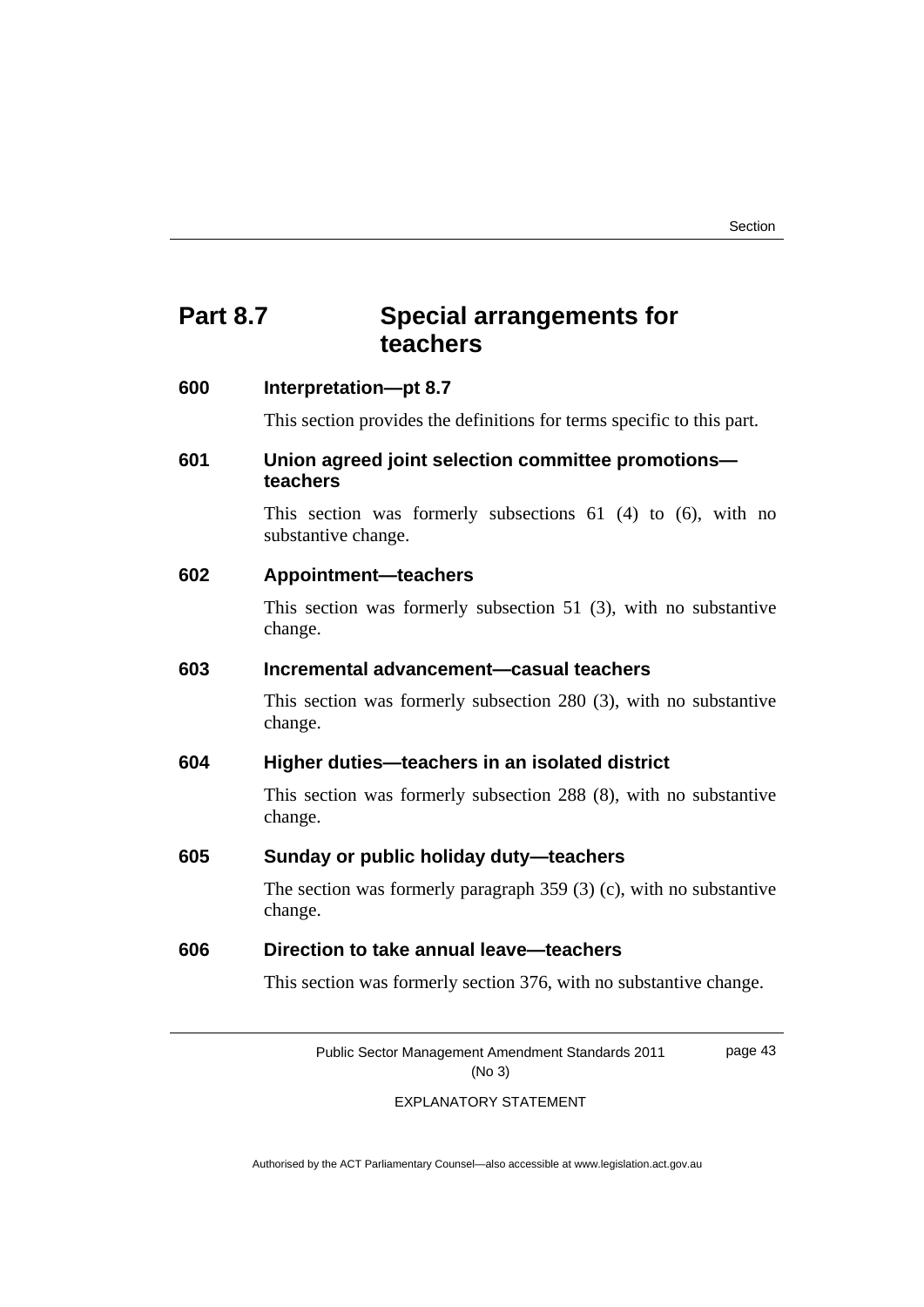## **607 Accrual of annual leave credit—teachers and school assistants**

 This section was formerly subsection 378(2), with no substantive change.

# **608 Leave to accompany a domestic partner on a posting teachers and school assistants**

 This section was formerly subsection 423 (4), with no substantive change.

# **609 Duties with an authority of the Commonwealth, a State, another Territory—teachers**

 This section was formerly subsection 463 (4), with no substantive change.

## **610 Cancellation at the request of the promotee—teachers**

 This section was formerly subsection 465 (1), with no substantive change.

# **611 Temporary performance—appealable directions teachers**

 This section was formerly subsection 467(6), with no substantive change.

#### **30 New part 8.8**

This clause amends part 8.8 as explained below.

page 44 Public Sector Management Amendment Standards 2011 (No 3)

#### EXPLANATORY STATEMENT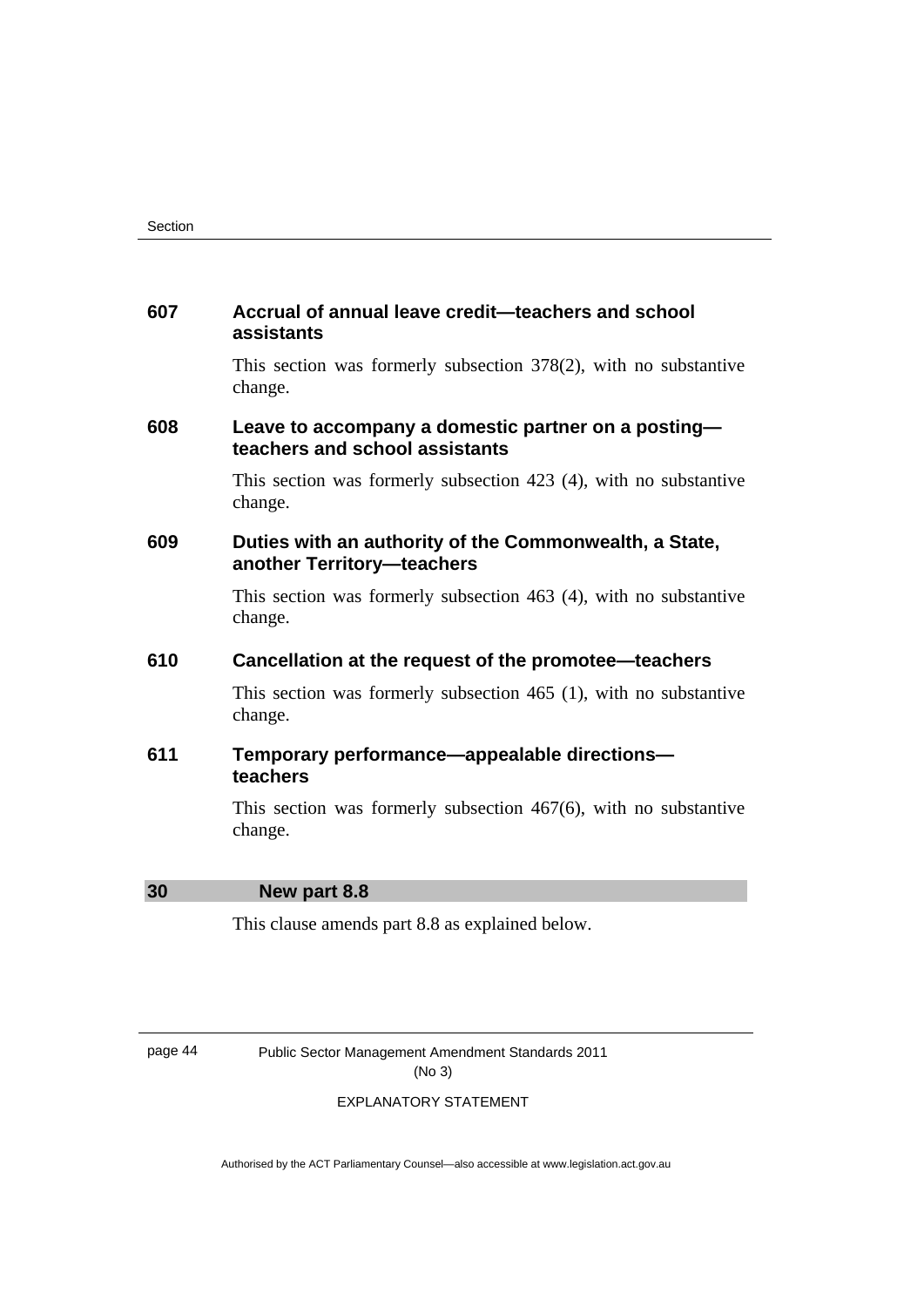# **Part 8.8 Special arrangements pathologists and people covered by the ACT Public Sector Medical Practitioners Union Collective Agreement 2008-2011**

# **612 Allowance in lieu of right of private practice pathologists**

This section was formerly section 264, with no substantive change.

# **613 Allowance in lieu of right of private practice—specialists other than pathologists**

This section was formerly section 265, with no substantive change.

# **614 Calculation of salary for Sunday or public holiday duty medical officers**

 This section was formerly subsection 360 (2), with no substantive change.

# **615 Additional annual leave for career medical officers, resident medical officers and registrars**

This section was formerly section 379, with no substantive change.

# **616 Leave for specialists and senior specialists—conference leave**

 The content of this section was formerly contained in section 440, and is amended to separate conference leave from study leave. Study leave is relocated to new section 617.

> Public Sector Management Amendment Standards 2011 (No 3)

page 45

#### EXPLANATORY STATEMENT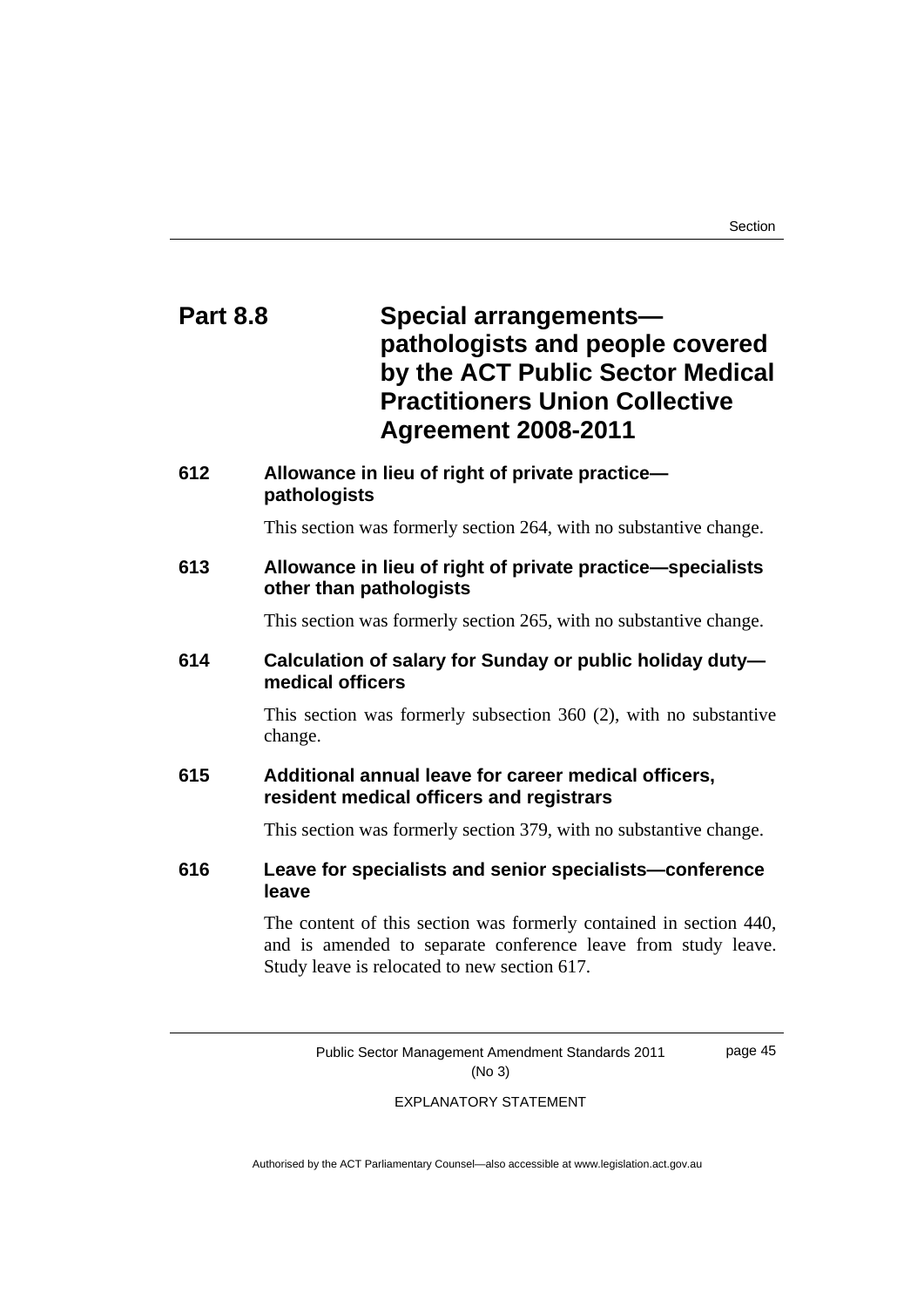#### **617 Leave for specialists and senior specialists—study leave**

 The content of this section was formerly contained in section 440, with no major substantive change.

#### **31 New chapter 9**

This clause amends chapter 9 as explained below.

# **Chapter 9 Executives and statutory office holders**

Chief executives, executives and full time statutory office holders (executives and statutory office holders) are not covered by industrial instruments. Various entitlements and conditions of employment are provided to executives and/or statutory office holders by the Standards. Among these are leave entitlements, which, before this amendment, were provided to executive and nonexecutive staff in former Chapter 4, and former part 3.1.

Chapter 9 of the PSM Standards has been created to consolidate all executive, chief executive and statutory officer holder provisions into one chapter, which now contains new leave provisions which mirror leave entitlements for non-executives.

Statutory office holders received leave entitlements by virtue of Remuneration Tribunal Determination 3 of 2010 'Full-time Holders of Public Office' clause 5 which states that statutory office holders "shall be entitled to the leave or other entitlements as would be available to an executive who is engaged under section 72 of the *Public Sector Management Act 1994."* This principle is retained in Chapter 9. It is intended that under Part 9.6 statutory office holders have the same leave entitlements as executives.

page 46 Public Sector Management Amendment Standards 2011 (No 3)

EXPLANATORY STATEMENT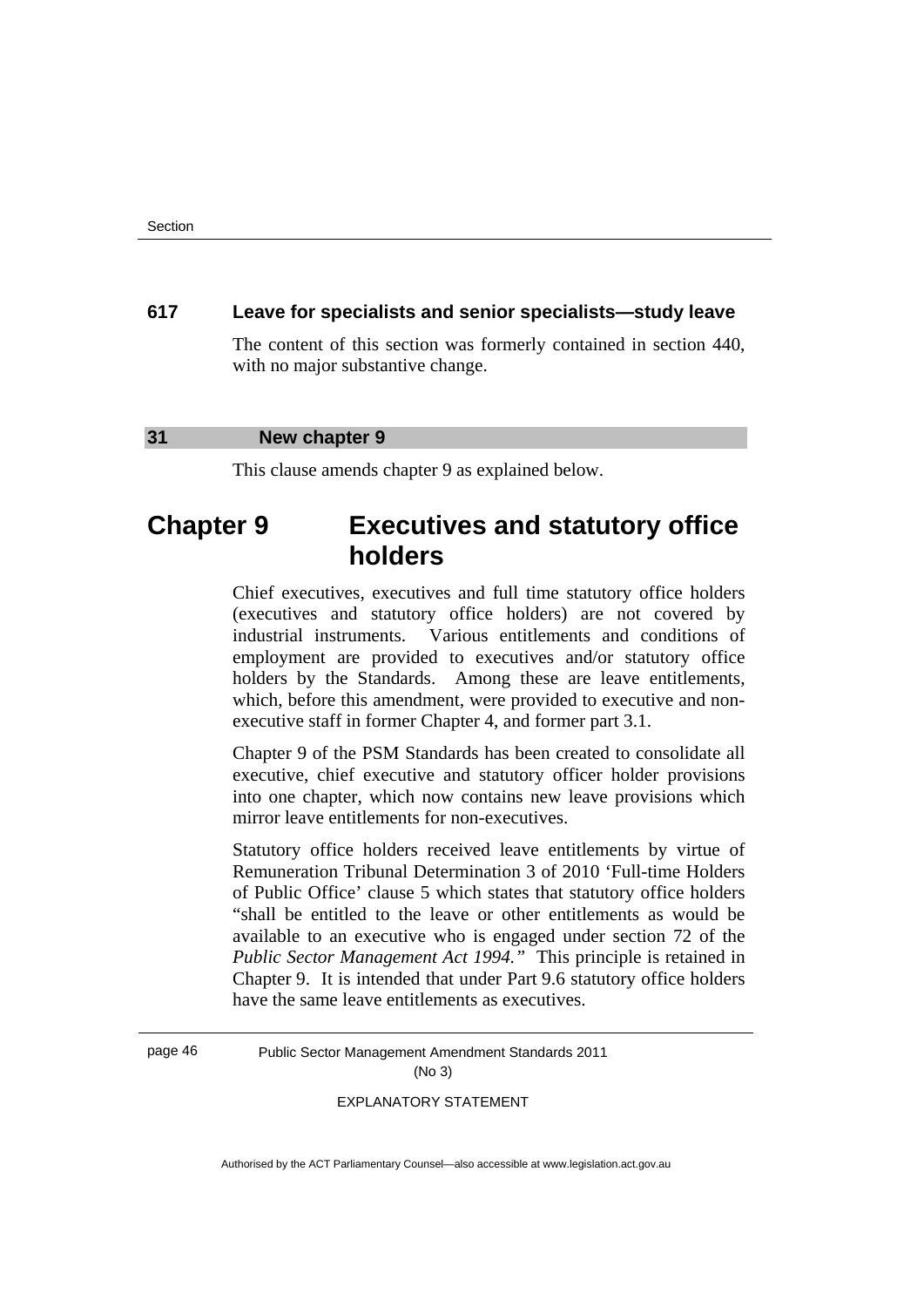To support a simpler legislative framework, all other provisions in the Standards that related specifically to executives or statutory office holders have been relocated to Chapter 9, including the following relocations:

- (a) former Chapter 2 (Ethics), Part 2.2 (Conflict of interest), section 12 (Chief Executives and Executives) and section 13 (3) and (4) (Second jobs);
- (b) former Chapter 3 (Employment in the ACT Public Service), Part 3.1 (Chief Executives and Executives);
- (c) former Chapter 7 (Administration and training), Part 7.3 (Executive vehicles); and
- (d) former Chapter 8 (Miscellaneous), Part 8.5 (Statutory office holders).

# **Part 9.1 Executive work value**

#### **618 Application—pt 9.1**

This section was formerly section 28 with the omission of a specific reference to the Clerk of the Assembly as this office is a statutory office and is covered by new Part 9.4.

#### **619 Interpretation—pt 9.1**

This section was formerly subsection 38 (1), with no substantive change.

#### **620 Determining work value**

 The substance of this section was formerly contained in subsections 38 (2) and (3), with no substantive change*.* 

Public Sector Management Amendment Standards 2011 (No 3)

page 47

#### EXPLANATORY STATEMENT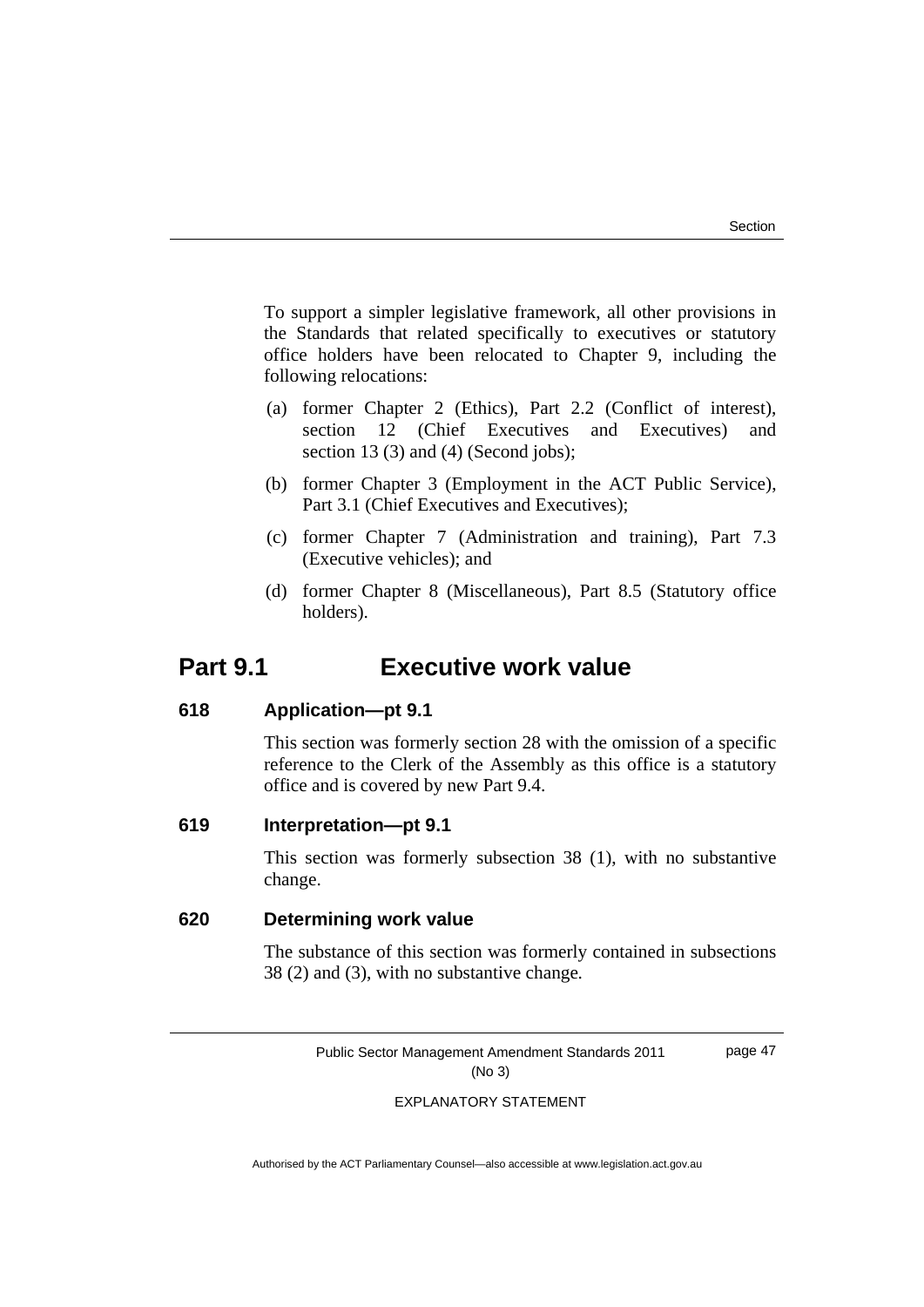To clarify, section 620 requires that the assessed work value in respect of a chief executive or executive position is obtained by applying the independent job evaluation methodology approved by the Commissioner. This methodology divides ranges of determinable work value into three zones which are further subdivided into 12 levels. The executive levels in section 620 underpin executive employment arrangements, including:

- (a) when a recommendation is made to the administering chief executive that an executive office be created under the Act, section 54A, the work value determined by the independent job evaluator forms part of that recommendation;
- (b) the administering chief executive creates an executive office at a specific executive level;
- (c) an executive contract made under the PSM Act section 28, 30, 72 or 76 is issued at the level of the office created by the administering chief executive; and
- (d) the salary paid under the contract is equivalent to the salary determined by the Remuneration Tribunal for the level the office.

#### **621 Movements in remuneration zone**

This section was formerly section 39, with no substantive change.

To clarify, section 621 allows an executive contract to be varied to manage remuneration within a zone or within two levels in Zone 3. For a variation to occur there must be a supporting work value assessment and particular conditions must be met.

# **622 Circumstances where work value assessment not required**

This section was formerly section 40, with no substantive change.

page 48 Public Sector Management Amendment Standards 2011 (No 3)

EXPLANATORY STATEMENT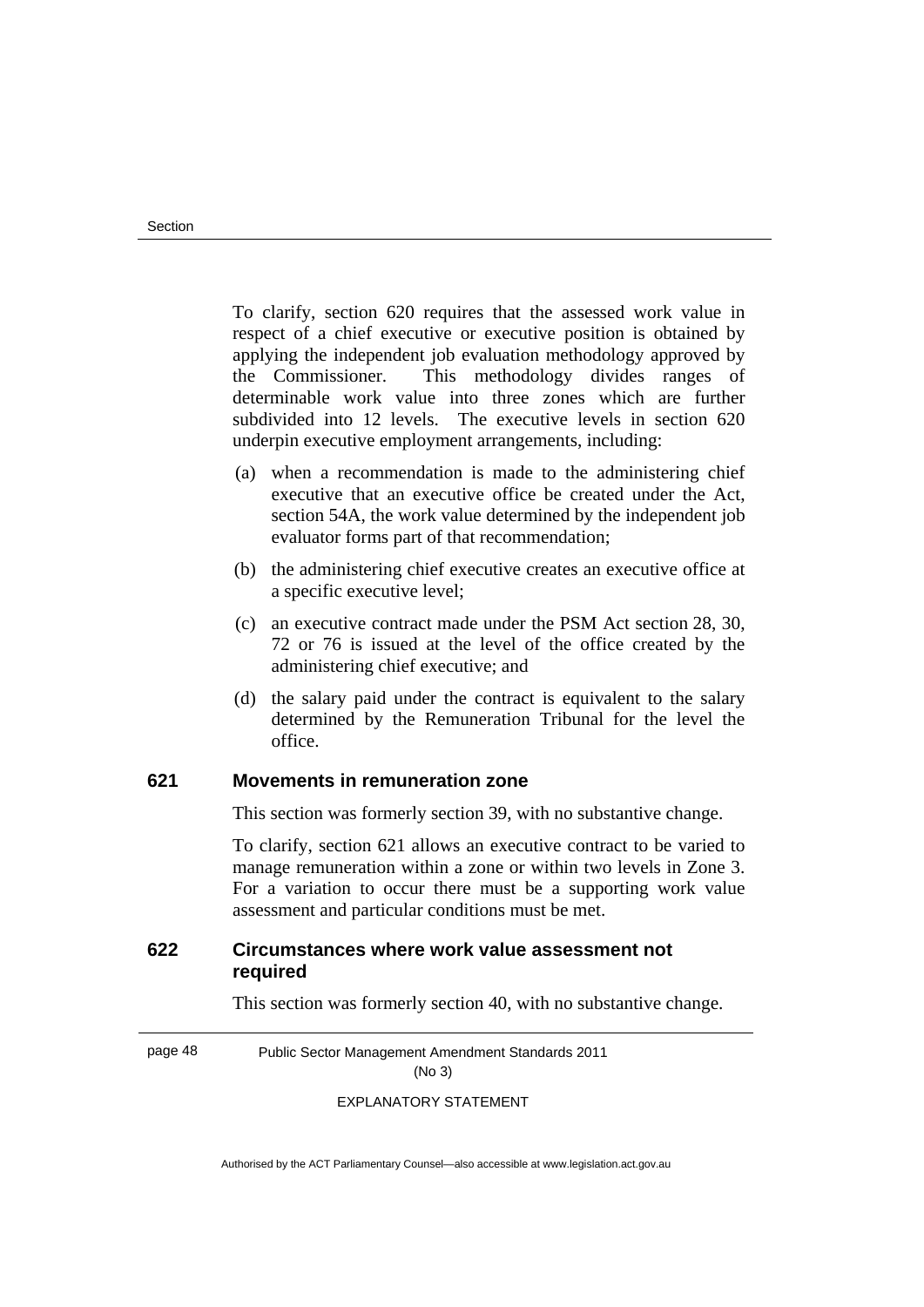page 49

# **Part 9.2 Executive responsibilities**

Part 9.2 clarifies the performance and ethical responsibilities of executives, including:

- (a) requiring executives to participate in an annual performance review under section 624;
- (b) requiring executives to complete a formal declaration of interests under section 625; and
- (c) prescribing conditions on the capacity of an executive to engage in employment outside of the ACTPS under section 626.

# **Division 9.2.1 Executive performance**

#### **623 Application—div 9.2.1**

Similar to section 619, this section outlines the scope of operation of this part.

## **624 Performance management**

This section was formerly section 41, with no substantive change.

# **625 Declaration of interests**

This section was formerly section 12, with no substantive change.

#### **626 External employment**

 This section was formerly subsection 13(3), with no substantive change.

Public Sector Management Amendment Standards 2011 (No 3)

EXPLANATORY STATEMENT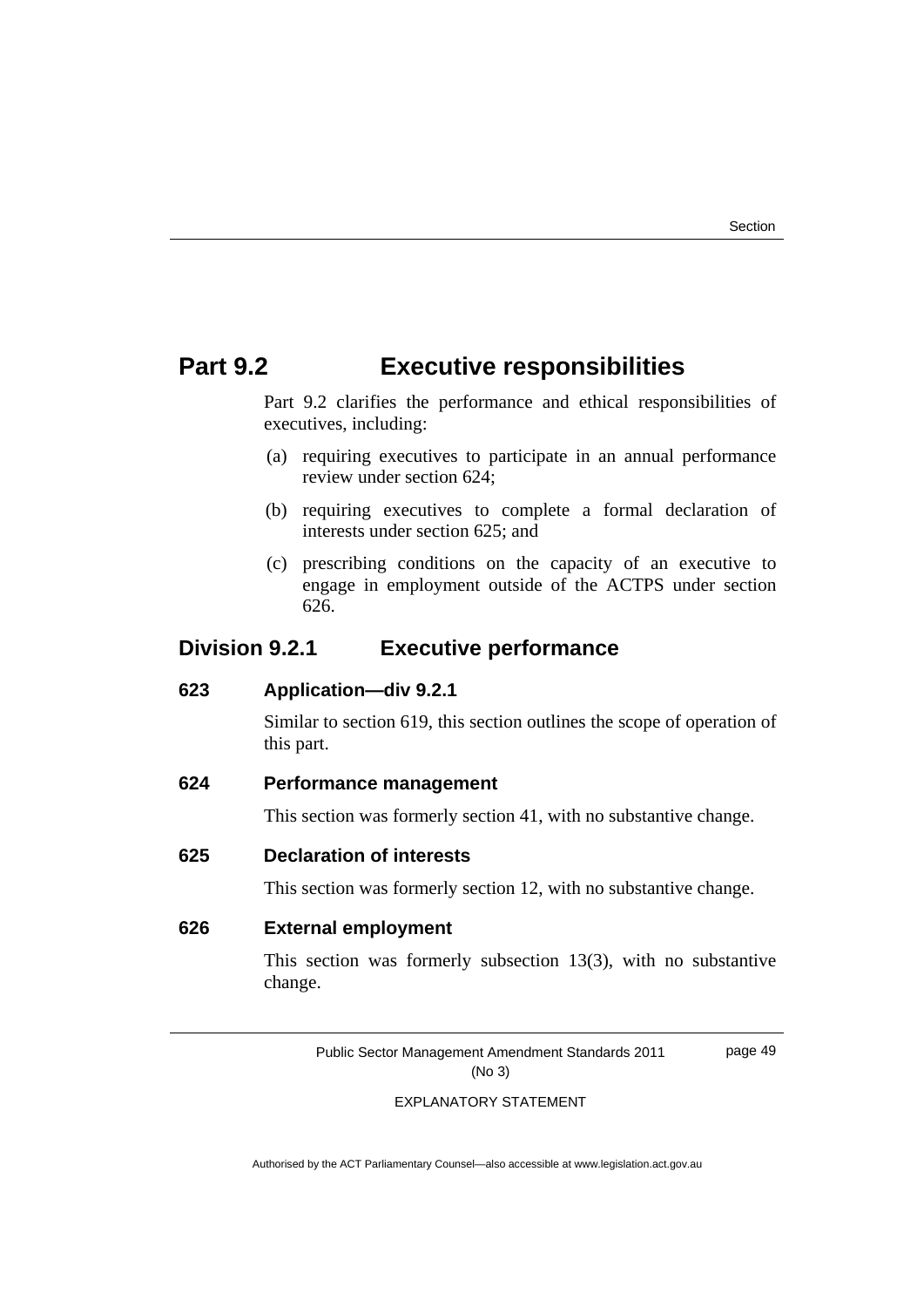# **Division 9.2.2 Equity and diversity**

# **627 Application—div 9.2.2**

This section was formerly section 15, with no substantive change.

# **628 Chief executive responsibilities**

 This section was formerly subsections 17 (3) and (4), with no substantive change.

# **629 Unauthorised disclosure of information**

This section adapts and expands section 14 for the purposes of chief executives and executives.

# **Part 9.3 Executive financial entitlements**

# **630 Application—pt 9.3**

Similar to section 619, this section outlines the scope of operation of this part.

# **631 Interpretation—pt 9.3**

This section was formerly section 29, with the omission of the definition for *employer-provided motor vehicle.*

# **632 Chief executive employment benefit**

This section was formerly section 29A, with no substantive change.

To clarify, the approval process for the payment of an employment benefit to a chief executive is divided into two categories based on

page 50 Public Sector Management Amendment Standards 2011

(No 3)

#### EXPLANATORY STATEMENT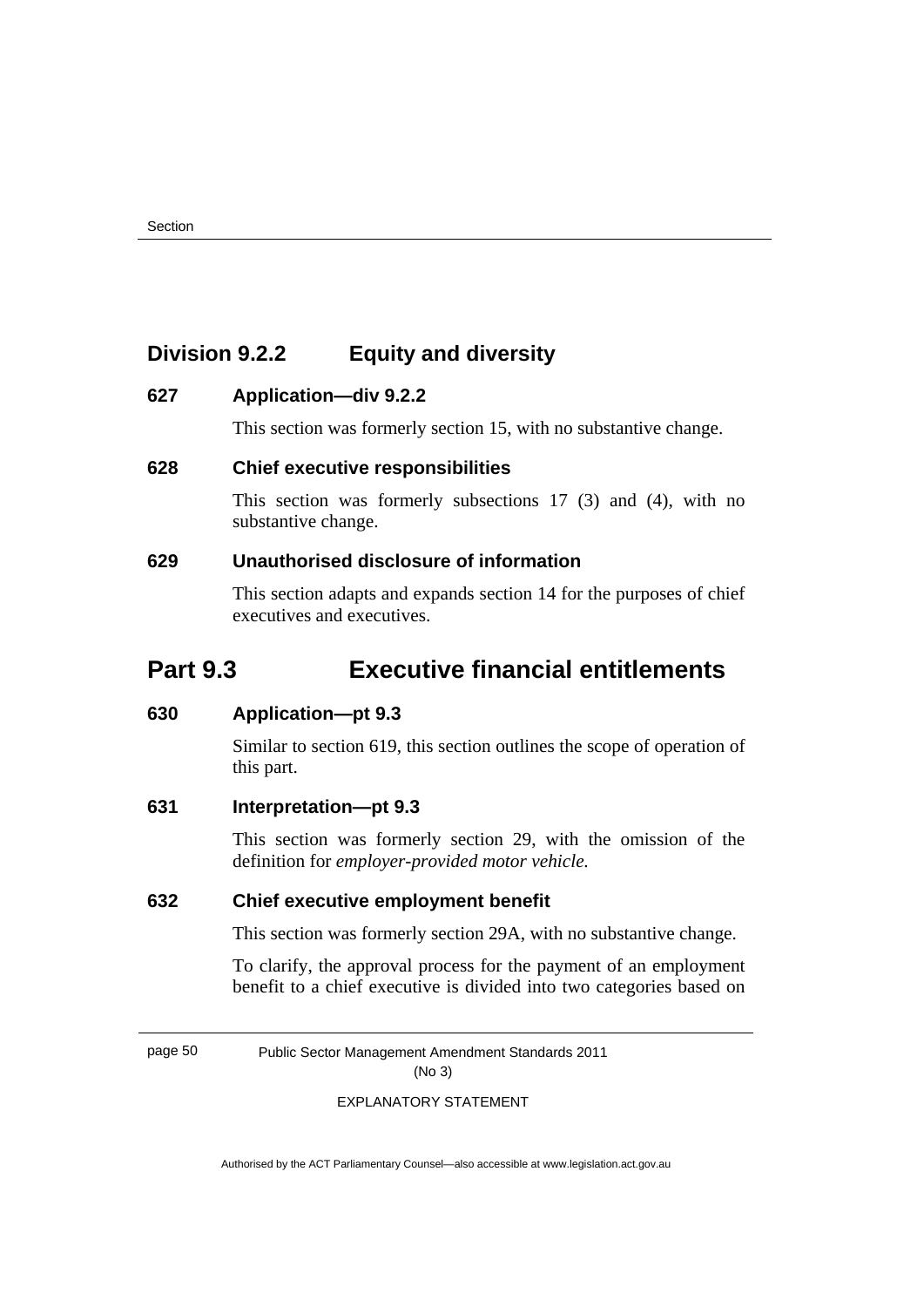the value of the employment benefit as a percentage of a chief executive's remuneration. The two categories are:

- (1) employment benefits that are 20%, or less than 20% of the chief executive's remuneration; and
- (2) employment benefits that are greater than 20% of the executive's remuneration.

For employment benefits that are greater than 20% of the chief executive's remuneration, the approval process is set out in section 632 (2) (b), which does the following:

- (1) requires the Chief Minister, or an appropriate delegate, to get an independent evaluation report from an independent evaluator, which the Chief Minister must then consider when determining whether to approve an employment benefit under section 632 (2) (b);
- (2) requires the Chief Minister to consider section 632 (3);
- (3) enables the Chief Minister to consider market pressures;
- (4) enables the Chief Minister to consider the specialist skill or technical knowledge of the chief executive;
- *Note* The following are relevant questions for determining the significance of a chief executive's specialist skill and technical knowledge:
	- Are the chief executive's skills unique or highly specialised, for example, requiring post-graduate qualification for practice or admission to a profession?
	- Does the chief executive possess more than one area of specialist skill that is relevant to the office of chief executive? If yes, what is the significance of the other specialist skill?
	- Is the chief executive's technical knowledge unique and highly specialised, for example, only people with the chief executive's qualifications and experience possess the level and

Public Sector Management Amendment Standards 2011 (No 3)

page 51

#### EXPLANATORY STATEMENT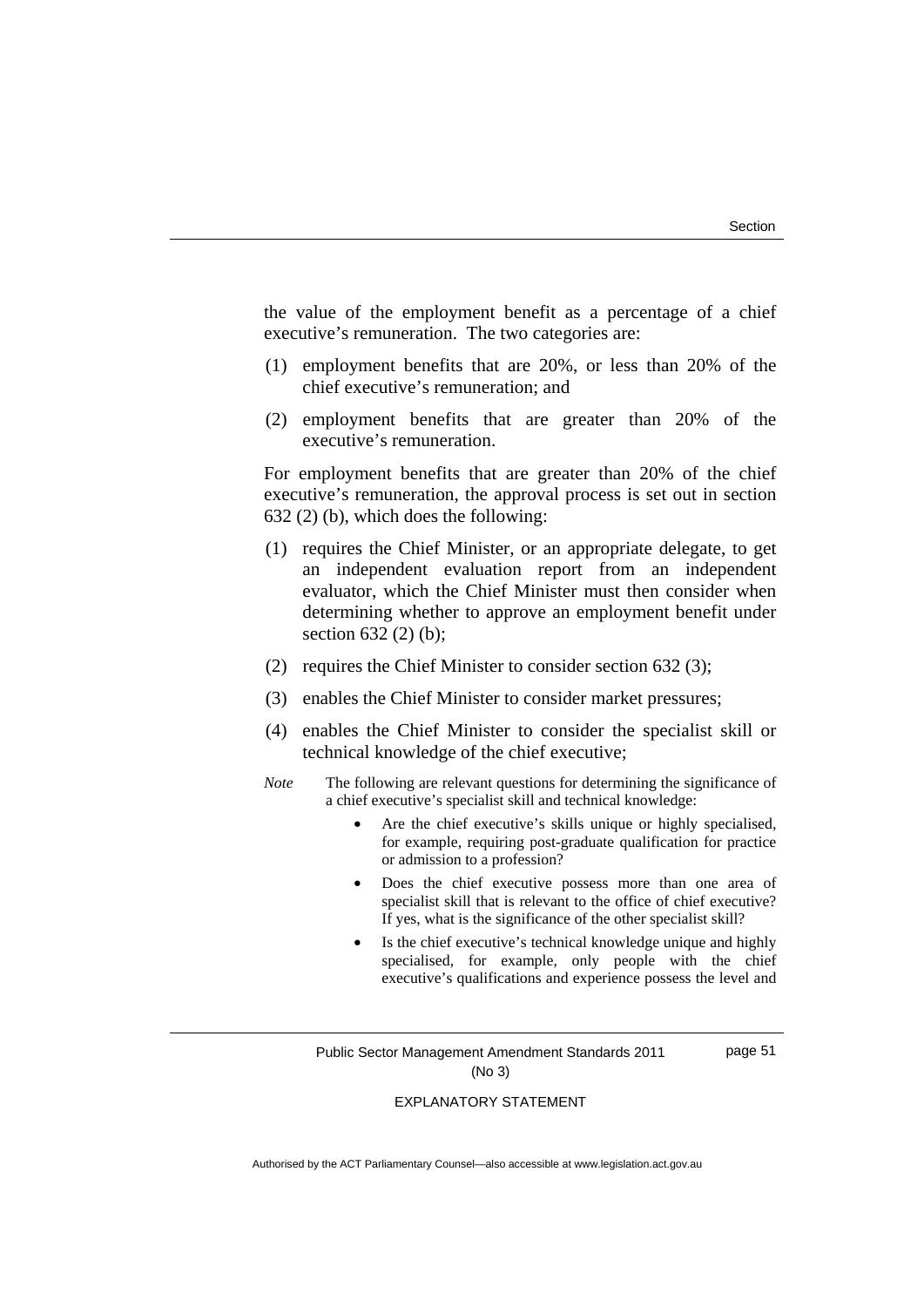kind of technical knowledge that the chief executive possesses?

- Will the chief executive's technical knowledge and specialist skill add value to the office of chief executive?
- (5) enables the Chief Minister to consider any other relevant matter.

In applying the 20% rules set out in section 632 (2), it is sufficient to quote, refer to, calculate, or use in any reasonable and practical manner, an amount, as opposed to a percentage. It is only necessary to consider percentages when determining which of the two categories at sections 632 (2) (a) or (b) apply.

#### **Example 1**

Chief Executive X (**X**) is approved an employment benefit of \$65,000. X's remuneration is  $$350,000$ . It is sufficient to quote in X's contract of employment that X is approved an employment benefit of \$65,000. It is not a requirement that the amount be quoted as 18.57% (the percentage value of the \$65,000 employment benefit). However, this does not prevent the use of percentages if it is convenient to do so.

# **633 Payment in lieu for notice period—chief executives and executives**

This section was formerly section 37, with no substantive change.

## **634 Special benefits on early termination of contract—chief executives and executives**

This section was formerly section 35, with no substantive change.

# **635 Special benefits applying to transitional executives on early termination or non-renewal of contract in certain circumstances**

This section was formerly section 36, with no substantive change.

page 52 Public Sector Management Amendment Standards 2011

# (No 3)

#### EXPLANATORY STATEMENT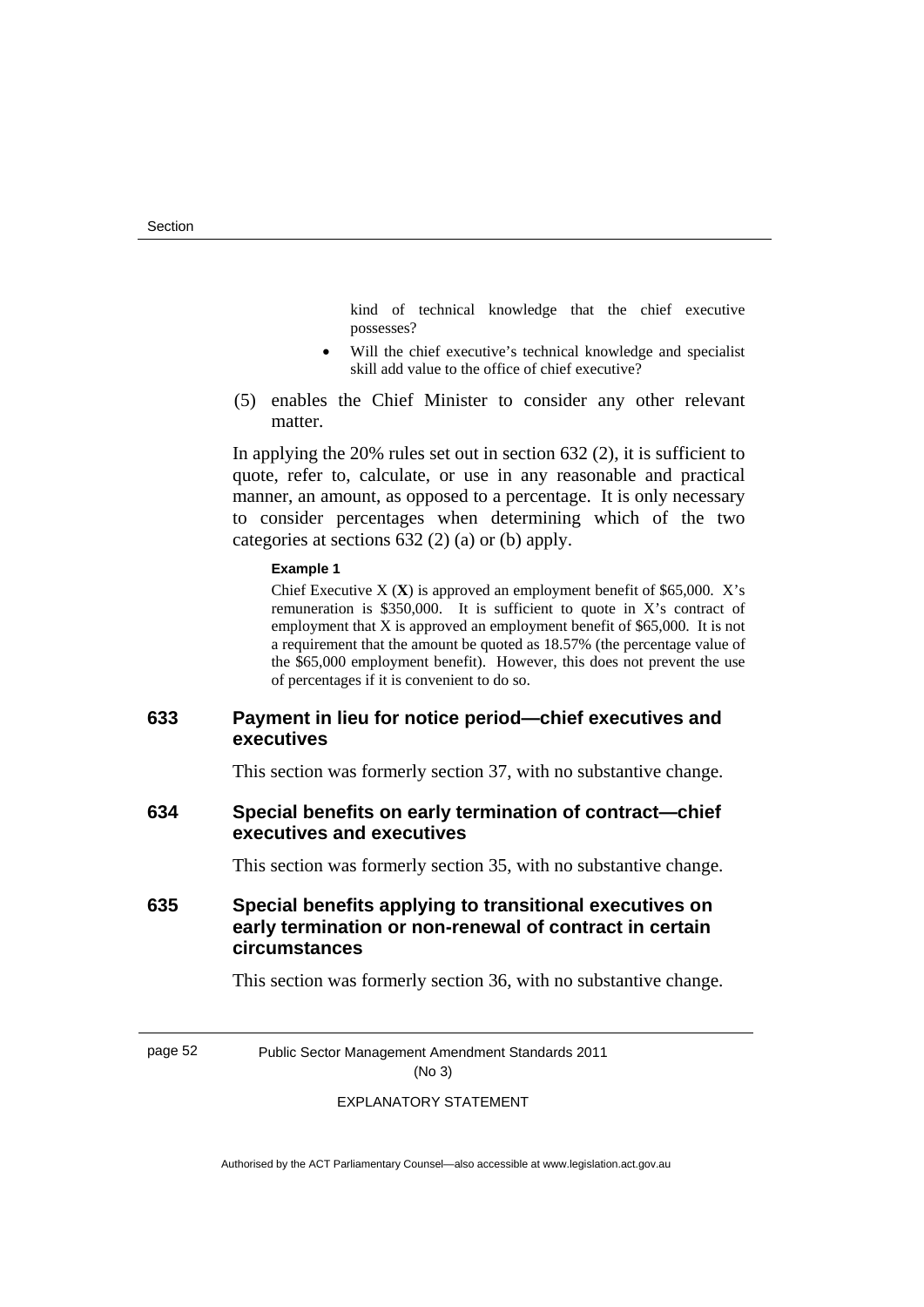# **636 Superannuation—chief executives and executives**

This section was formerly section 42, with no substantive change.

# **Part 9.4 Statutory office holder financial entitlements**

# **637 Application—pt 9.4**

This new section is inserted to provide the scope of the operation of this part.

#### **638 Interpretation—pt 9.4**

 This section was formerly section 589, with omission of the definition of *chief executive* and *relevant Remuneration Tribunal Determination* which is replaced by the new definition of *remuneration*.

# **639 Payment in lieu for notice period—statutory office holders**

 This section was formerly section 591, with the addition of section 639 (1), which clarifies the circumstances where payment in lieu of notice is not possible.

# **640 Special benefits on early termination of appointment statutory office holders**

This section was formerly section 592, with no substantive change.

Public Sector Management Amendment Standards 2011 (No 3)

page 53

#### EXPLANATORY STATEMENT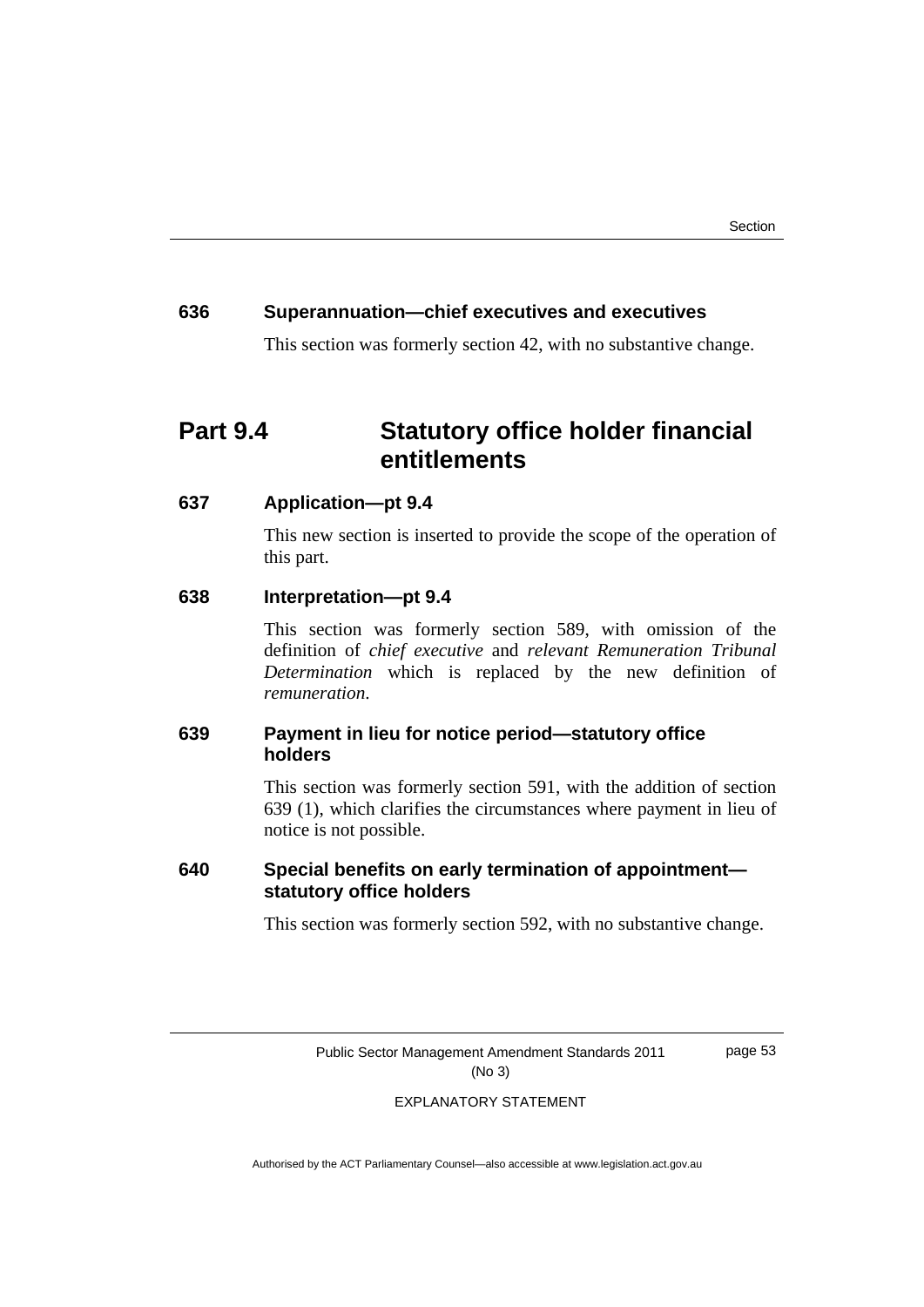# **641 Appointment or engagement of former statutory office holders**

This section was formerly section 592A, with no substantive change.

To clarify section 641 adopts existing provisions within the *Public Sector Management Act 1994* which prohibit the re-engagement of certain former officers and employees during a period covered by a special benefit payment.

The purpose of the section is to ensure that persons who receive or are entitled to a special benefit payment under section 592 because their appointment was ended before the appointment was due to end cannot immediately take up another ACT public sector appointment or position, without the written approval of the Commissioner for Public Administration (the Commissioner).

It ensures that persons must wait until the period covered by the special benefit payment (the relevant period) has elapsed before taking up a further offer of employment by the Territory or its instrumentalities.

Alternatively, where a person makes application to the Commissioner to take up employment with the Territory or a territory instrumentality within the relevant period, the Commissioner may impose conditions in approving further employment.

In this circumstance, conditions imposed by the Commissioner may relate to the following matters:

- a) the length of the relevant period;
- b) entitlement to the special benefit payment;

page 54 Public Sector Management Amendment Standards 2011 (No 3)

#### EXPLANATORY STATEMENT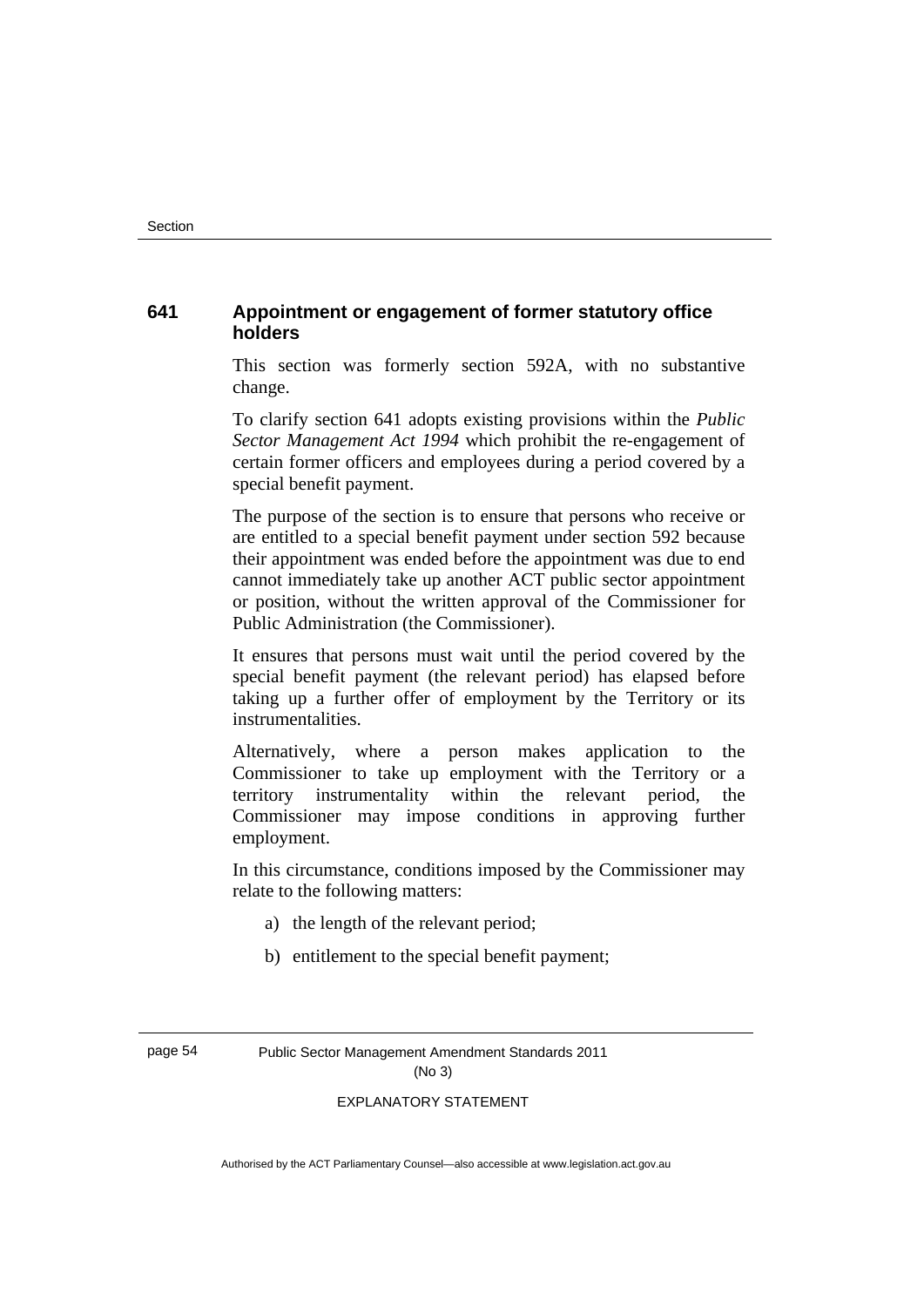- c) payment, accrual and/or recognition of any other entitlement; and
- d) any other condition the Commissioner considers is relevant to the interests of the Service.

For example, where the Commissioner approves an application for appointment or engagement to position with the Territory or a territory instrumentality which is to commence immediately following the ending of the person's statutory office appointment, the Commissioner may determine that the special benefit is not payable in the case of a long term appointment/engagement or is to be delayed in the circumstance of a short term appointment/engagement which is made in the interests of the service.

In other circumstances, the Commissioner may agree to reduce the length of the relevant period, but may determine that any remaining period of the relevant period may not be counted as service for the purposes of a subsequent special benefit payment or redundancy.

## **642 Superannuation – statutory office holders**

 Subsection 642 (1) was formerly section 593, with no substantive change.

 Subsections 642 (2) to (5) were formerly contained in section 595, with no substantive change.

# **Part 9.5 Executive and statutory office holder vehicle entitlements**

The part sets out executive and statutory office holder vehicle entitlements.

> Public Sector Management Amendment Standards 2011 (No 3)

page 55

#### EXPLANATORY STATEMENT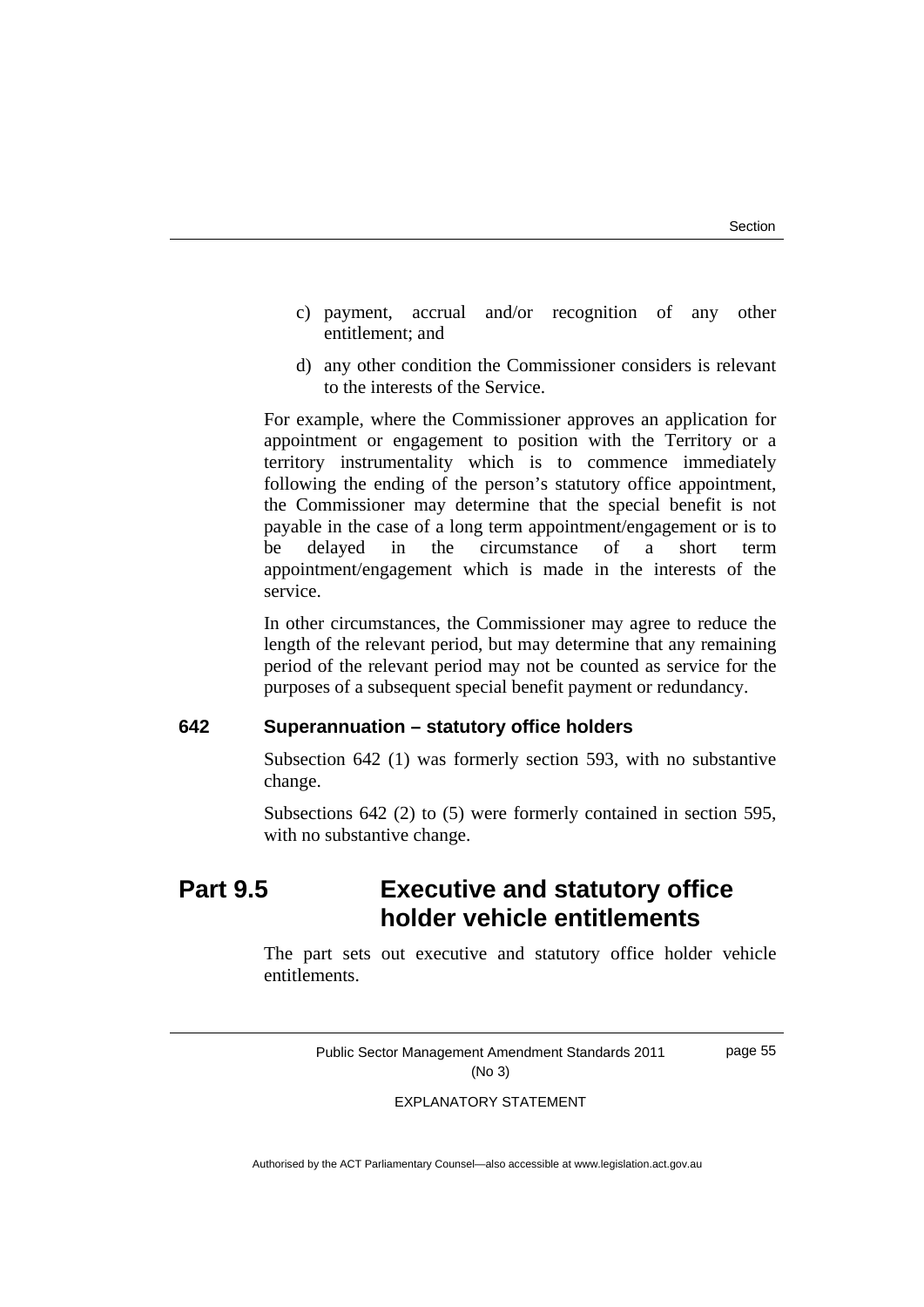#### **643 Application—pt 9.5**

This section was formerly section 551A.

## **644 Interpretation—pt 9.5**

This section was formerly section 551, with no substantive change.

#### **645 Executive vehicle entitlement**

This section was formerly section 551B, with no substantive change.

## **646 Executive vehicle entitlement—part time executives**

This section was formerly section 551C, with no substantive change.

#### **647 Choice of motor vehicle**

This section was formerly section 552, with no substantive change.

To clarify, section 647 prescribes a maximum vehicle value based on the manufacturer's recommended retail price.

Section 647 also contains a requirement limiting an executive's ability to select a vehicle that is a high performance, luxury or prestige vehicle. However, an executive may select a hatchback vehicle for considerations of price and fuel efficiency. Selection of an executive vehicle should balance the interest of ensuring an appropriate image of the ACT Public Service, with the interests of fiscal prudence and environmental sustainability.

The requirement serves to ensure that an appropriate image of the ACT Public Service is promoted by executives. Considerations around this issue are outlined in the whole of government policy for executive vehicle management.

page 56 Public Sector Management Amendment Standards 2011 (No 3)

#### EXPLANATORY STATEMENT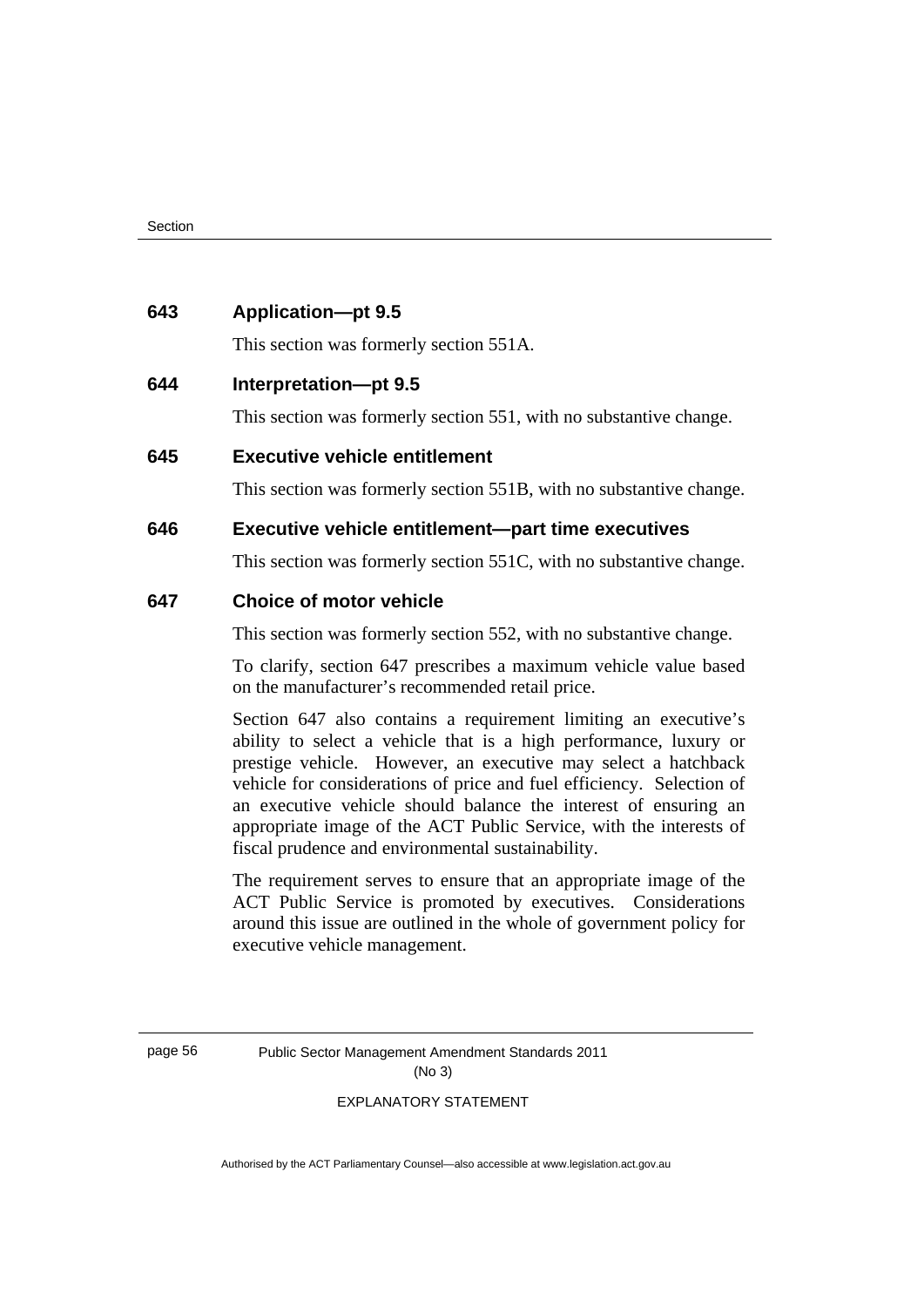#### **648 Payment in lieu of an executive vehicle entitlement**

This section was formerly section 553, with no substantive change.

# **649 Change to payment in lieu of an executive vehicle entitlement**

This section was formerly section 553A, with no substantive change.

To clarify, section 649 strengthens the accountability requirements when an executive switches between electing for use of an executive vehicle and electing for payment in lieu of the executive vehicle. Considerations around accountability under this section are outlined in the whole of government policy for executive vehicle management.

# **650 Executive vehicle modification**

This section was formerly section 554 with no substantive change.

## **651 Executive vehicle maintenance and running costs**

 This section was formerly section 554A, with no substantive change.

#### **652 Executive vehicle care**

This section was formerly section 554B, with no substantive change.

#### **653 Authorised use of an executive vehicle**

This section was formerly section 555, with no substantive change.

# **654 Business use of an executive vehicle**

 This section was formerly section 555A, with no substantive change.

> Public Sector Management Amendment Standards 2011 (No 3) page 57

#### EXPLANATORY STATEMENT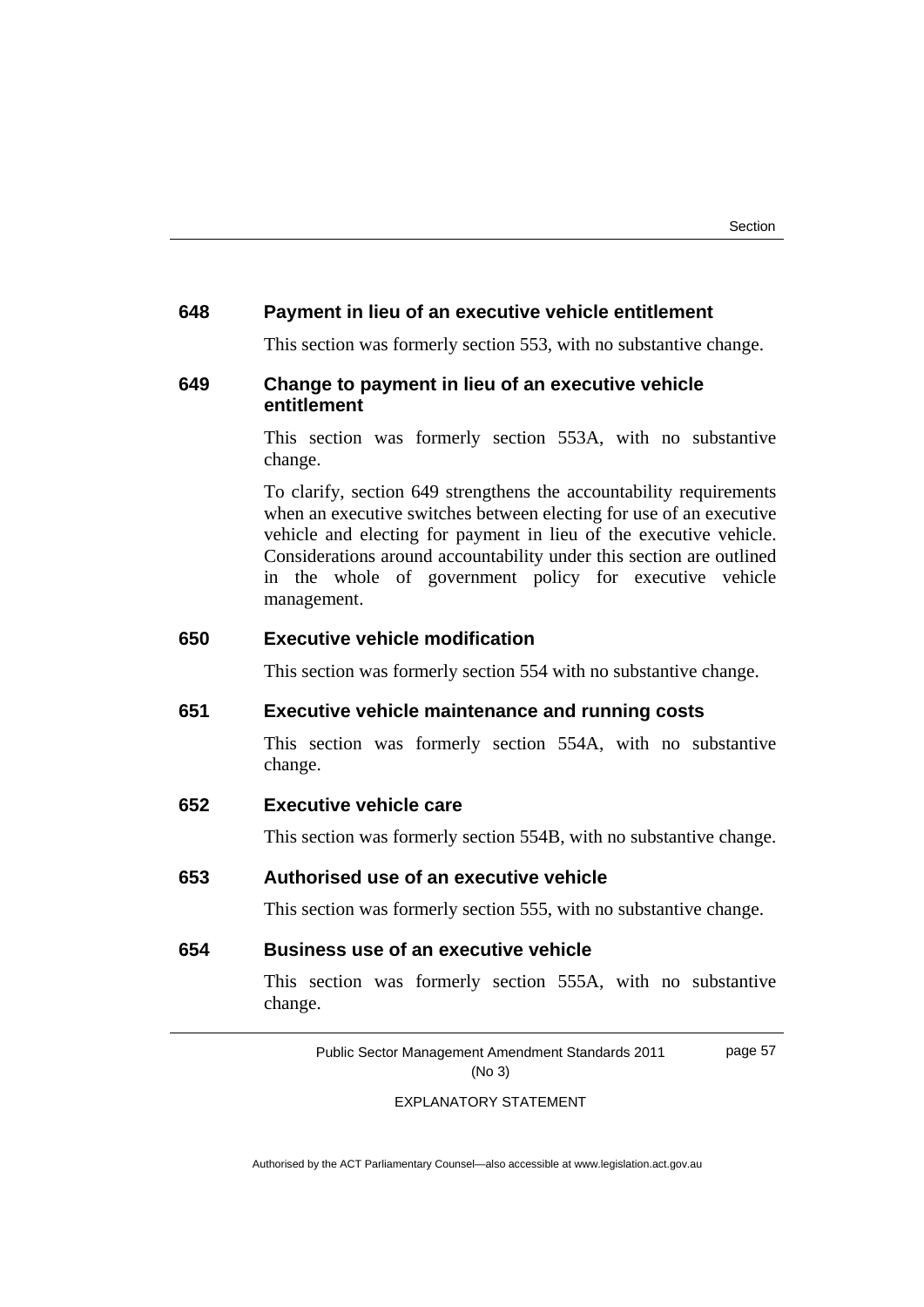#### **655 Private use of an executive vehicle**

This section was formerly section 555B, with no substantive change.

# **656 Record-keeping**

This section was formerly section 556, with no substantive change.

# **Part 9.6 Executive and statutory office holder leave entitlements**

# **Division 9.6.1 General**

**657 Application—pt 9.6** 

This new section provides the scope for the operation of this part.

#### **658 Interpretation—pt 9.6**

This new section provides the definition of *decision maker* and *executive* for the purposes of this part.

#### **659 Purpose—leave general**

This new section describes the purpose for leave in this part.

# **660 Part time executives**

This section is equivalent to clause F1.1 of the common terms and conditions Agreement operating in the ACTPS at this time, and has the same application.

page 58 Public Sector Management Amendment Standards 2011 (No 3)

#### EXPLANATORY STATEMENT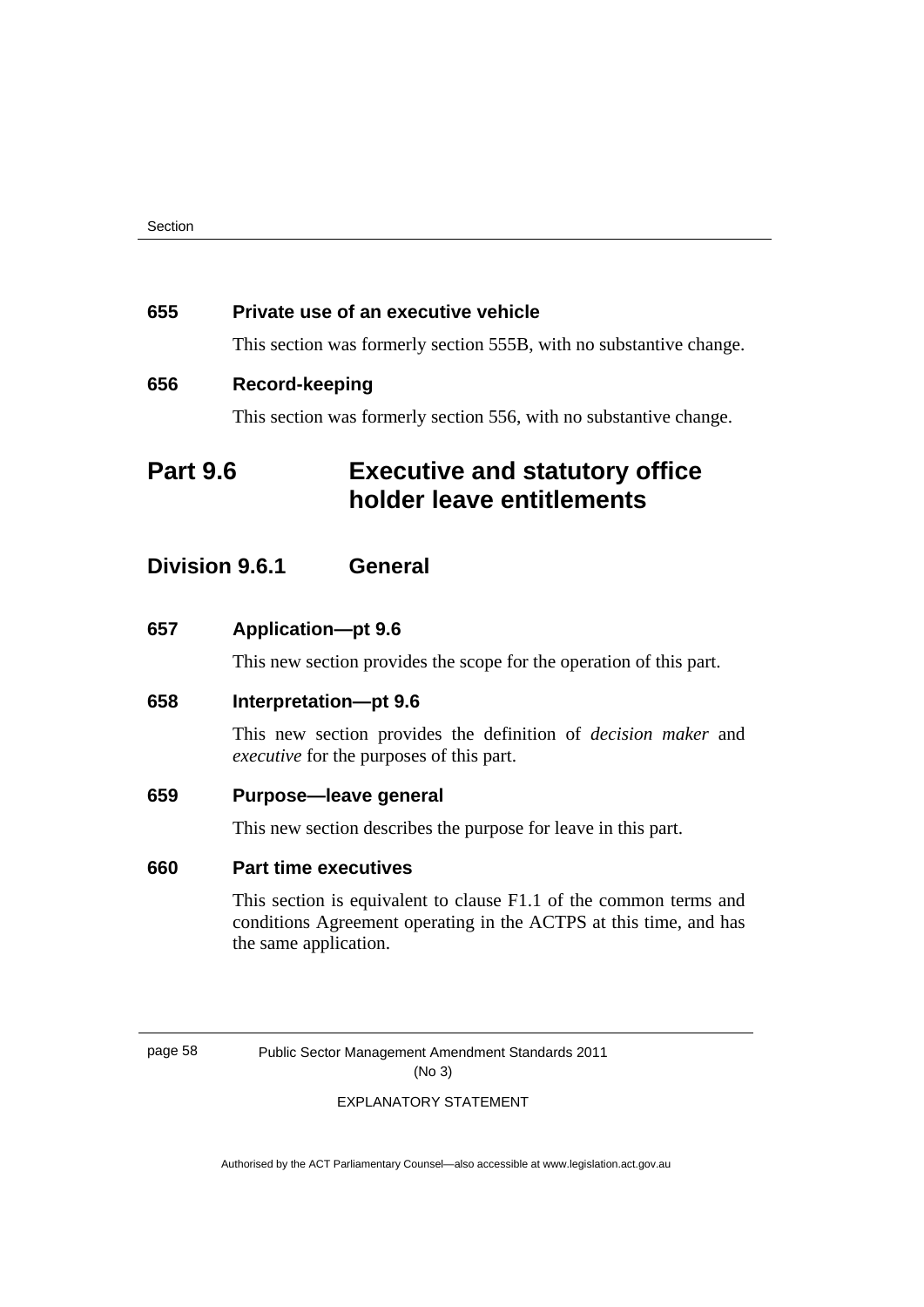#### **661 Clerk of the Legislative Assembly**

This section was formerly section 43 (2), with no substantive change.

#### **662 Non-approval of leave**

 This section is equivalent to clause F2.1 of the common terms and conditions Agreement operating in the ACTPS at this time, and has the same application.

# **Division 9.6.2 Leave entitlements**

Each leave subdivision contains the following sections:

- (1) Purpose This is intended to be a statement, to assist decision makers to understand the purpose of the leave and the reason why it may or will be granted.
- (2) Eligibility This is intended to prescribe all eligibility requirements for the leave type. Entitlement – This is intended to prescribe the amount of the leave entitlement; whether it accumulates and, in the case of accumulating entitlements, when and how the entitlement accumulates; and when it is available.
- (3) Evidence and conditions This is intended to prescribe the form of evidence or other threshold to be met before leave may be approved.
- (4) Rate of payment This is intended to prescribe whether the leave is with or without pay, whether the leave may be taken at half pay, in the case of leave at half pay whether the leave will count as service as full or half rate.
- (5) Effect on other entitlements This is intended to prescribe the effect of the leave on other entitlements, specifically, whether the leave is to count as service or not to count as service. This may include the

Public Sector Management Amendment Standards 2011 (No 3) page 59

EXPLANATORY STATEMENT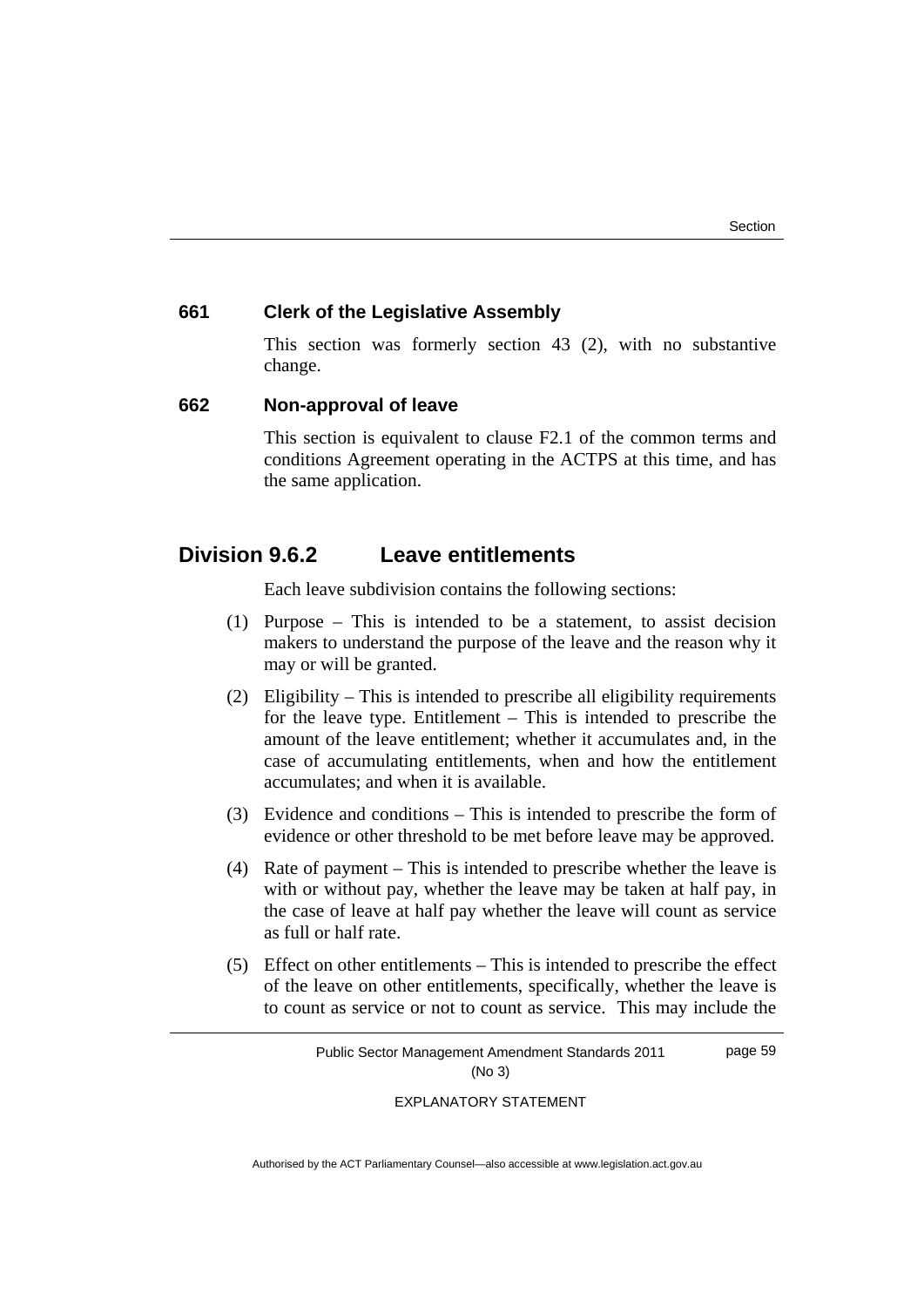application of a decision maker's discretion in determining whether a leave will, or will not, count as service.

 (6) Access to other leave entitlements – This is intended to prescribe the relationship between the leave and other forms of leave in terms of the executive or statutory office holder's eligibility to access other forms of leave during an absence on the relevant leave type.

# **Subdivision 9.6.2.1 Personal leave**

Under subdivision 9.6.2.1 personal leave is available to executives and statutory office holders to enable them to be absent from duty:

- (a) because they are unfit for work because of a personal illness, or personal injury;
- (b) to provide care or support to a member of their immediate family, or a member of their household; and
- (c) in extraordinary circumstances.

Personal leave supports the Territory's commitment to a healthy workplace and workforce.

# **663 Purpose—personal leave**

 This section is equivalent to clause F4.1 of the common terms and conditions Agreement operating in the ACTPS at this time, and has the same application.

# **664 Entitlement—personal leave**

 The content of this section is equivalent to clauses F4.2 to F4.18 of the common terms and conditions Agreement operating in the ACTPS at this time, with the exclusion of clause F4.6, which is not intended to apply to executives.

page 60 Public Sector Management Amendment Standards 2011

(No 3)

EXPLANATORY STATEMENT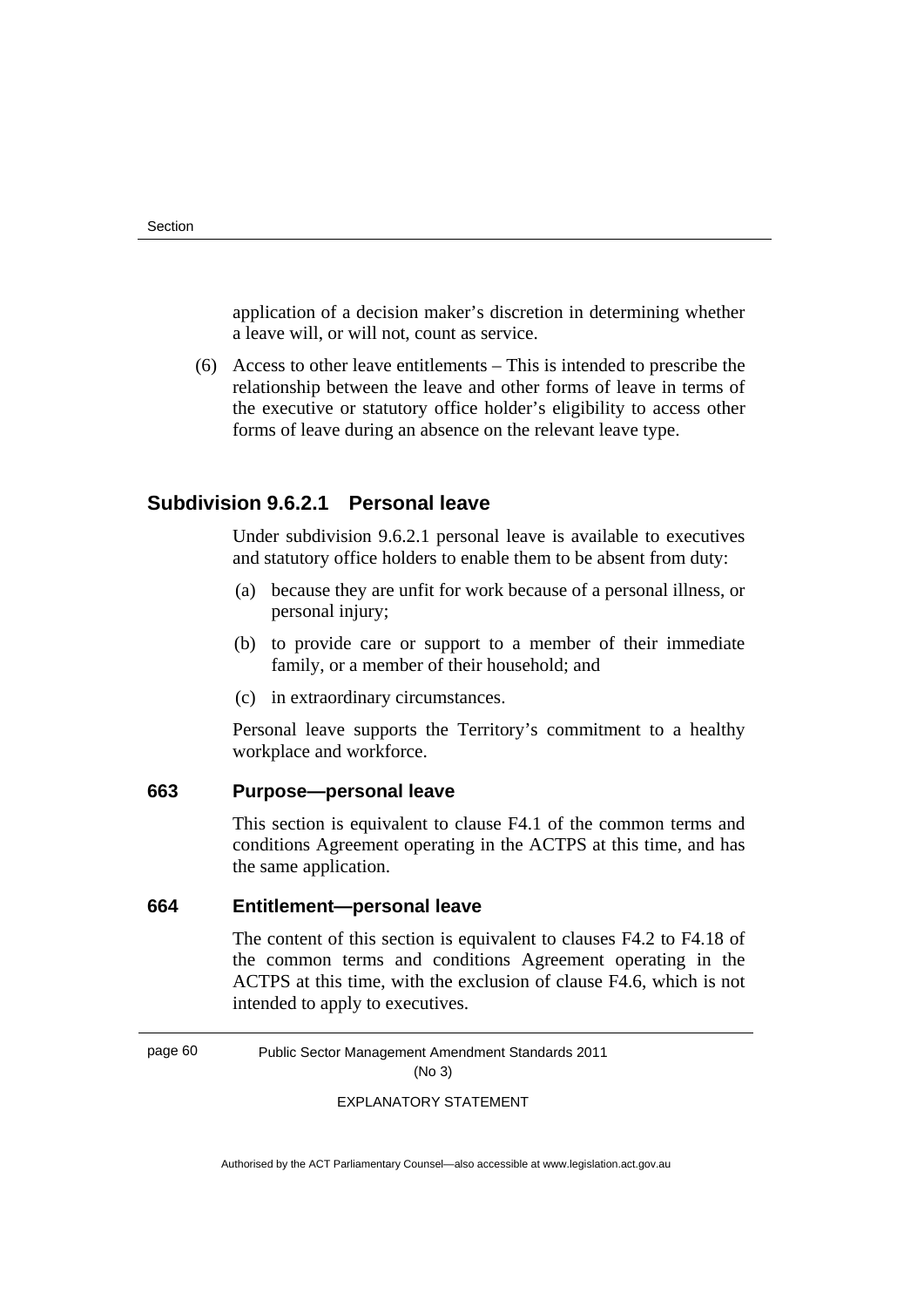#### **665 Evidence and conditions—personal leave**

 The content of this section is equivalent to clauses F4.19 to F4.29 of the common terms and conditions Agreement operating in the ACTPS at this time, and has the same application.

#### **666 Rate of payment—personal leave**

 The content of this section is equivalent to clauses F4.30 to F4.32 of the common terms and conditions Agreement operating in the ACTPS at this time, and has the same application.

### **667 Effect on other entitlements—personal leave**

 The content of this section is equivalent to clauses F4.33 to F4.36 of the common terms and conditions Agreement operating in the ACTPS at this time, and has the same application.

#### **668 Access to other leave entitlements—personal leave**

 The content of this section is equivalent to clauses F4.37 to F4.41 of the common terms and conditions Agreement operating in the ACTPS at this time, with the addition of subsection 668(6).

## **669 Personal leave in extraordinary circumstances**

 This section is equivalent to clause F5 of the common terms and conditions Agreement operating in the ACTPS at this time, and has the same application.

#### **670 Infectious disease contacts**

 This section is equivalent to clause F6 of the common terms and conditions Agreement operating in the ACTPS at this time, and has the same application.

> Public Sector Management Amendment Standards 2011 (No 3)

page 61

#### EXPLANATORY STATEMENT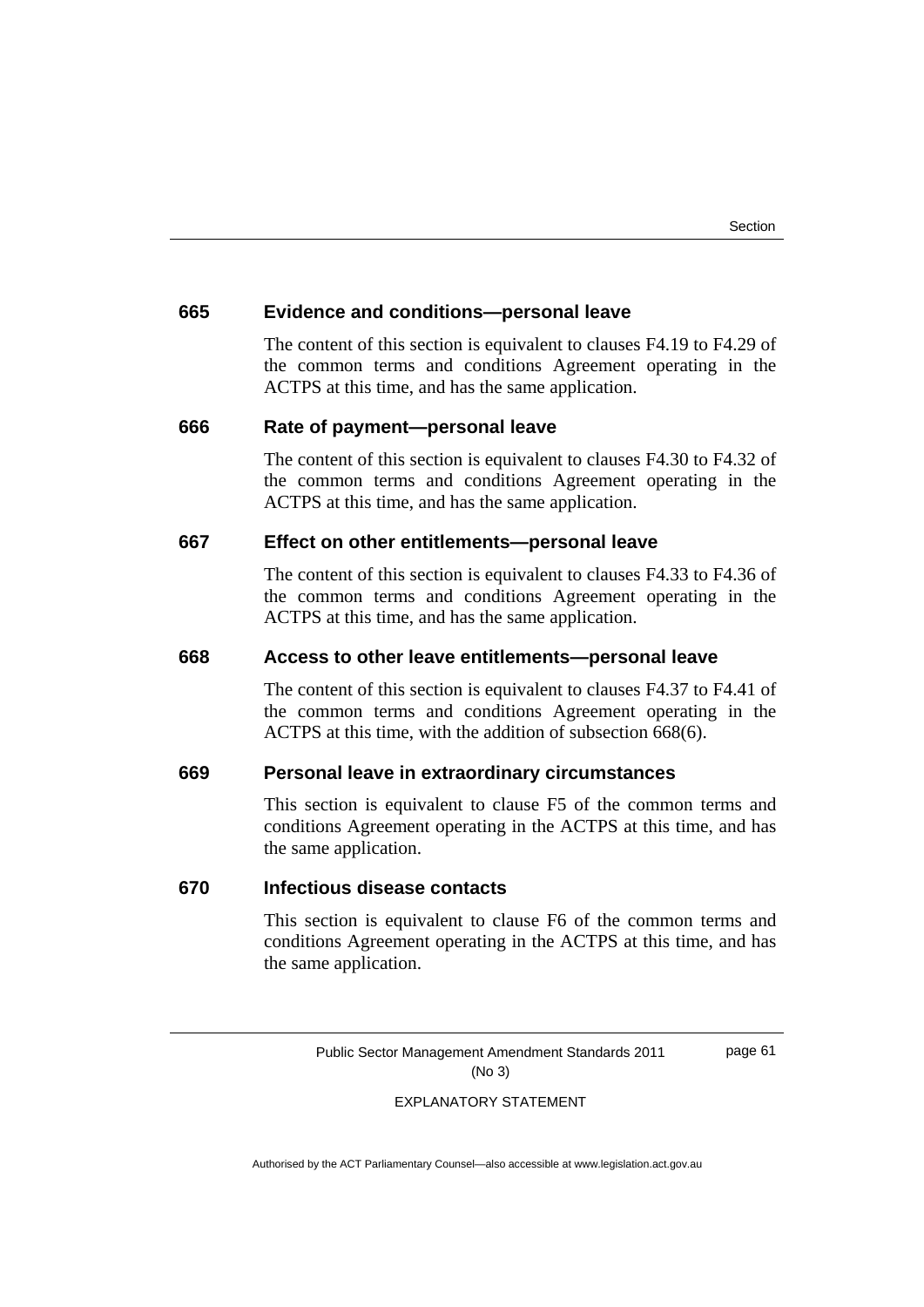# **Subdivision 9.6.2.2 Compassionate leave**

Under subdivision 9.6.2.2 compassionate leave is available to executives and statutory office holders to enable them to be absent from duty when a member of their immediate family or household either has a personal illness or injury that poses a serious threat to the person's life; or dies.

### **671 Purpose—compassionate leave**

This section is equivalent to clause F12.1 of the common terms and conditions Agreement operating in the ACTPS at this time, and has the same application.

### **672 Entitlement—compassionate leave**

 The content of this section is equivalent to clauses F12.2 to F12.6 of the common terms and conditions Agreement operating in the ACTPS at this time, with the addition of subsection 672 (5).

# **673 Evidence and conditions—compassionate leave**

 The content of this section is equivalent to clauses F12.7 to F12.11 of the common terms and conditions Agreement operating in the ACTPS at this time, and has the same application.

## **674 Rate of payment—compassionate leave**

This section is equivalent to clause F12.12 of the common terms and conditions Agreement operating in the ACTPS at this time, with no substantive change.

page 62 Public Sector Management Amendment Standards 2011 (No 3)

#### EXPLANATORY STATEMENT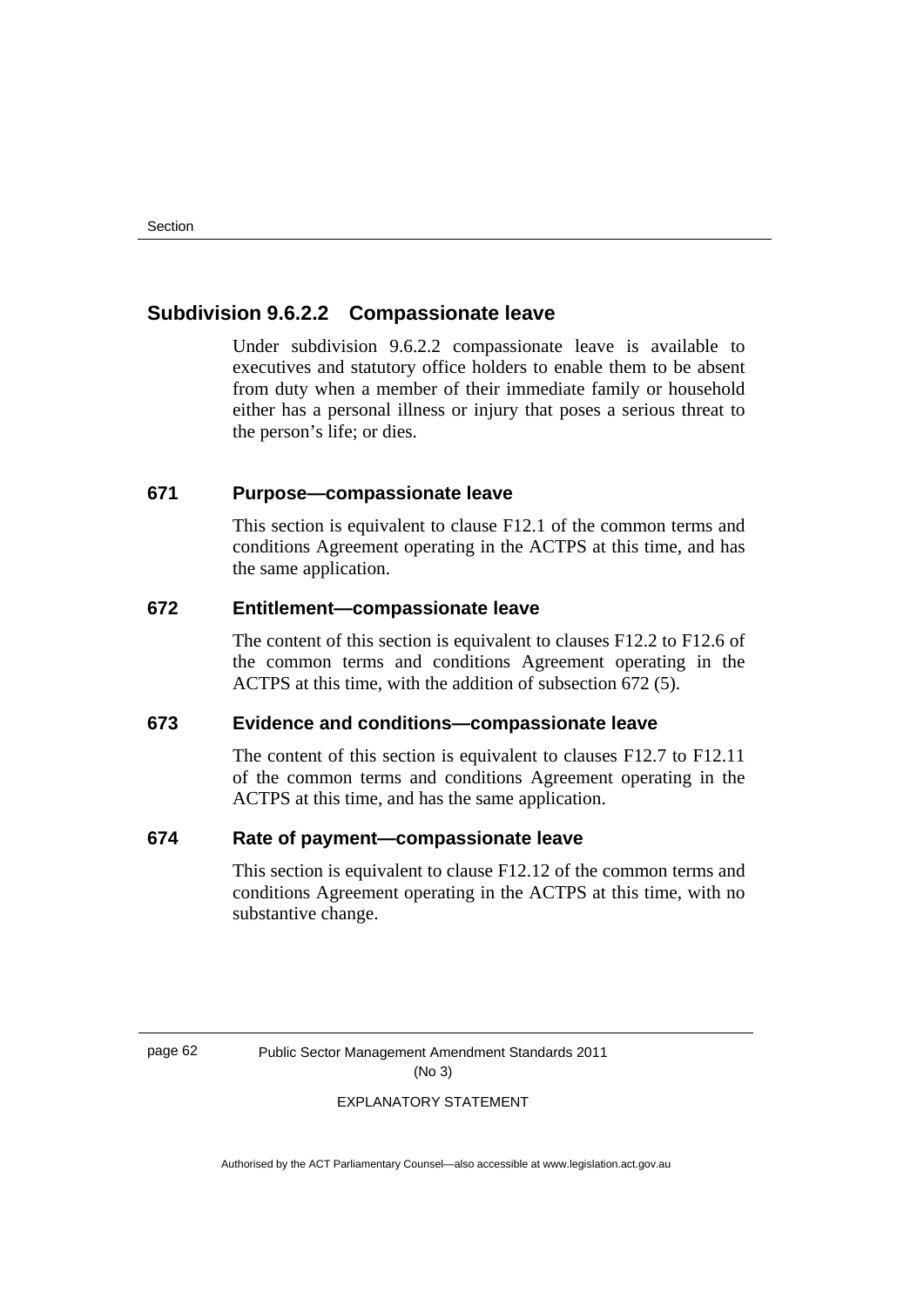#### **675 Effect on other entitlements—compassionate leave**

 The content of this section is equivalent to clauses F12.13 to F12.16 of the common terms and conditions Agreement operating in the ACTPS at this time, with no substantive change.

## **676 Access to other leave entitlements—compassionate leave**

This section is equivalent to clause F12.17 of the common terms and conditions Agreement operating in the ACTPS at this time, and has the same application.

# **Subdivision 9.6.2.3 Operational service personal leave**

Under subdivision 9.6.2.3 operational service personal leave enables executives and statutory office holders who have rendered operational service to be absent from duty when they are unfit for work because of a war-caused injury or disease.

## **677 Interpretation—subdiv 9.6.2.3**

This section is equivalent to clause F22.1 of the common terms and conditions Agreement operating in the ACTPS at this time, and has the same application.

# **678 Purpose—operational service personal leave**

This section is equivalent to clause F22.2 of the common terms and conditions Agreement operating in the ACTPS at this time, and has the same application.

Public Sector Management Amendment Standards 2011 (No 3)

page 63

EXPLANATORY STATEMENT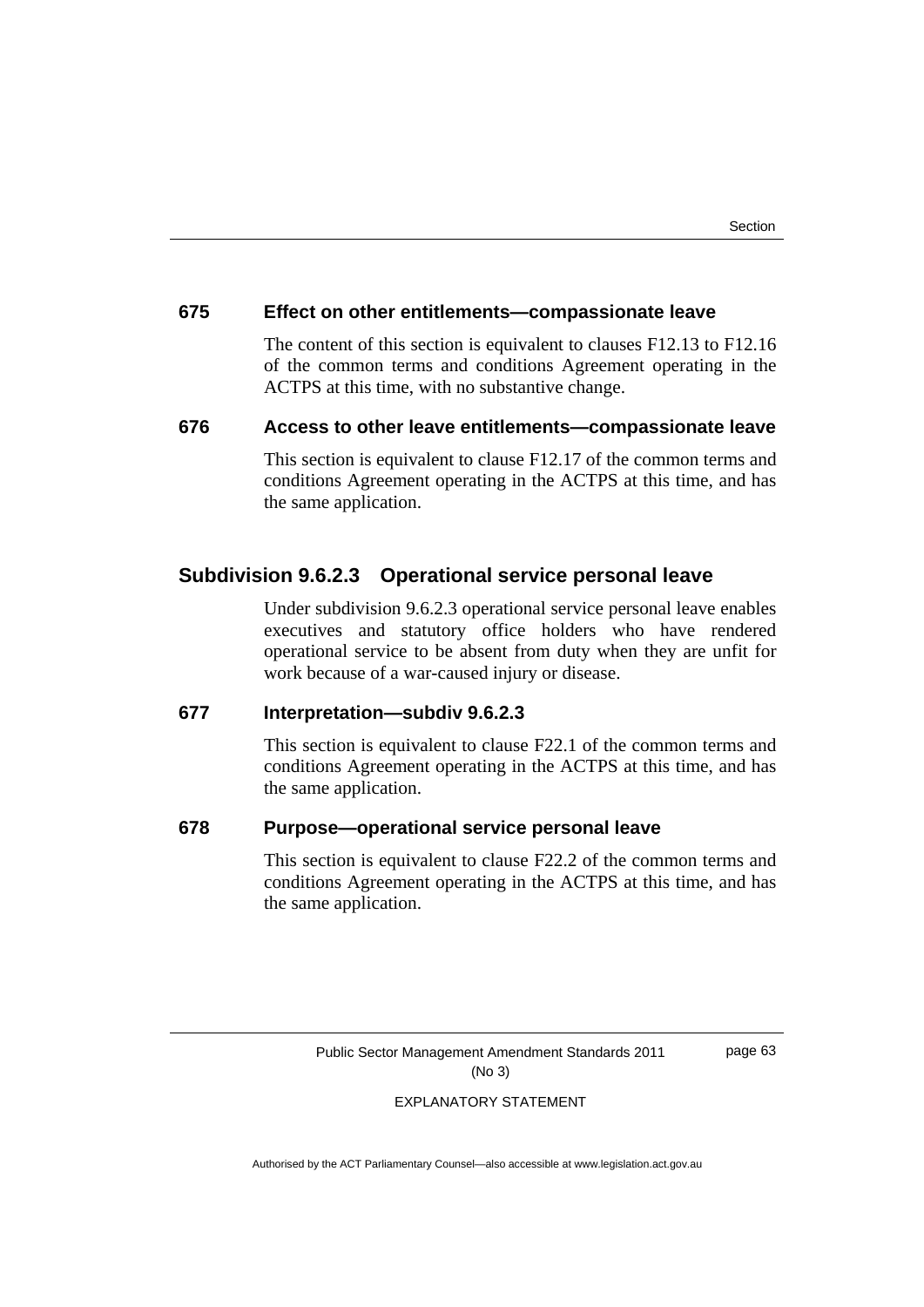#### **679 Eligibility—operational service personal leave**

This section is equivalent to clause F22.3 of the common terms and conditions Agreement operating in the ACTPS at this time, and has the same application.

#### **680 Entitlement—operational service personal leave**

 The content of this section is equivalent to clauses F22.4, F22.6, F22.8, and F22.10 to F22.11 of the common terms and conditions Agreement operating in the ACTPS at this time, and has the same application.

# **681 Evidence and conditions—operational service personal leave**

 The content of this section is equivalent to clauses F22.12 to F22.15 of the common terms and conditions Agreement operating in the ACTPS at this time, and has the same application.

## **682 Rate of payment—operational service personal leave**

This section is equivalent to clause F22.16 of the common terms and conditions Agreement operating in the ACTPS at this time, and has the same application.

# **683 Effect of other entitlements—operational service personal leave**

 The content of this section is equivalent to clauses F22.17 to F22.18 of the common terms and conditions Agreement operating in the ACTPS at this time, and has the same application.

page 64 Public Sector Management Amendment Standards 2011 (No 3)

#### EXPLANATORY STATEMENT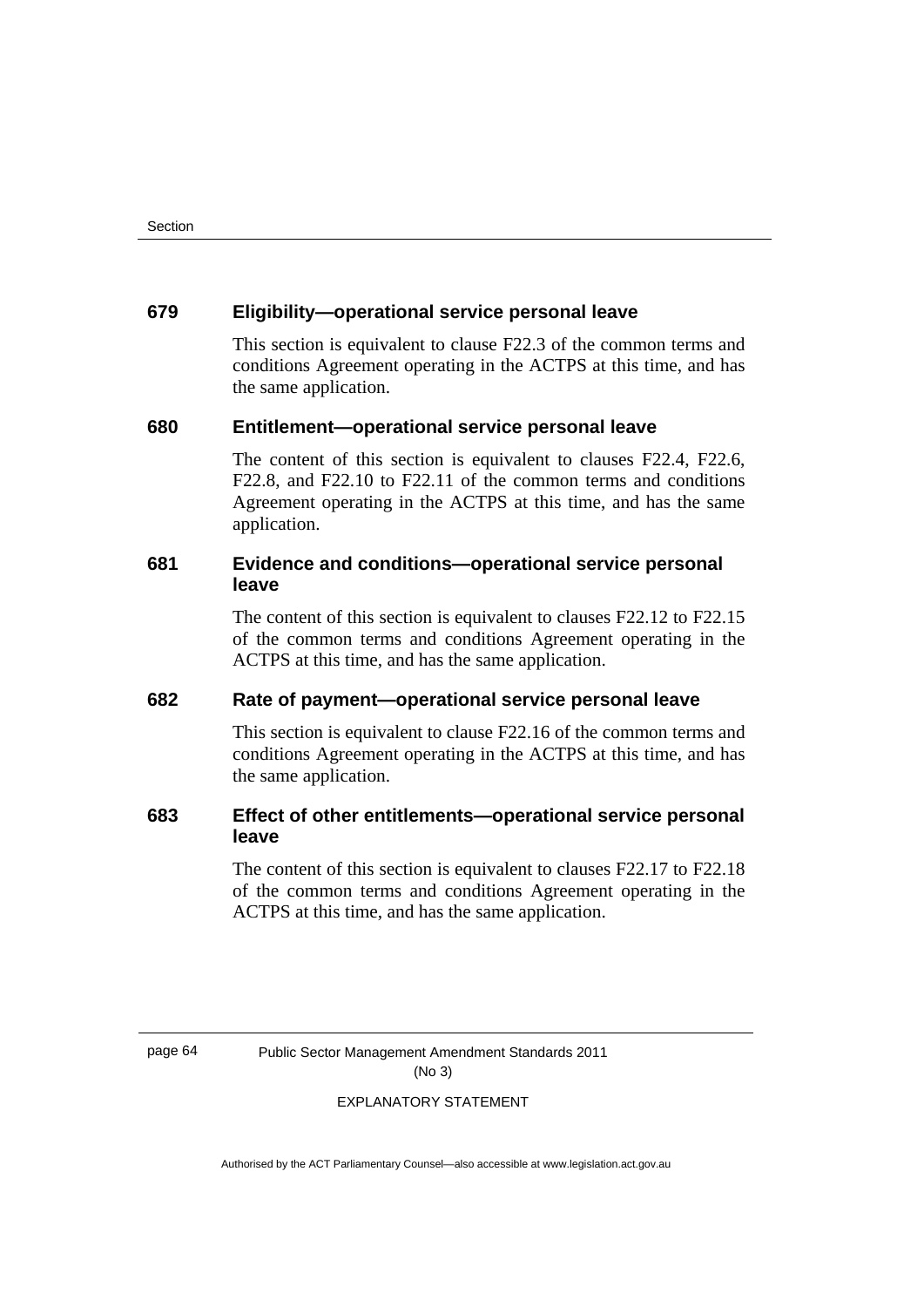# **Subdivision 9.6.2.4 Annual leave**

Under subdivision 9.6.2.4 annual leave is available to executives and statutory office holders to enable them to be absent from duty for the purposes of rest and recreation.

#### **684 Purpose—annual leave**

This section is equivalent to clause F7.1 of the common terms and conditions Agreement operating in the ACTPS at this time, with no substantive change.

#### **685 Entitlement—annual leave**

 The content of this section is equivalent to clauses F7.3 and F7.10 of the common terms and conditions Agreement operating in the ACTPS at this time, and has the same application.

#### **686 Evidence and conditions—annual leave**

 The content of this section is equivalent to clauses F7.12 to F7.24 of the common terms and conditions Agreement operating in the ACTPS at this time, and has the same application.

#### **687 Rate of payment—annual leave**

This section is equivalent to clause F7.25 of the common terms and conditions Agreement operating in the ACTPS at this time, and has the same application.

#### **688 Payment in lieu of annual leave**

 The content of this section is equivalent to clause F7.32 to F7.33 of the common terms and conditions Agreement operating in the ACTPS at this time, and has the same application.

> Public Sector Management Amendment Standards 2011 (No 3)

page 65

#### EXPLANATORY STATEMENT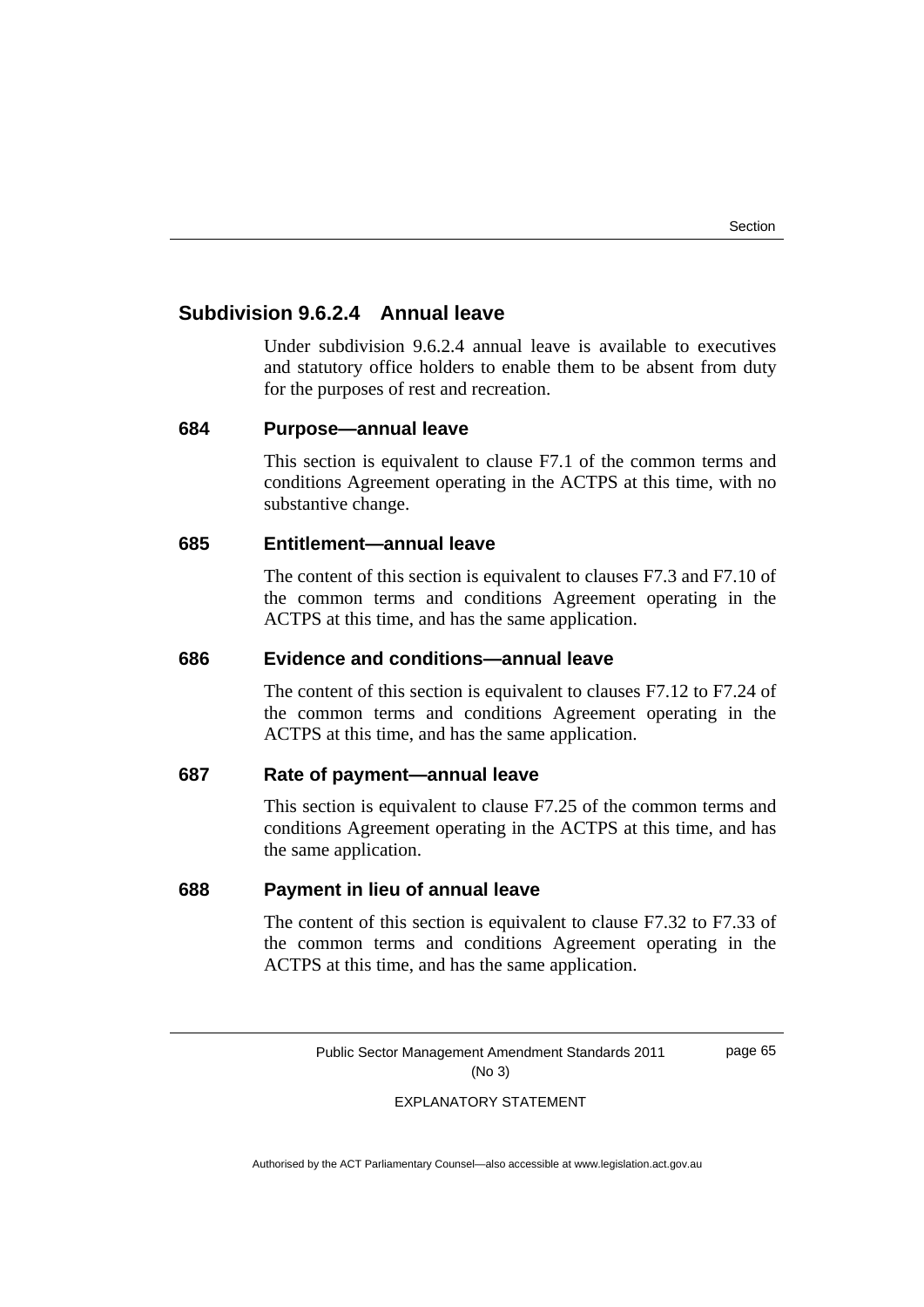#### **689 Effect on other entitlements—annual leave**

 The content of this section is equivalent to clauses F7.27 to F7.28 of the common terms and conditions Agreement operating in the ACTPS at this time, and has the same application.

### **690 Access to other leave entitlements—annual leave**

 The content of this section is equivalent to clauses F7.29 to F7.31 of the common terms and conditions Agreement operating in the ACTPS at this time, and has the same application.

# **Subdivision 9.6.2.5 Purchased leave**

Under subdivision 9.6.2.5 purchased leave is available to executives and statutory office holders to enable them to be absent from duty to support their work/life balance.

# **691 Purpose—purchased leave**

This section is equivalent to clause F9.1 of the common terms and conditions Agreement operating in the ACTPS at this time, and has the same application.

# **692 Entitlement—purchased leave**

 The content of this section is equivalent to clauses F9.3 to F9.9 of the common terms and conditions Agreement operating in the ACTPS at this time, and has the same application.

## **693 Evidence and conditions—purchased leave**

 The content of this section is equivalent to clause F9.10 to F9.15 of the common terms and conditions Agreement operating in the

page 66 Public Sector Management Amendment Standards 2011 (No 3)

#### EXPLANATORY STATEMENT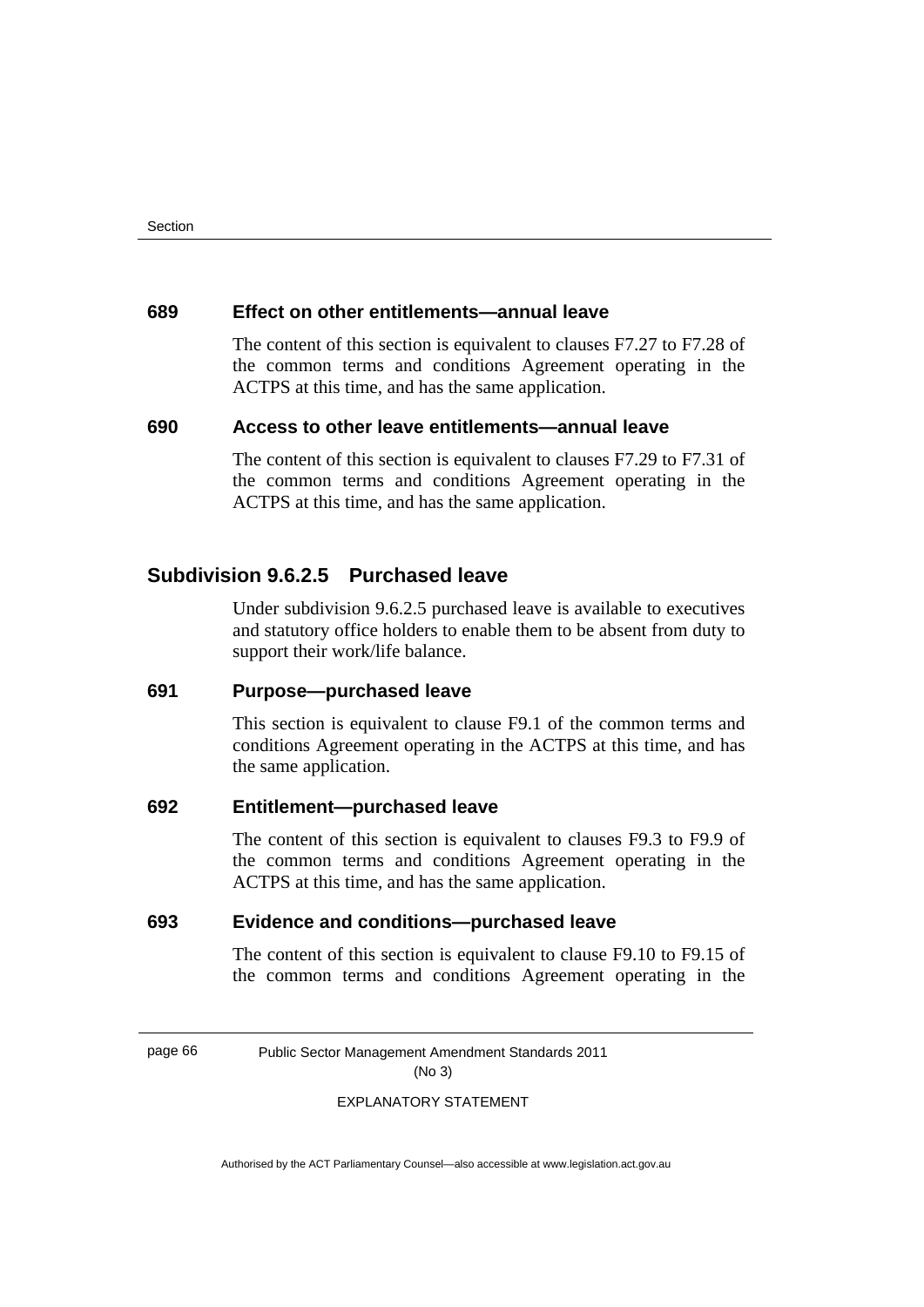ACTPS at this time, with the difference that subsection (4) does not refer to a notice period contrary to clause F9.13.

#### **694 Rate of Payment—purchased leave**

 The content of this section is equivalent to clauses F9.16 to F9.20 of the common terms and conditions Agreement operating in the ACTPS at this time, and has the same application.

# **695 Effect on other entitlements—purchased leave**

 The content of this section is equivalent to clauses F9.23 to F9.26 of the common terms and conditions Agreement operating in the ACTPS at this time, and has the same application.

#### **696 Access to other leave entitlements—purchased leave**

 The content in this section is equivalent to clause F9.27 to F9.30 of the common terms and conditions Agreement operating in the ACTPS at this time, and has the same application.

# **Subdivision 9.6.2.6 Long service leave**

Under subdivision 9.6.2.6 long service leave is available to eligible executives and statutory office holders to enable them to be absent from duty in recognition of their length of service in the public sector.

#### **697 Interpretation—subdiv 9.6.2.6**

This new section provides definitions for terminology specific to this part, and is the equivalent of section 621, and has the same application.

Public Sector Management Amendment Standards 2011 (No 3)

page 67

#### EXPLANATORY STATEMENT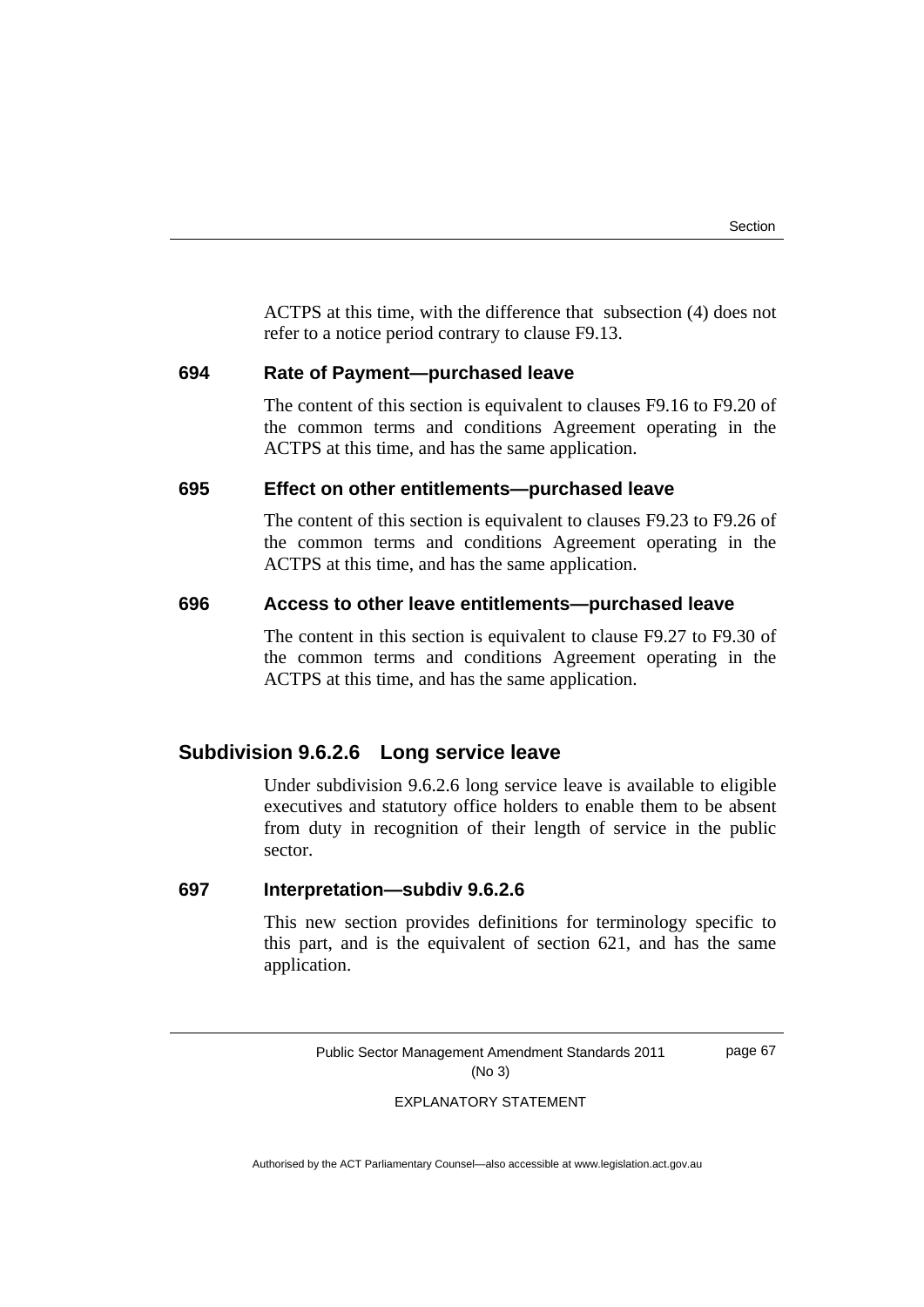#### **698 Purpose—long service leave**

This section is the equivalent of section 262, and has the same application.

#### **699 Entitlement—long service leave**

 This section is the equivalent of section 264, and has the same application.

## **700 Evidence and conditions—long service leave**

 This section is the equivalent of section 265, and has the same application.

# **701 Rate of payment—long service leave**

 This section is the equivalent of section 266, and has the same application.

## **702 Effect of other entitlements**

 This section is the equivalent of section 267, and has the same application.

#### **703 Access to other entitlements—long service leave**

 This section is the equivalent of section 268, and has the same application.

# **Subdivision 9.6.2.7 Maternity leave**

Under subdivision 9.6.2.7 maternity leave is available to executives and statutory office holders to enable them to be absent from duty to support her own wellbeing and to care for and bond with a new born child.

page 68 Public Sector Management Amendment Standards 2011 (No 3)

EXPLANATORY STATEMENT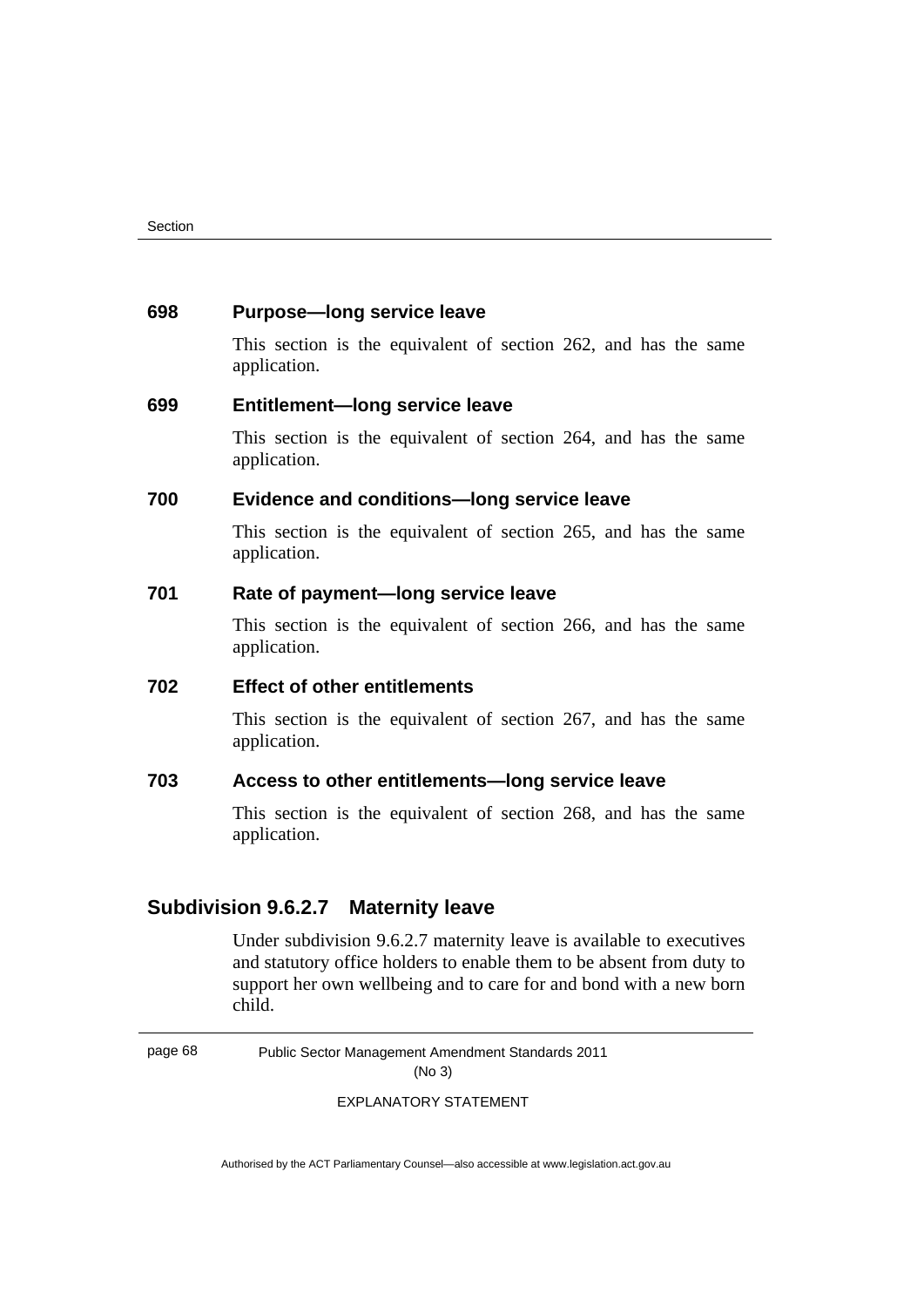# **704 Purpose—maternity leave**

This section is equivalent to clause F14.1 of the common terms and conditions Agreement operating in the ACTPS at this time, and has the same application.

#### **705 Eligibility—maternity leave**

 This section is equivalent to clause F14.3 of the common terms and conditions Agreement operating in the ACTPS at this time, and has the same application.

## **706 Eligibility—paid maternity leave**

 The content of this section is equivalent to clauses F14.4 to F14.6 of the common terms and conditions Agreement operating in the ACTPS at this time, and has the same application.

# **707 Entitlement—maternity leave**

 The content of this section is equivalent to clauses F14.7 to F14.9 of the common terms and conditions Agreement operating in the ACTPS at this time, and has the same application.

#### **708 Evidence and conditions—maternity leave**

 The content of this section is equivalent to clauses F14.16 to F14.19 of the common terms and conditions Agreement operating in the ACTPS at this time.

### **709 Rate of payment—maternity leave**

 The content of this section is equivalent to clause F14.21 to F14.24 of the common terms and conditions Agreement operating in the ACTPS at this time, and has the same application.

> Public Sector Management Amendment Standards 2011 (No 3)

page 69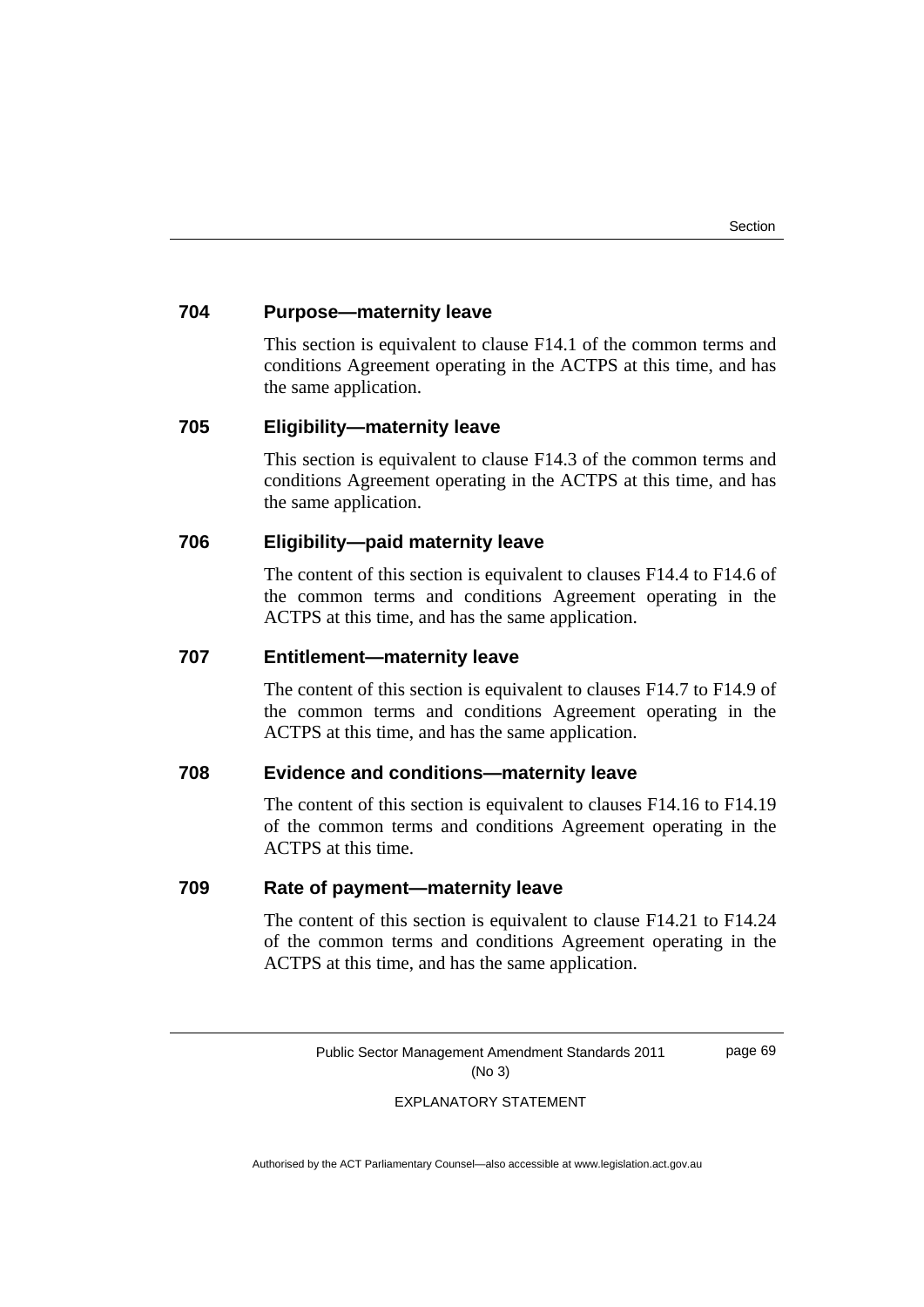# **710 Effect on other entitlements—maternity leave**

 The content of this section is equivalent to clauses F14.25 to F14.28 of the common terms and conditions Agreement operating in the ACTPS at this time, and has the same application.

# **711 Access to other leave entitlements—maternity leave**

 The content of this section is equivalent to clauses F14.29 to F14.30 of the common terms and conditions Agreement operating in the ACTPS at this time, and has the same application.

# **Subdivision 9.6.2.8 Special maternity leave**

Under subdivision 9.6.2.8 paid primary care giver leave is available to executives and statutory office holders to enable them to be absent from duty to care for and bond with a newborn, adopted or foster child.

# **712 Purpose—special maternity leave**

This section is equivalent to clause F15.1 of the common terms and conditions Agreement operating in the ACTPS at this time, and has the same application.

# **713 Entitlement—special maternity leave**

This section is equivalent to clause F15.3 of the common terms and conditions Agreement operating in the ACTPS at this time, and has the same application.

page 70 Public Sector Management Amendment Standards 2011 (No 3)

#### EXPLANATORY STATEMENT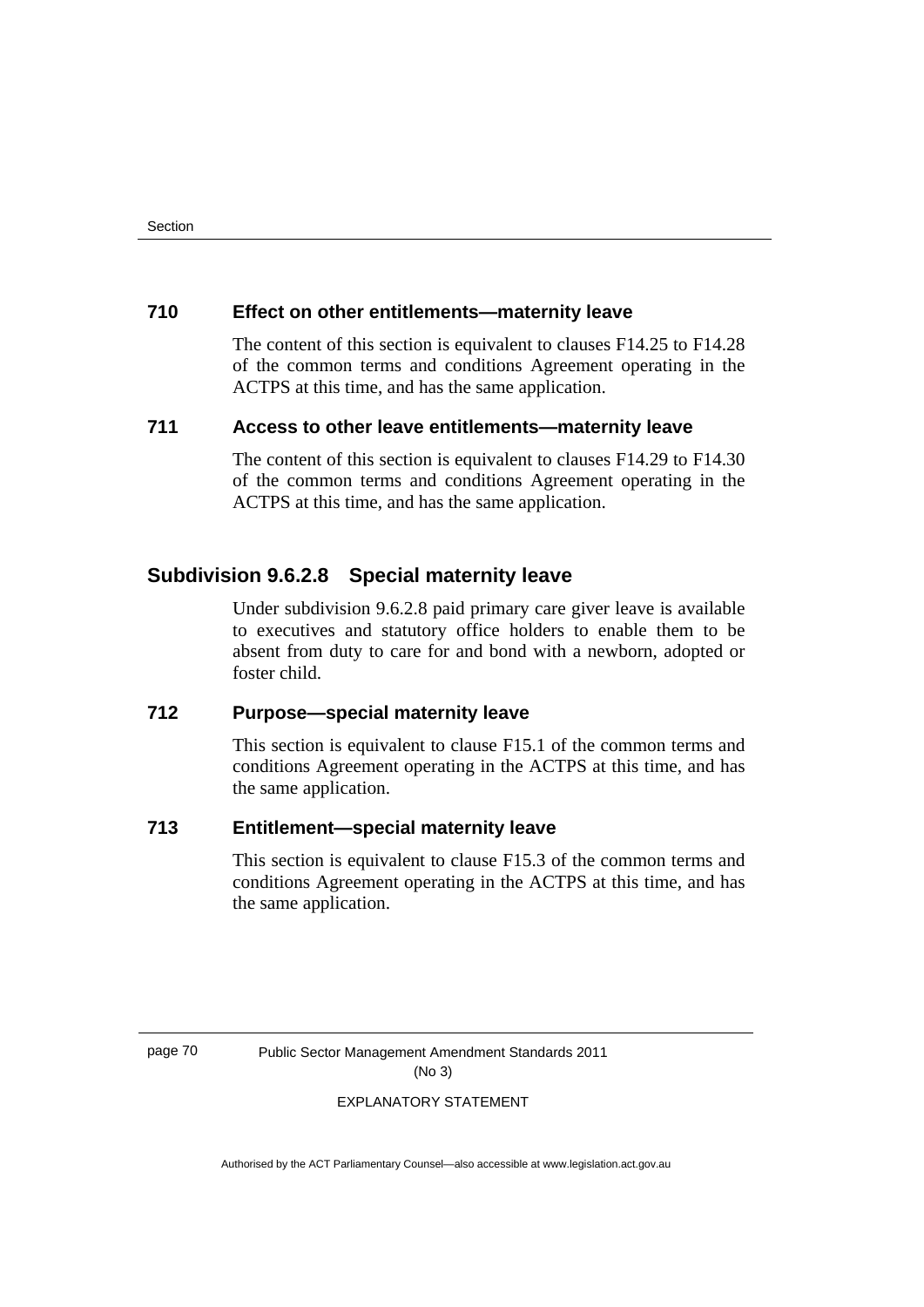# **714 Evidence and conditions—special maternity leave**

 The content of this section is equivalent to clause F15.4 to F15.6 of the common terms and conditions Agreement operating in the ACTPS at this time, and has the same application.

## **715 Rate of payment—special maternity leave**

This section is equivalent to clause F15.7 of the common terms and conditions Agreement operating in the ACTPS at this time, and has the same application.

# **716 Effect on other entitlements—special maternity leave**

 The content of this section is equivalent to clauses F15.8 to F5.10 of the common terms and conditions Agreement operating in the ACTPS at this time, and has the same application.

# **717 Access to other leave entitlements—special maternity leave**

 The content of this section is equivalent to clause F15.11 to F15.12 of the common terms and conditions Agreement operating in the ACTPS at this time, and has the same application.

# **Subdivision 9.6.2.9 Primary care giver leave**

Under subdivision 9.6.2.9 bonding leave is available to executives and statutory office holders to enable them to be absent from duty to bond with a new born, adopted or foster child.

Public Sector Management Amendment Standards 2011 (No 3)

page 71

#### EXPLANATORY STATEMENT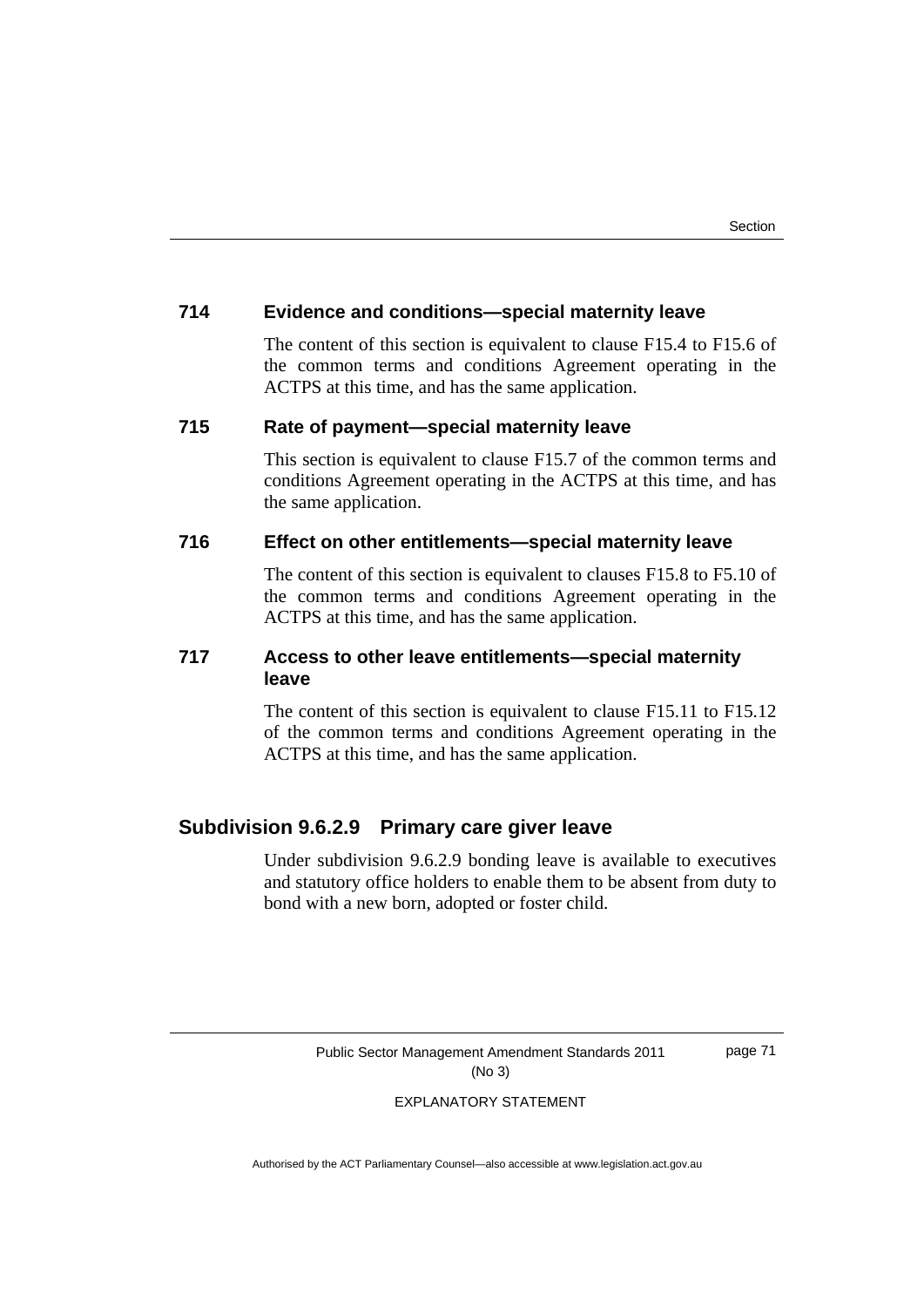# **718 Purpose—primary care giver leave**

This section is equivalent to clause F16.1 of the common terms and conditions Agreement operating in the ACTPS at this time, and has the same application.

## **719 Eligibility—primary care giver leave**

 The content of this section is equivalent to clauses F16.2 to F16.5 of the common terms and conditions Agreement operating in the ACTPS at this time, and has the same application.

## **720 Entitlement—primary care giver leave**

 The content of this section is equivalent to clauses F16.6 to F16.8 of the common terms and conditions Agreement operating in the ACTPS at this time, and has the same application.

### **721 Evidence and conditions—primary care giver leave**

 The content of this section is equivalent to clauses F16.9 to F16.15, F16.16 to F16.17 and F16.20 of the common terms and conditions Agreement operating in the ACTPS at this time, with no major substantive difference.

# **722 Rate of payment—primary care giver leave**

The content of this section is equivalent to clauses F16.18 and F16.20 of the common terms and conditions Agreement operating in the ACTPS at this time.

## **723 Effect on other entitlements—primary care giver leave**

 The content of this section is equivalent to clauses F16.21 and F16.22 of the common terms and conditions Agreement operating in the ACTPS at this time, and has the same application.

page 72 Public Sector Management Amendment Standards 2011 (No 3)

#### EXPLANATORY STATEMENT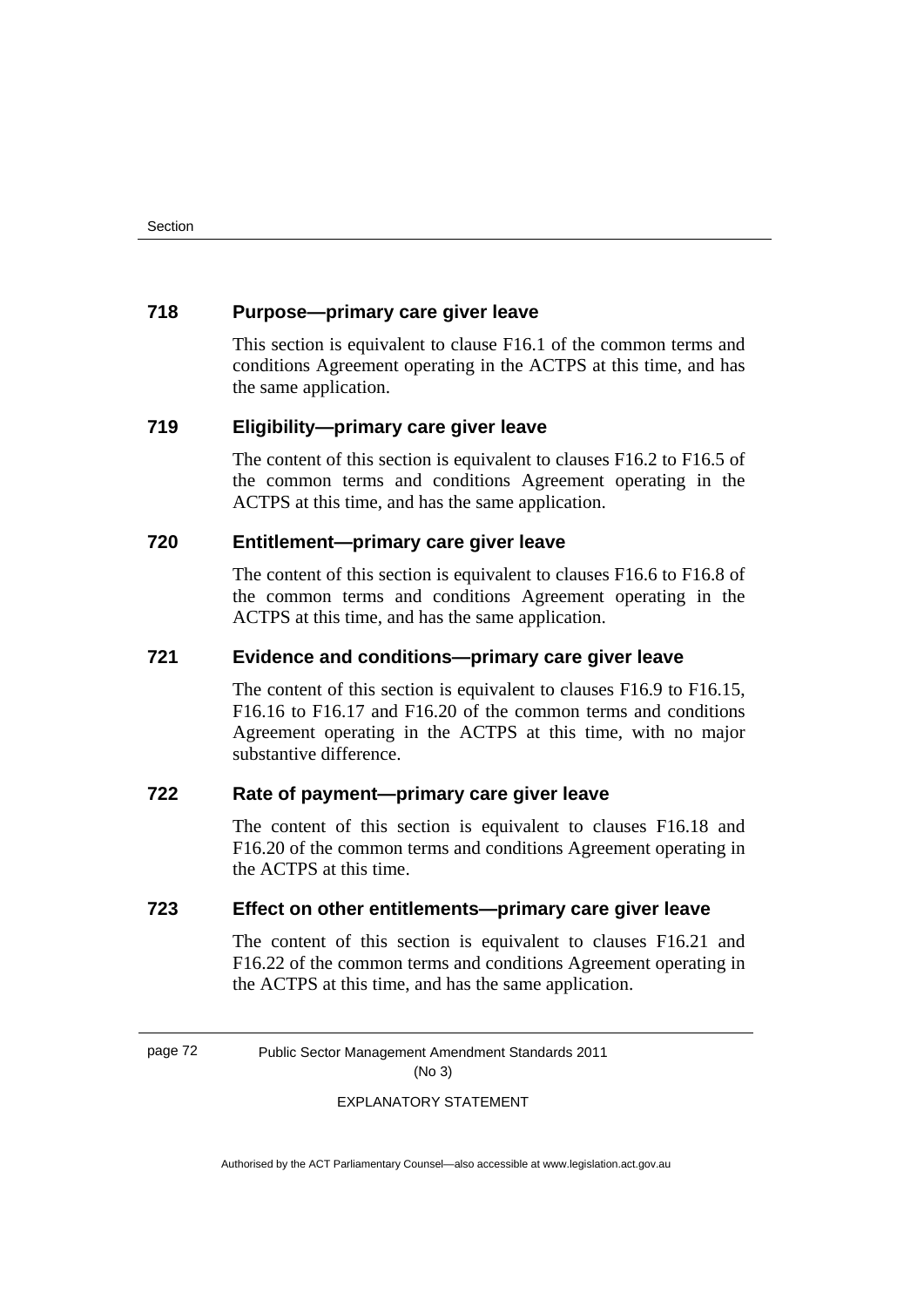# **724 Access to other leave entitlements—primary care giver leave**

This section is equivalent to clause F16.23 of the common terms and conditions Agreement operating in the ACTPS at this time, and has the same application.

# **Subdivision 9.6.2.10 Bonding leave**

Under subdivision 9.6.2.10 unpaid parental leave is available to executives and statutory office holders to enable them to be absent from duty to care for a child under school age.

# **725 Purpose—bonding leave**

This section is equivalent to clause F18.1 of the common terms and conditions Agreement operating in the ACTPS at this time, and has the same application.

# **726 Eligibility—bonding leave**

 The content of this section is equivalent to clauses F18.2 to F18.4 of the common terms and conditions Agreement operating in the ACTPS at this time, and has the same application.

# **727 Entitlement—bonding leave**

 The content of this section is equivalent to clauses F18.5 to F18.8 of the common terms and conditions Agreement operating in the ACTPS at this time, and has the same application.

> Public Sector Management Amendment Standards 2011 (No 3)

page 73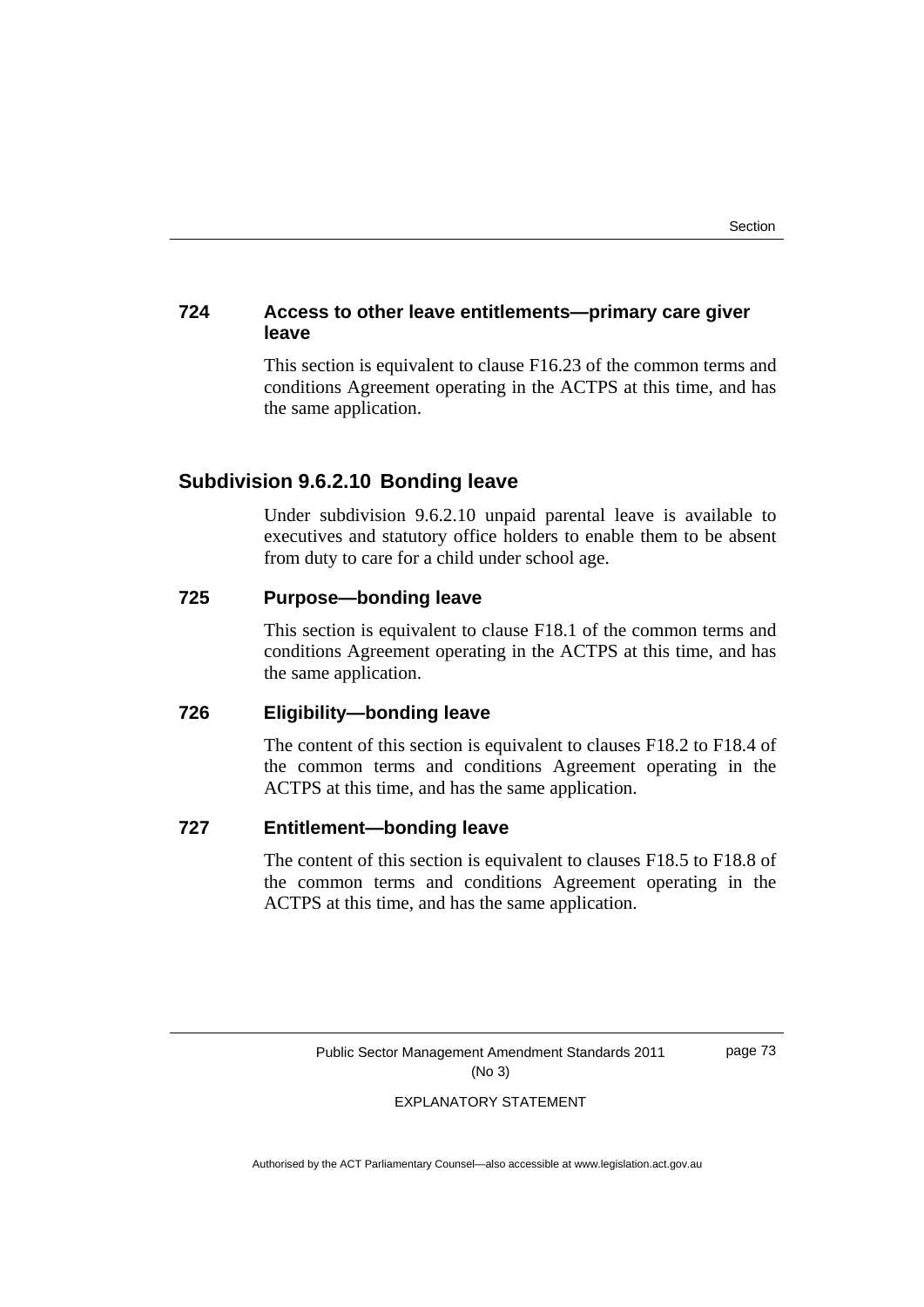# **728 Evidence and conditions—bonding leave**

 The content of this section is equivalent to clauses F18.9 to F18.13 of the common terms and conditions Agreement operating in the ACTPS at this time, and has the same application.

# **729 Rate of payment—bonding leave**

This section is equivalent to clause F18.14 of the common terms and conditions Agreement operating in the ACTPS at this time, and has the same application.

# **730 Effect on other entitlements—bonding leave**

 The content of this section is equivalent to clause F18.15 to F18.16 of the common terms and conditions Agreement operating in the ACTPS at this time, and has the same application.

# **Subdivision 9.6.2.11 Parental leave**

Under subdivision 9.6.2.11 grandparental leave grandparental leave is available to executives and statutory office holders to enable them to be absent from duty to undertake a care giving role to their grandchild.

# **731 Purpose—parental leave**

This section is equivalent to clause F17.1 of the common terms and conditions Agreement operating in the ACTPS at this time, and has the same application.

page 74 Public Sector Management Amendment Standards 2011 (No 3)

EXPLANATORY STATEMENT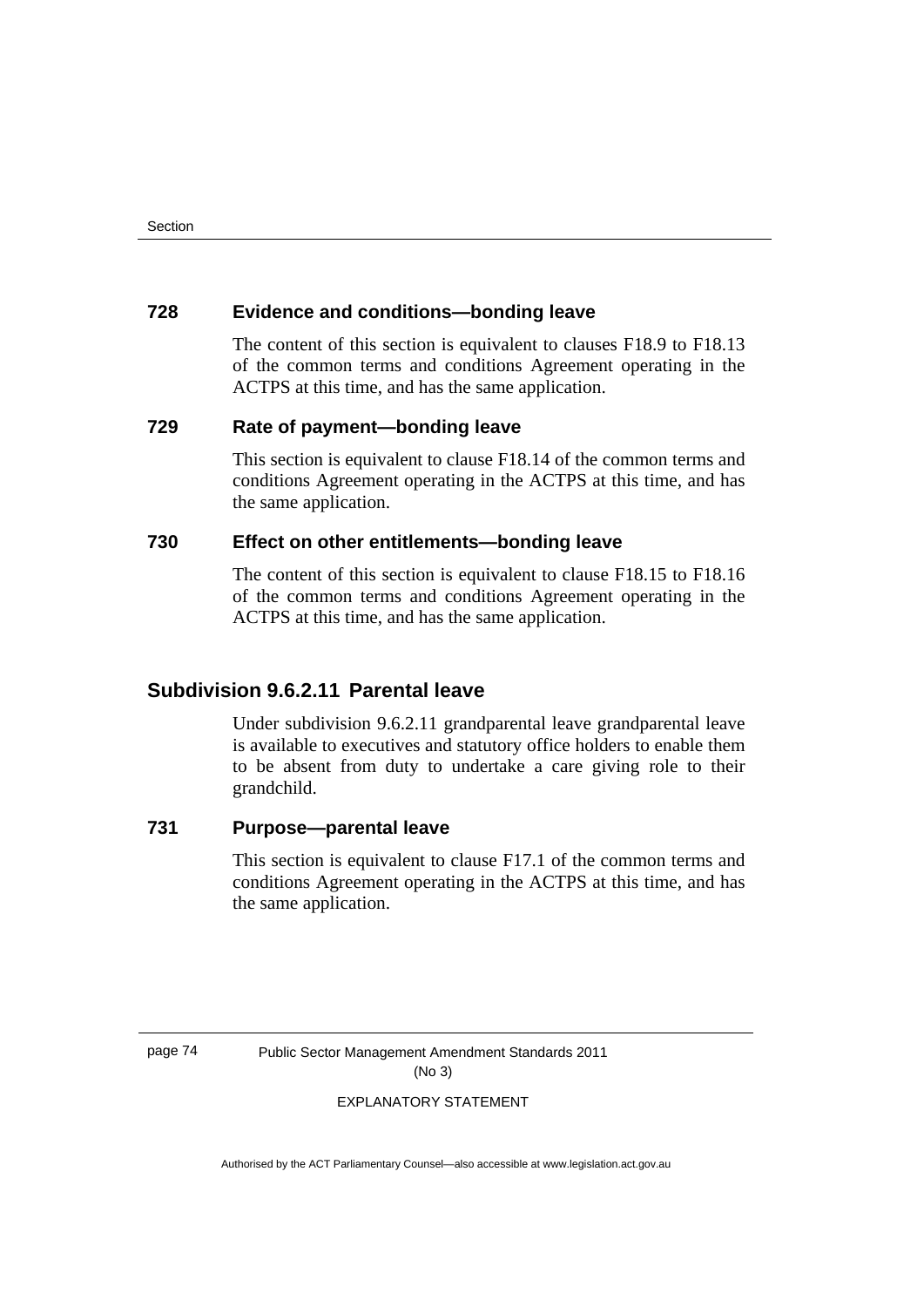# **732 Eligibility—parental leave**

This section is equivalent to clause F17.2 of the common terms and conditions Agreement operating in the ACTPS at this time, and has the same application.

## **733 Entitlement—parental leave**

 The content of this section is equivalent to clauses F17.3 to F17.5 of the common terms and conditions Agreement operating in the ACTPS at this time, and has the same application.

# **734 Evidence and conditions—parental leave**

 The content of this section is equivalent to clause F17.5 to F17.9 of the common terms and conditions Agreement operating in the ACTPS at this time, and has the same application.

# **735 Rate of payment—parental leave**

This section is equivalent to clause F17.10 of the common terms and conditions Agreement operating in the ACTPS at this time, and has the same application.

#### **736 Effect on other entitlements—parental leave**

The content of this section is equivalent to clauses F17.11 to F17.13 of the common terms and conditions Agreement operating in the ACTPS at this time, and has the same application.

### **737 Access to other leave entitlements—parental leave**

 The content of this section is equivalent to clauses F17.14 to F17.15 of the common terms and conditions Agreement operating in the ACTPS at this time, and has the same application.

> Public Sector Management Amendment Standards 2011 (No 3)

page 75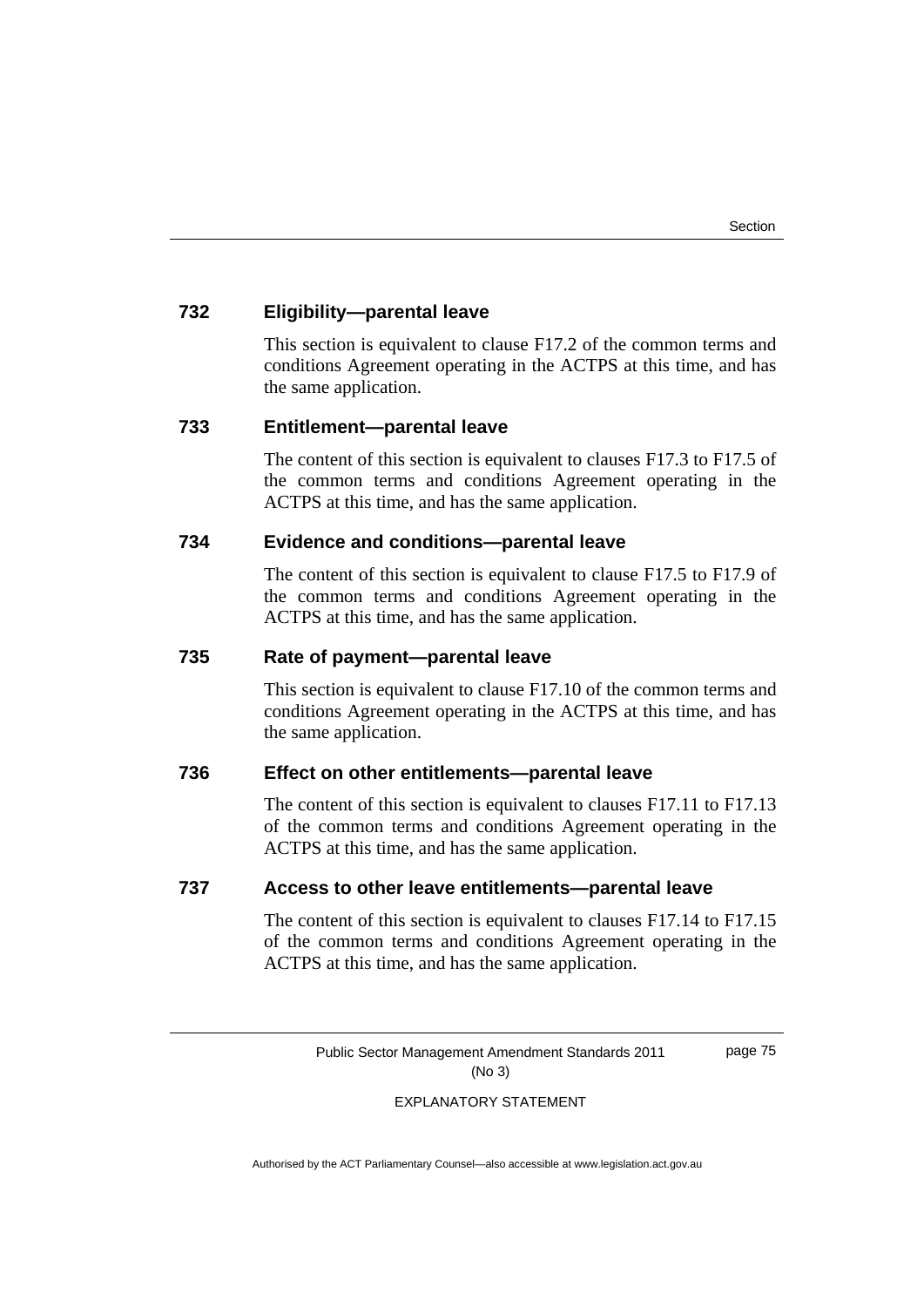# **Subdivision 9.6.2.12 Grandparental leave**

Under subdivision 9.6.2.12 community service leave is available to executives and statutory office holders to enable them to be absent from duty to engage in the following community service activities:

- (a) jury service (including attendance for jury selection) that is required by or under a law of the Commonwealth, a State or a Territory; or
- (b) a voluntary emergency management activity; or
- (c) other recognised voluntary community service activity.

# **738 Purpose—grandparental leave**

This section is equivalent to clause F19.1 of the common terms and conditions Agreement operating in the ACTPS at this time, and has the same application.

#### **739 Eligibility—grandparental leave**

This section is equivalent to clause F19.3 of the common terms and conditions Agreement operating in the ACTPS at this time, and has the same application.

# **740 Entitlement—grandparental leave**

The content of this section is equivalent to clauses F19.4 to F19.8 of the common terms and conditions Agreement operating in the ACTPS at this time, and has the same application.

# **741 Evidence and conditions—grandparental leave**

 The content of this section is equivalent to clauses F19.9 to F19.14 of the common terms and conditions Agreement operating in the ACTPS at this time, and has the same application.

page 76 Public Sector Management Amendment Standards 2011 (No 3)

#### EXPLANATORY STATEMENT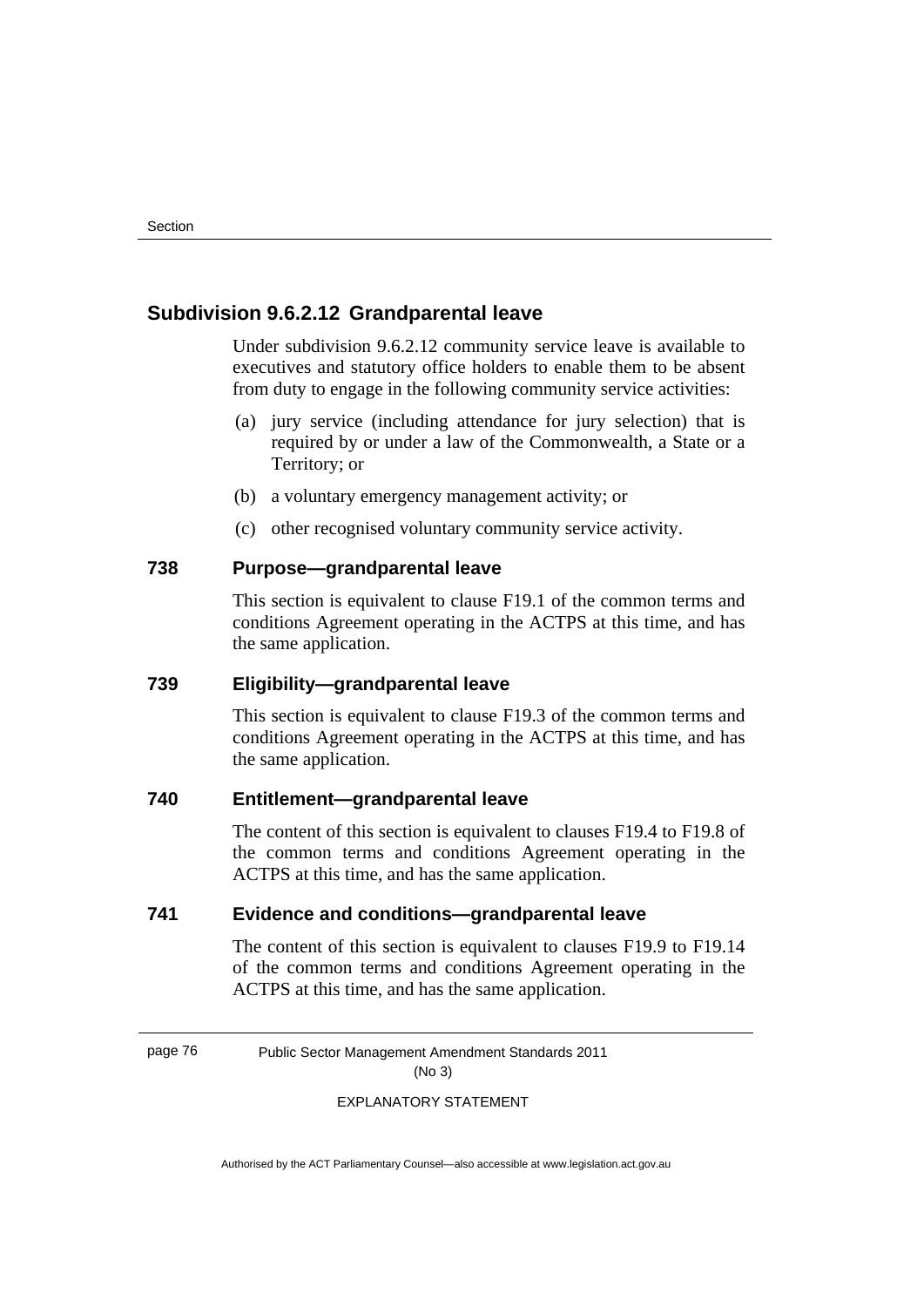# **742 Rate of Payment—grandparental leave**

This section is equivalent to clause F19.15 of the common terms and conditions Agreement operating in the ACTPS at this time, and has the same application.

## **743 Effect on other entitlements—grandparental leave**

 The content of this section is equivalent to clauses F19.16 toF19.19 of the common terms and conditions Agreement operating in the ACTPS at this time, and has the same application.

# **744 Access to other leave entitlements—grandparental leave**

 The contents of this section is equivalent to clauses F19.20 to F19.21 of the common terms and conditions Agreement operating in the ACTPS at this time, and has the same application.

# **Subdivision 9.6.2.13 Community service leave**

Under subdivision 9.6.2.13 other leave is available to executives and statutory office holders to enable them to be absent from duty for the following purposes:

- (a) accompaniment of a domestic partner on a posting;
- (b) ATSI meetings;
- (c) attendance as a witness;
- (d) blood donation;
- (e) campaign for election;
- (f) ceremonial purposes;
- (g) emergency to cope with a disaster;

Public Sector Management Amendment Standards 2011 (No 3)

page 77

EXPLANATORY STATEMENT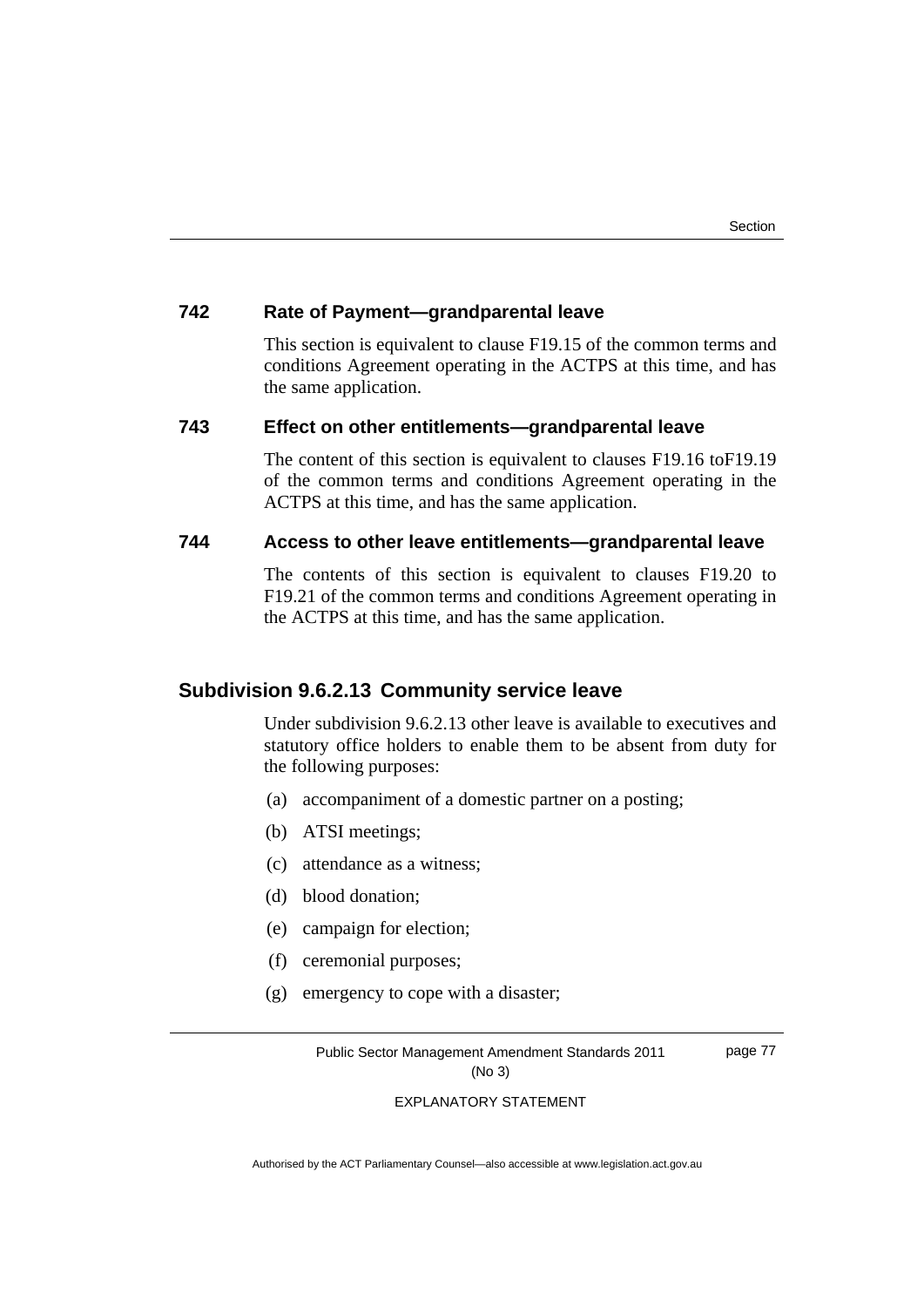- (h) employment associated with compensation;
- (i) employment in the interests of defence or public safety;
- (j) employment in the interests of the ACTPS;
- (k) local government purposes;
- (l) NAIDOC week;
- (m) not provided for elsewhere;
- (n) organ donation;
- (o) religious purposes;
- (p) returned soldiers; or
- (q) sporting events.

# **745 Purpose—community service leave**

This section is equivalent to clause F13.1 of the common terms and conditions Agreement operating in the ACTPS at this time, and has the same application.

## **746 Entitlement—jury service**

This section is equivalent to clause F13.2 of the common terms and conditions Agreement operating in the ACTPS at this time, and has the same application.

# **747 Evidence and conditions—jury service**

 The content of this section is equivalent to clauses F13.4 to F13.5 of the common terms and conditions Agreement operating in the ACTPS at this time, and has the same application.

page 78 Public Sector Management Amendment Standards 2011 (No 3)

#### EXPLANATORY STATEMENT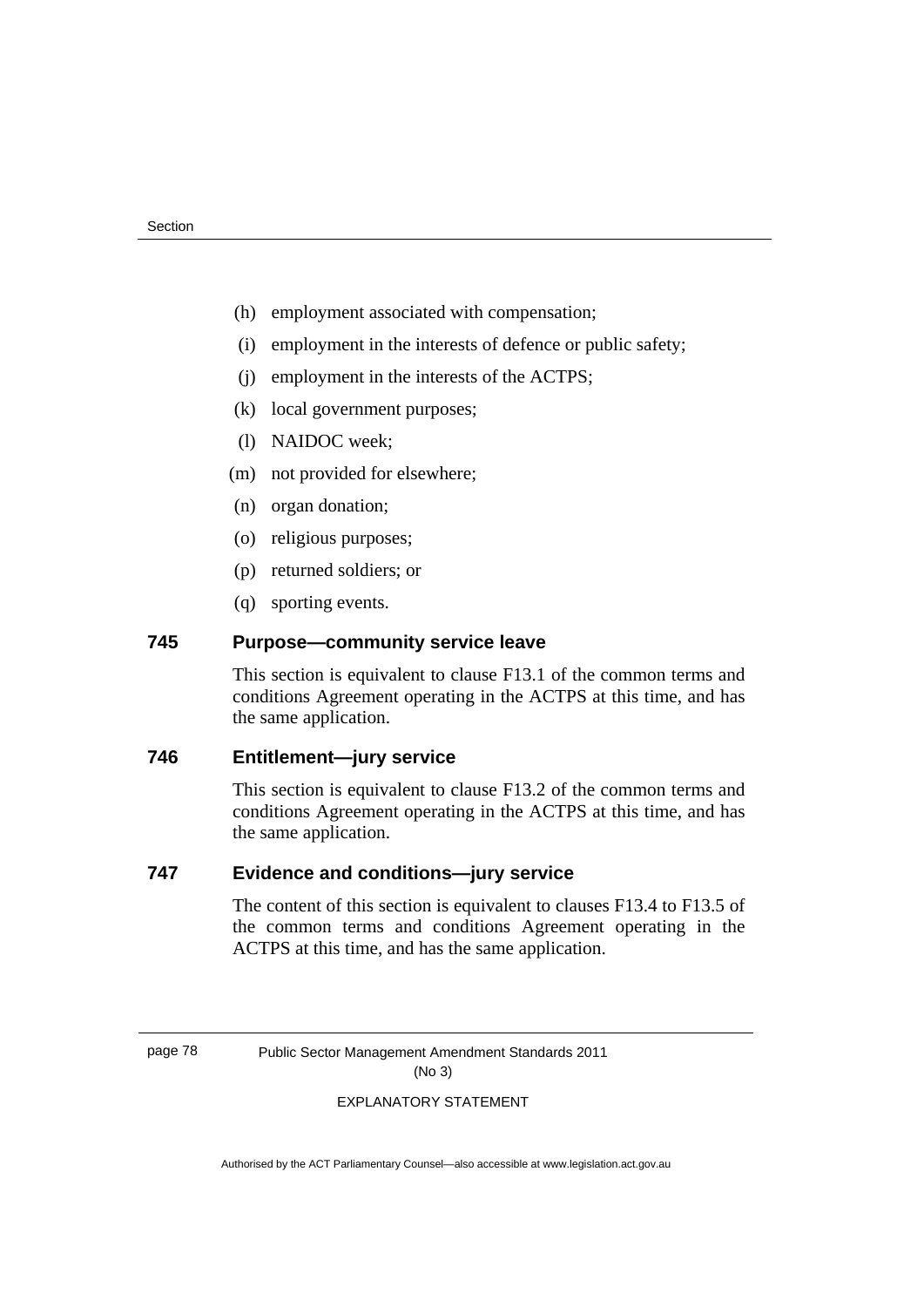# **748 Rate of payment—jury service**

 The content of this section is equivalent to clauses F13.6 to F13.7 of the common terms and conditions Agreement operating in the ACTPS at this time, and has the same application.

## **749 Effect on other entitlements—jury service**

 The content of this section is equivalent to clauses F13.8 to F13.9 of the common terms and conditions Agreement operating in the ACTPS at this time, and has the same application.

# **750 Eligibility—voluntary emergency management**

This section is equivalent to clause F13.10 of the common terms and conditions Agreement operating in the ACTPS at this time, and has the same application.

# **751 Entitlement—voluntary emergency management**

 The content of this section is equivalent to clauses F13.12 to F13.14 of the common terms and conditions Agreement operating in the ACTPS at this time, and has the same application.

# **752 Evidence and conditions—voluntary emergency management**

The content of this section is equivalent to clauses F13.15 to F13.17 of the common terms and conditions Agreement operating in the ACTPS at this time, and has the same application.

# **753 Rate of payment—voluntary emergency management**

This section is equivalent to clause F13.20 of the common terms and conditions Agreement operating in the ACTPS at this time, and has the same application.

Public Sector Management Amendment Standards 2011 (No 3)

page 79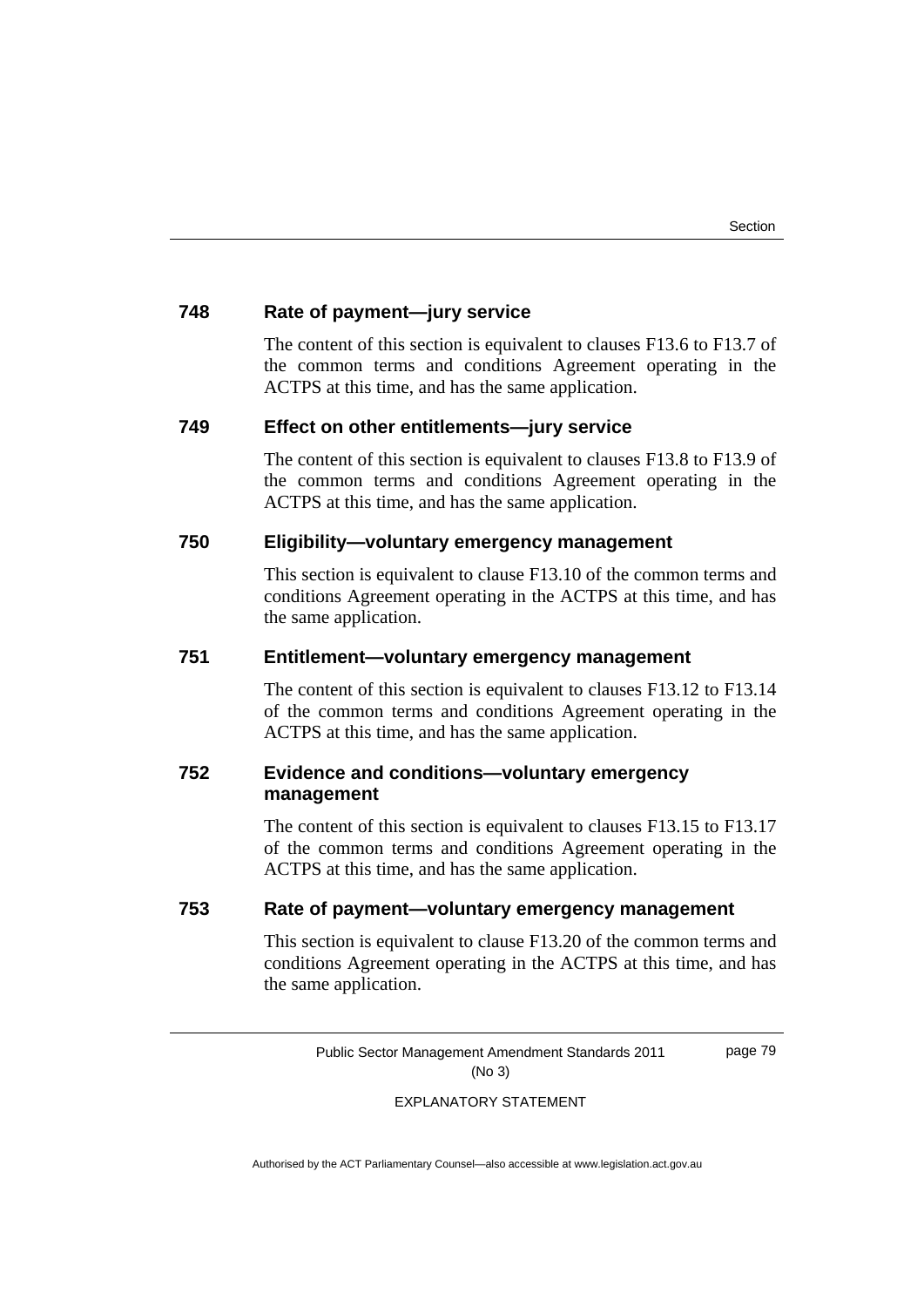# **754 Effect on other entitlements—voluntary emergency management**

 The content of this section is equivalent to clauses F13.21 to F13.22 of the common terms and conditions Agreement operating in the ACTPS at this time, and has the same application.

# **755 Additional leave—voluntary emergency management**

This section is equivalent to clause F13.23 of the common terms and conditions Agreement operating in the ACTPS at this time, and has the same application.

## **756 Entitlement—voluntary community service**

 The content of the section is equivalent to clauses F13.25 to F13.26 of the common terms and conditions Agreement operating in the ACTPS at this time, and has the same application.

# **757 Evidence and conditions—voluntary community service**

 The content of this section is equivalent to clauses F13.28 to F13.33 of the common terms and conditions Agreement operating in the ACTPS at this time, and has the same application.

# **758 Rate of Payment—voluntary community service**

This section is equivalent to clause F13.35 of the common terms and conditions Agreement operating in the ACTPS at this time, and has the same application.

# **759 Effect on other entitlements—voluntary community service**

 The content of this section is equivalent to clause F13.36 to F13.38 of the common terms and conditions Agreement operating in the ACTPS at this time, and has the same application.

page 80 Public Sector Management Amendment Standards 2011 (No 3)

EXPLANATORY STATEMENT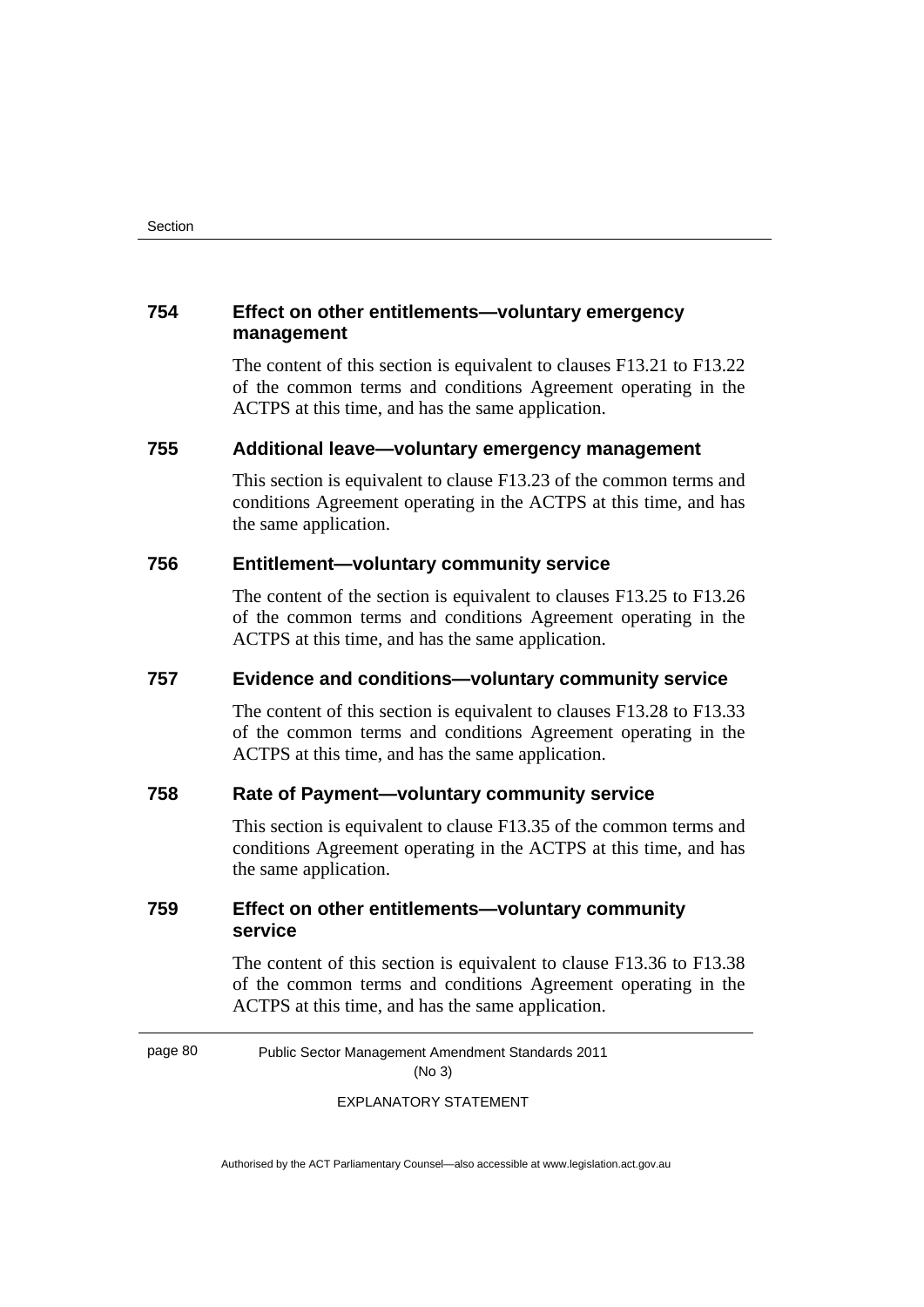# **760 Access to other entitlements—voluntary community service**

This section is equivalent to clause F13.39 of the common terms and conditions Agreement operating in the ACTPS at this time, and has the same application.

# **Subdivision 9.6.2.14 Other leave**

Subdivision 9.6.2.14 sets out public holidays for which executives and statutory office holders and statutory office holders are eligible.

# **761 Purpose—other leave**

The content of this section is equivalent to clause F20.1 to F20.2 of the common terms and conditions Agreement operating in the ACTPS at this time, and has the same application.

# **762 Eligibility—other leave**

 This section is equivalent to clause F20.3 of the common terms and conditions Agreement operating in the ACTPS at this time, and has the same application.

#### **763 Entitlement—other leave**

This section is equivalent to clause F20.4 of the common terms and conditions Agreement operating in the ACTPS at this time, and has the same application.

## **764 Evidence and conditions—other leave**

 The content of this section is equivalent to clauses F20.5 to F20.9 of the common terms and conditions Agreement operating in the ACTPS at this time, and has the same application.

> Public Sector Management Amendment Standards 2011 (No 3) page 81

> > EXPLANATORY STATEMENT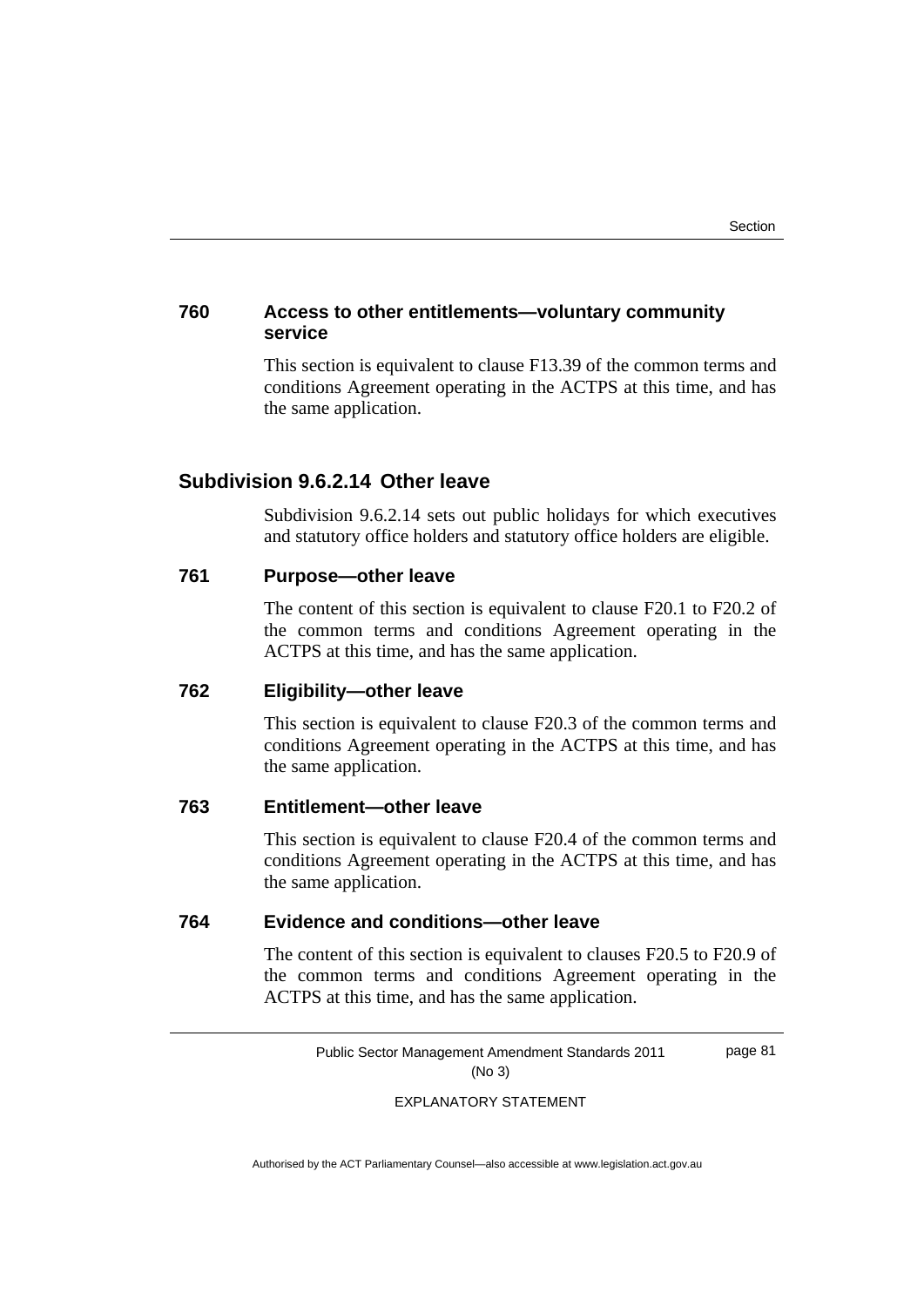# **765 Rate of payment and effect on other entitlement—other leave**

 The content of this section is equivalent to clauses F20.10 to F20.12 of the common terms and conditions Agreement operating in the ACTPS at this time, and has the same application.

# **766 Access to other leave entitlements—other leave**

This section is equivalent to clause F20.13 of the common terms and conditions Agreement operating in the ACTPS at this time, and has the same application.

# **766A Types of other leave**

 This section is equivalent to Annex D of the common terms and conditions Agreement operating in the ACTPS at this time, with the difference that:

- (1) leave to attend proceedings at Fair Work Australia is not reflected in table 766A; and
- (2) leave to hold a full-time office in a staff organisation is not reflected in table 766A.

# **Subdivision 9.6.2.15 Public holidays**

Under subdivision 9.6.2.15 Christmas shutdown is available to executives and statutory office holders to enable them to be absent from duty for purposes of operational efficiency.

page 82 Public Sector Management Amendment Standards 2011 (No 3)

#### EXPLANATORY STATEMENT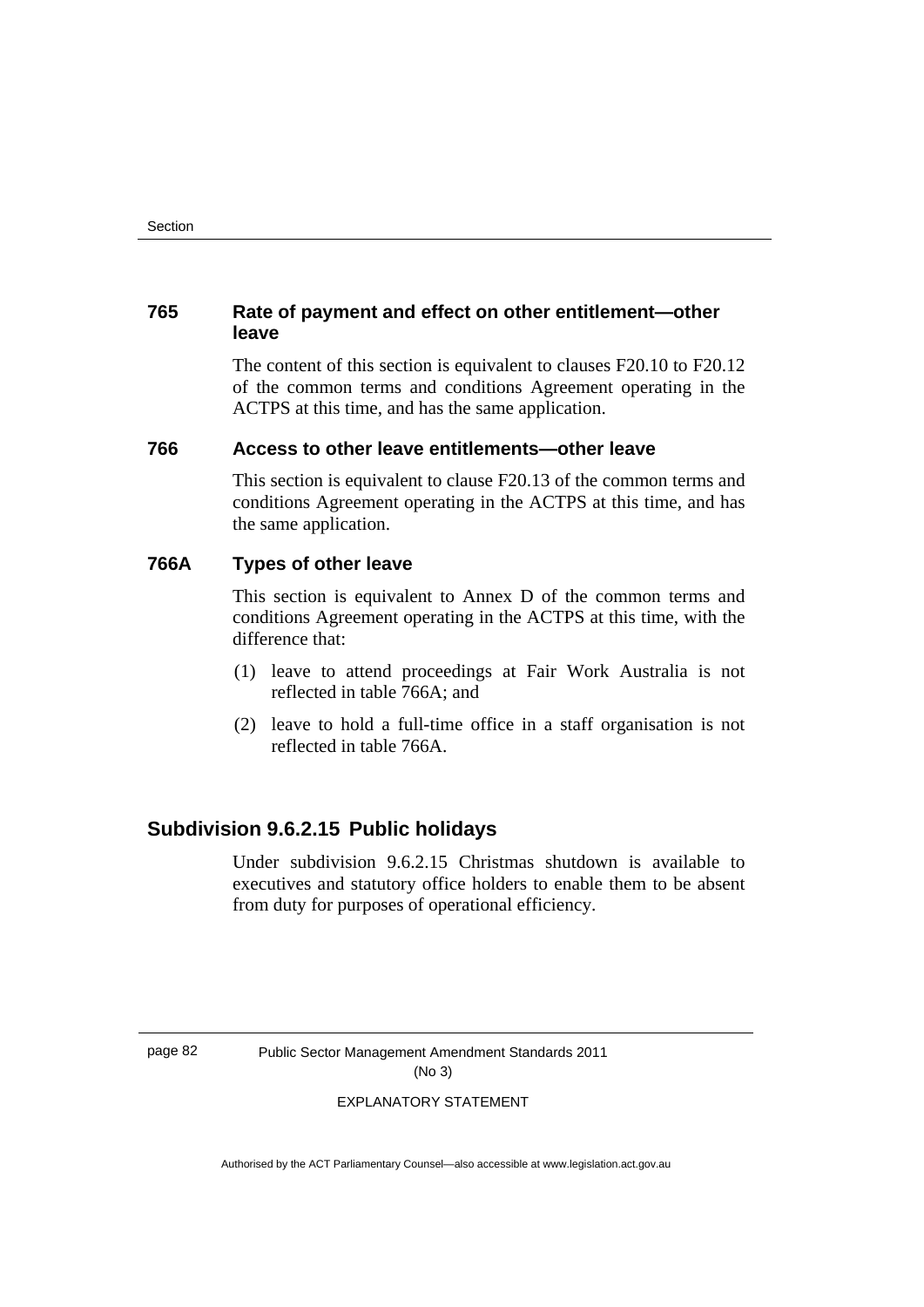# **767 Entitlement—public holidays**

This section is equivalent to clause F10.2 of the common terms and conditions Agreement operating in the ACTPS at this time, and has the same application.

## **768 Rate of payment—public holidays**

 The content of this section is equivalent to clauses F10.3 to F10.6 of the common terms and conditions Agreement operating in the ACTPS at this time, and has the same application.

# **769 Effect on other entitlements—public holidays**

 The content of this section is equivalent to clauses F10.7 to F10.8 of the common terms and conditions Agreement operating in the ACTPS at this time, and has the same application.

# **Subdivision 9.6.2.16 Christmas shutdown**

## **770 Purpose—Christmas shutdown**

This section is equivalent to clause F11.1 of the common terms and conditions Agreement operating in the ACTPS at this time, and has the same application.

# **771 Entitlement—Christmas shutdown**

 The content of this section is equivalent to clauses F11.3 to F11.6 of the common terms and conditions Agreement operating in the ACTPS at this time, and has the same application.

> Public Sector Management Amendment Standards 2011 (No 3)

page 83

#### EXPLANATORY STATEMENT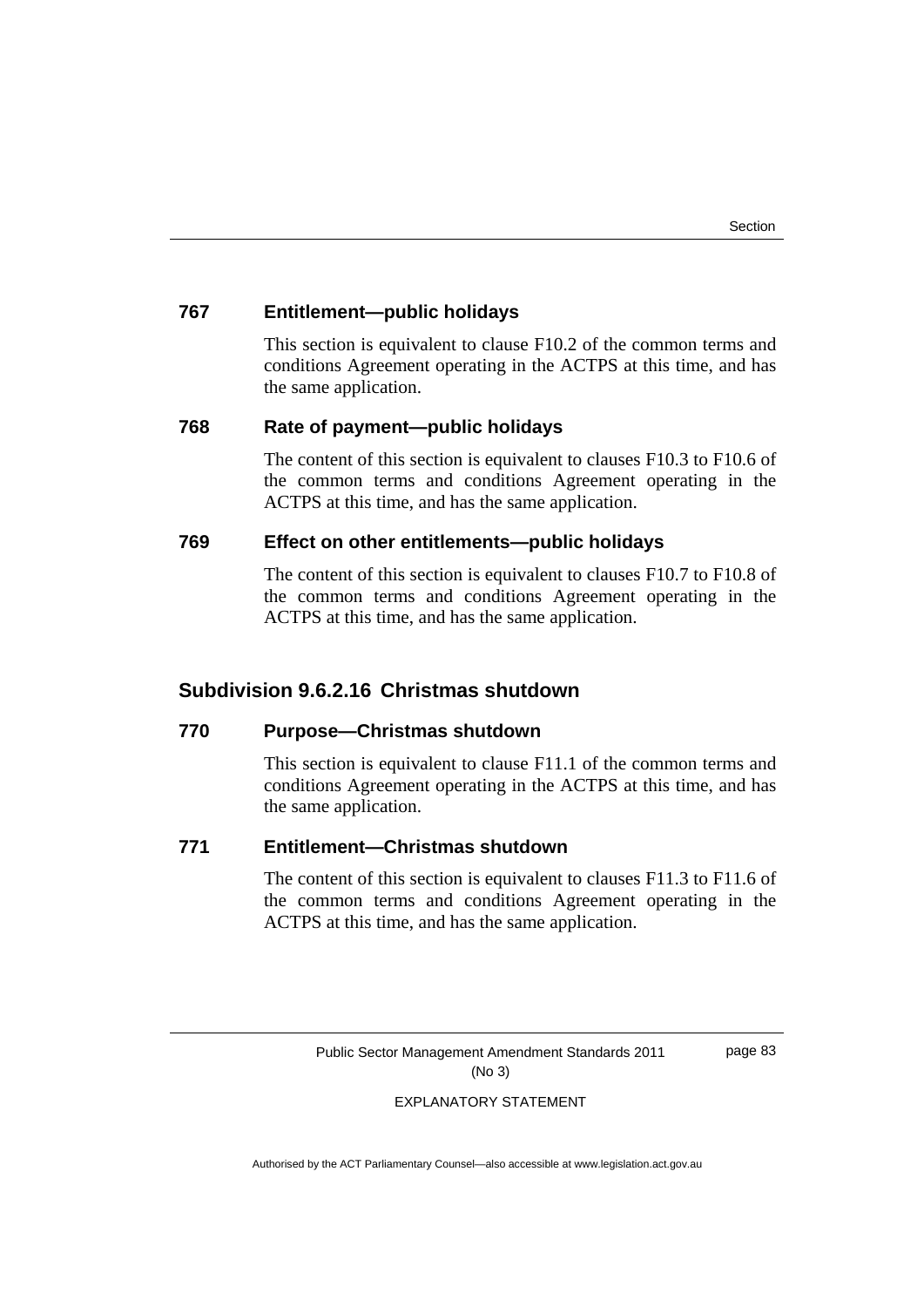# **772 Rate of payment—Christmas shutdown**

This section is equivalent to clause F11.7 of the common terms and conditions Agreement operating in the ACTPS at this time, and has the same application.

# **773 Effect on other entitlements—Christmas shutdown**

This section is equivalent to clause F11.8 of the common terms and conditions Agreement operating in the ACTPS at this time, and has the same application.

# **32 Dictionary definitions**

This clause amends the dictionary as explained below.

### **Dictionary, definition of** *ABS*

*ABS* has been removed given that it does not appear in any provision of the Standards.

#### **Dictionary, definition of** *ACTGS*

*ACTGS* has been removed to ensure references to the ACT Public Service are consistent throughout the Act, Standards and industrial instruments operating in the ACTPS at this time.

## **Dictionary, definition of** *Agency*

The definition of *Agency* has been removed given that is defined in the Act.

#### **Dictionary, definition of** *Award*

The term *Award* is now redundant and has been replaced with *industrial instrument* as defined in the Act.

page 84 Public Sector Management Amendment Standards 2011 (No 3)

#### EXPLANATORY STATEMENT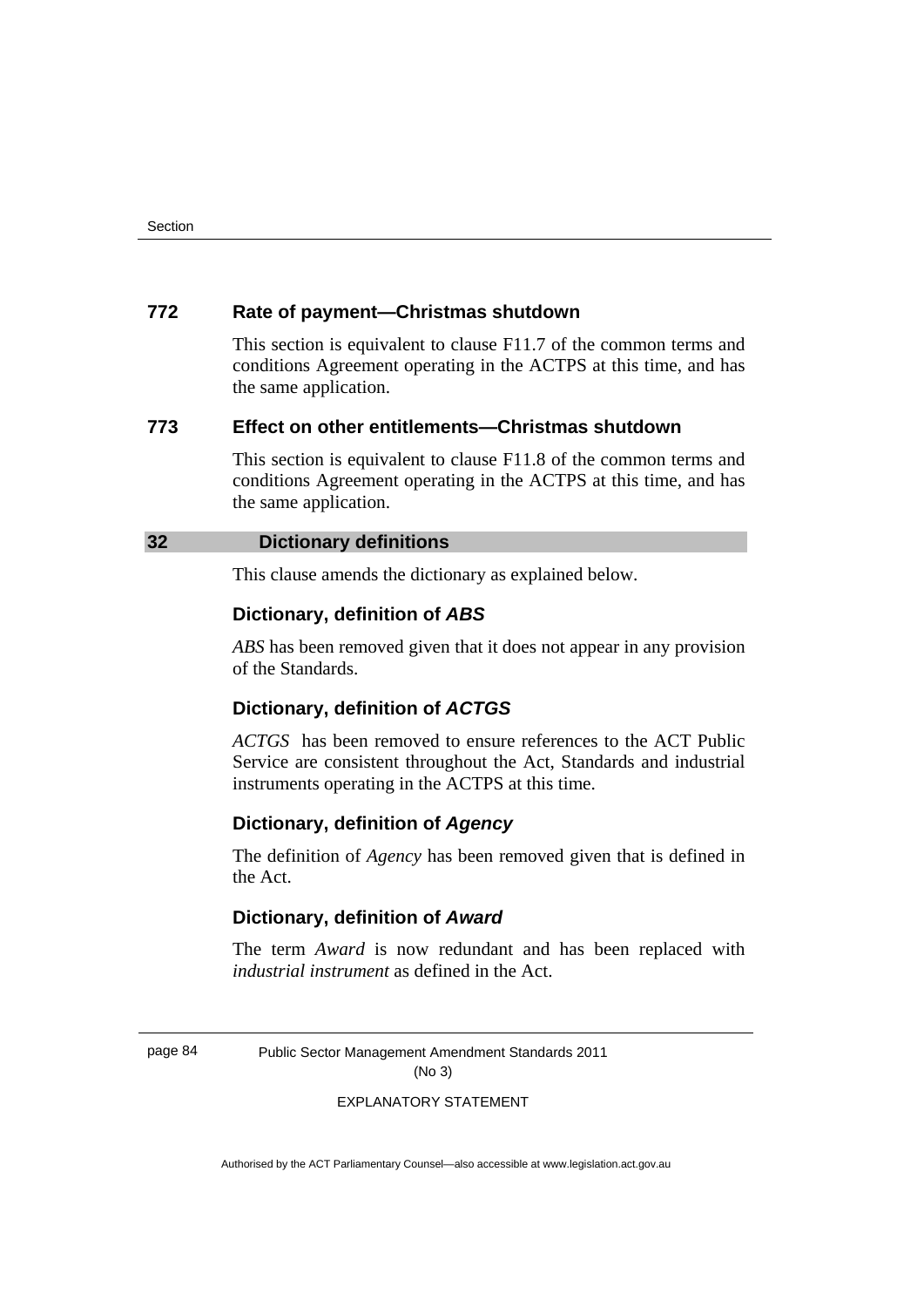page 85

### **Dictionary, definition of** *Certified Agreement*

The definition *Certified Agreement* is now redundant and has been replace with *industrial instrument* as defined in the Act.

## **Dictionary, definition of** *Consequential and Transitional Provisions Act*

The definition *Consequential and Transitional Provisions Act* is now redundant.

# **Dictionary, definition of** *current office*

The definition *current office* is now redundant.

#### **Dictionary, new definition of** *disability*

The new definition of *disability* has the same scope as the definition of *disability* in Div 3.7 of the Act.

# **Dictionary, new definition of** *household member*

The definition of *household member* is intended to supplement the definition of *immediate family*.

# **Dictionary, new definition of** *immediate family*

The definition of *immediate family* is intended to be exhaustive.

#### **Dictionary, definition of** *MPRA*

The definition *MPRA* is now redundant.

# **Dictionary, new definition** *public holiday*

This definition of *public holiday* is intended to be descriptive given that public holiday can be prescribed in various ways by the

> Public Sector Management Amendment Standards 2011 (No 3)